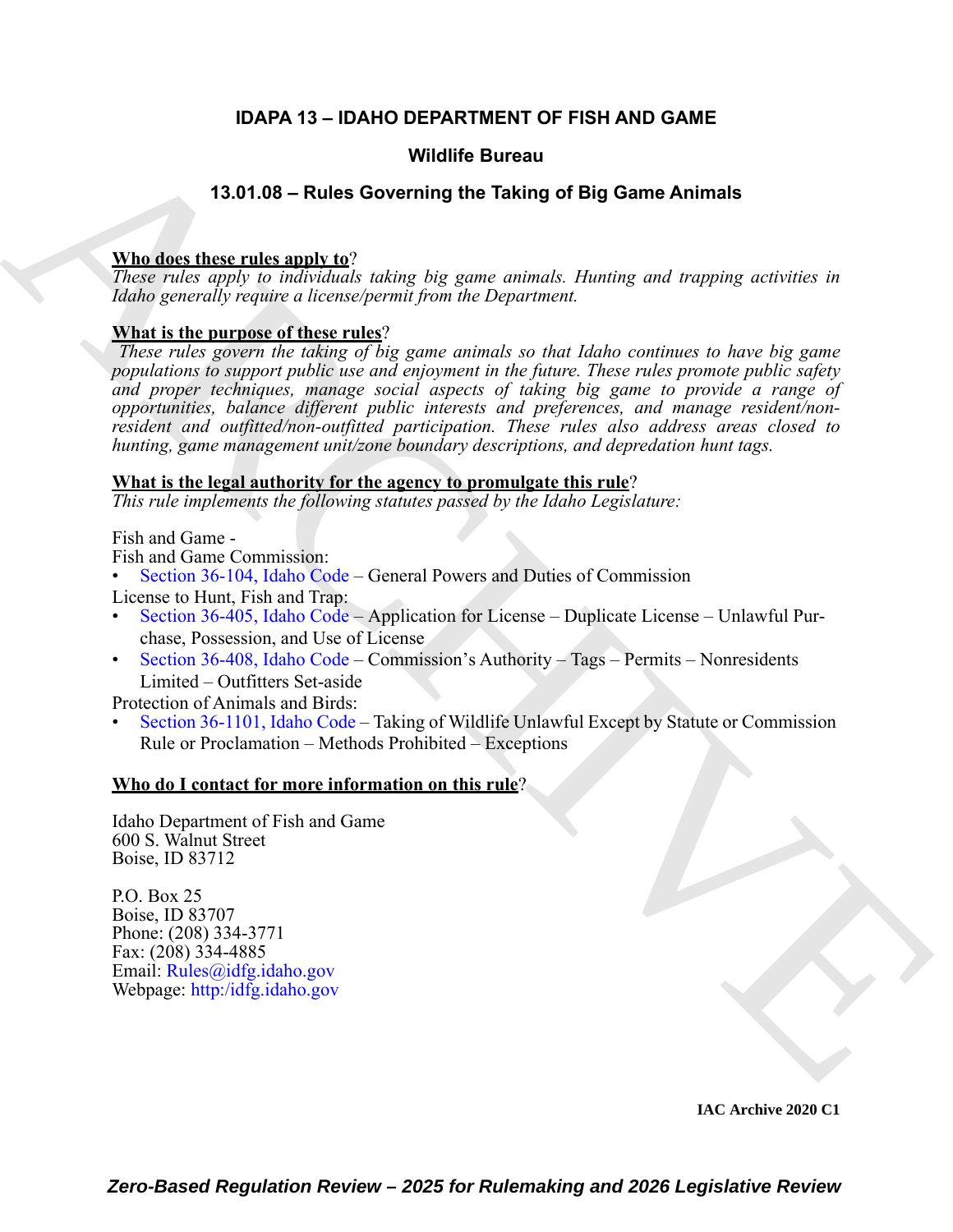# **Table of Contents**

| 13.01.08 - Rules Governing the Taking of Big Game Animals         |  |
|-------------------------------------------------------------------|--|
|                                                                   |  |
|                                                                   |  |
|                                                                   |  |
|                                                                   |  |
|                                                                   |  |
|                                                                   |  |
|                                                                   |  |
|                                                                   |  |
|                                                                   |  |
| 252. Delay In Eligibility For Buying Limited General Hunt Tag.  5 |  |
|                                                                   |  |
|                                                                   |  |
|                                                                   |  |
|                                                                   |  |
|                                                                   |  |
|                                                                   |  |
|                                                                   |  |
|                                                                   |  |
|                                                                   |  |
|                                                                   |  |
|                                                                   |  |
|                                                                   |  |
|                                                                   |  |
|                                                                   |  |
|                                                                   |  |
|                                                                   |  |
|                                                                   |  |
|                                                                   |  |
|                                                                   |  |
|                                                                   |  |
|                                                                   |  |
|                                                                   |  |
|                                                                   |  |
|                                                                   |  |
|                                                                   |  |
|                                                                   |  |
|                                                                   |  |
|                                                                   |  |
|                                                                   |  |
|                                                                   |  |
|                                                                   |  |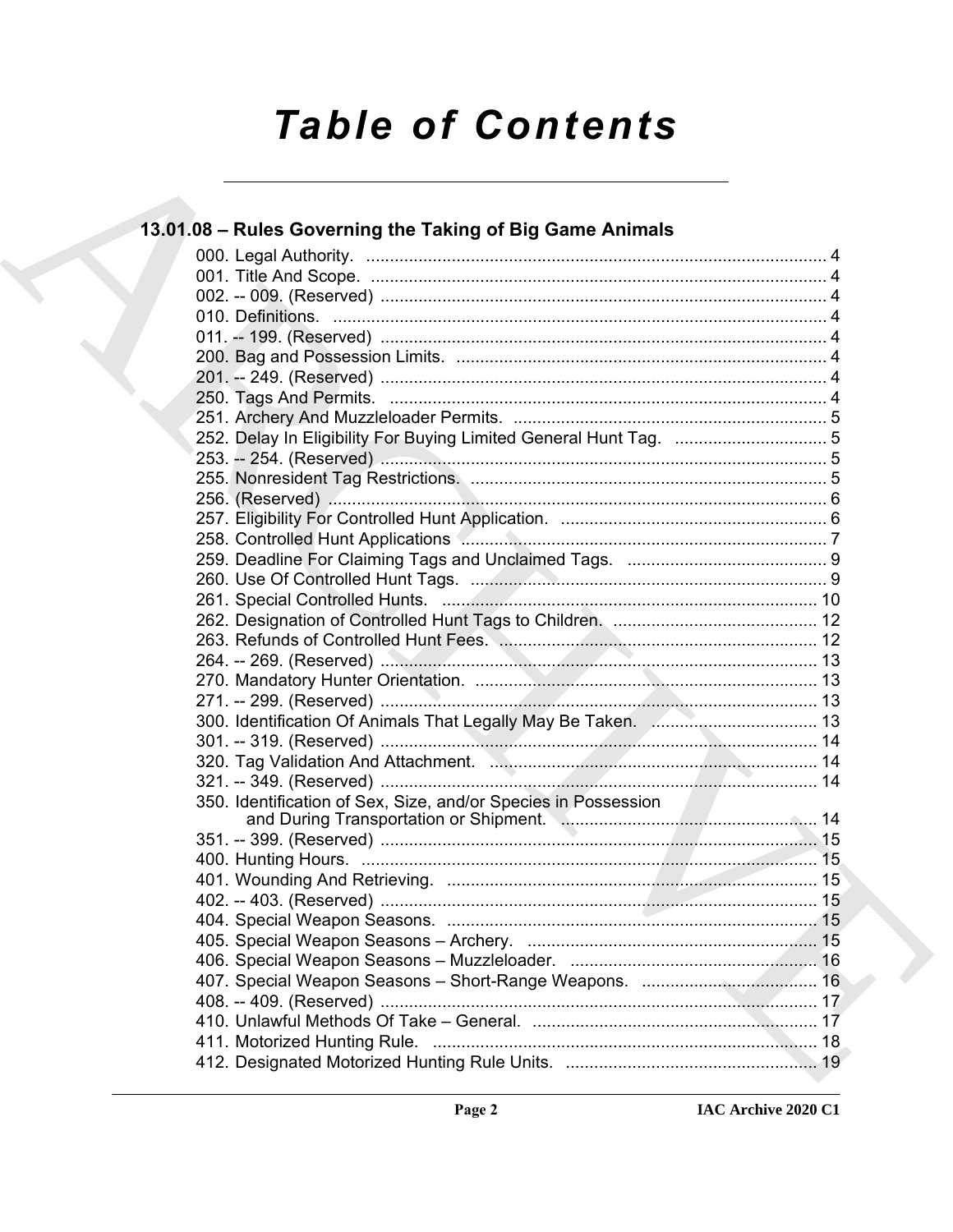## *Table of Contents (cont'd)*

| 421. Mandatory Pronghorn, Deer, And Elk Report Requirements.  20    |  |
|---------------------------------------------------------------------|--|
|                                                                     |  |
|                                                                     |  |
|                                                                     |  |
|                                                                     |  |
| 600. Game Management Unit Boundary Descriptions - UNITS 1-5.  21    |  |
| 601. Game Management Unit Boundary Descriptions - UNITS 6-10A.  22  |  |
| 602. Game Management Unit Boundary Descriptions - UNITS 11-15.  23  |  |
| 603. Game Management Unit Boundary Descriptions - UNITS 16-20A.  24 |  |
|                                                                     |  |
| 604. Game Management Unit Boundary Descriptions - Units 21-25.  25  |  |
| 605. Game Management Unit Boundary Descriptions - Units 26-30A.  26 |  |
| 606. Game Management Unit Boundary Descriptions - Units 31-35.  26  |  |
| 607. Game Management Unit Boundary Descriptions - Units 36-40.  27  |  |
| 608. Game Management Unit Boundary Descriptions - Units 41-45.  28  |  |
| 609. Game Management Unit Boundary Descriptions - Units 46-50.  29  |  |
| 610. Game Management Unit Boundary Descriptions - Units 51-55.  30  |  |
| 611. Game Management Unit Boundary Descriptions - Units 56-60A.  30 |  |
| 612. Game Management Unit Boundary Descriptions - Units 61-65.  31  |  |
| 613. Game Management Unit Boundary Descriptions - Units 66-70.  32  |  |
| 614. Game Management Unit Boundary Descriptions - Units 71-75.  33  |  |
| 615. Game Management Unit Boundary Descriptions - Units 76-78.  34  |  |
|                                                                     |  |
|                                                                     |  |
|                                                                     |  |
|                                                                     |  |
|                                                                     |  |
|                                                                     |  |
|                                                                     |  |
|                                                                     |  |
|                                                                     |  |
|                                                                     |  |
|                                                                     |  |
|                                                                     |  |
|                                                                     |  |
|                                                                     |  |
|                                                                     |  |
|                                                                     |  |
|                                                                     |  |
|                                                                     |  |
|                                                                     |  |
|                                                                     |  |
|                                                                     |  |
|                                                                     |  |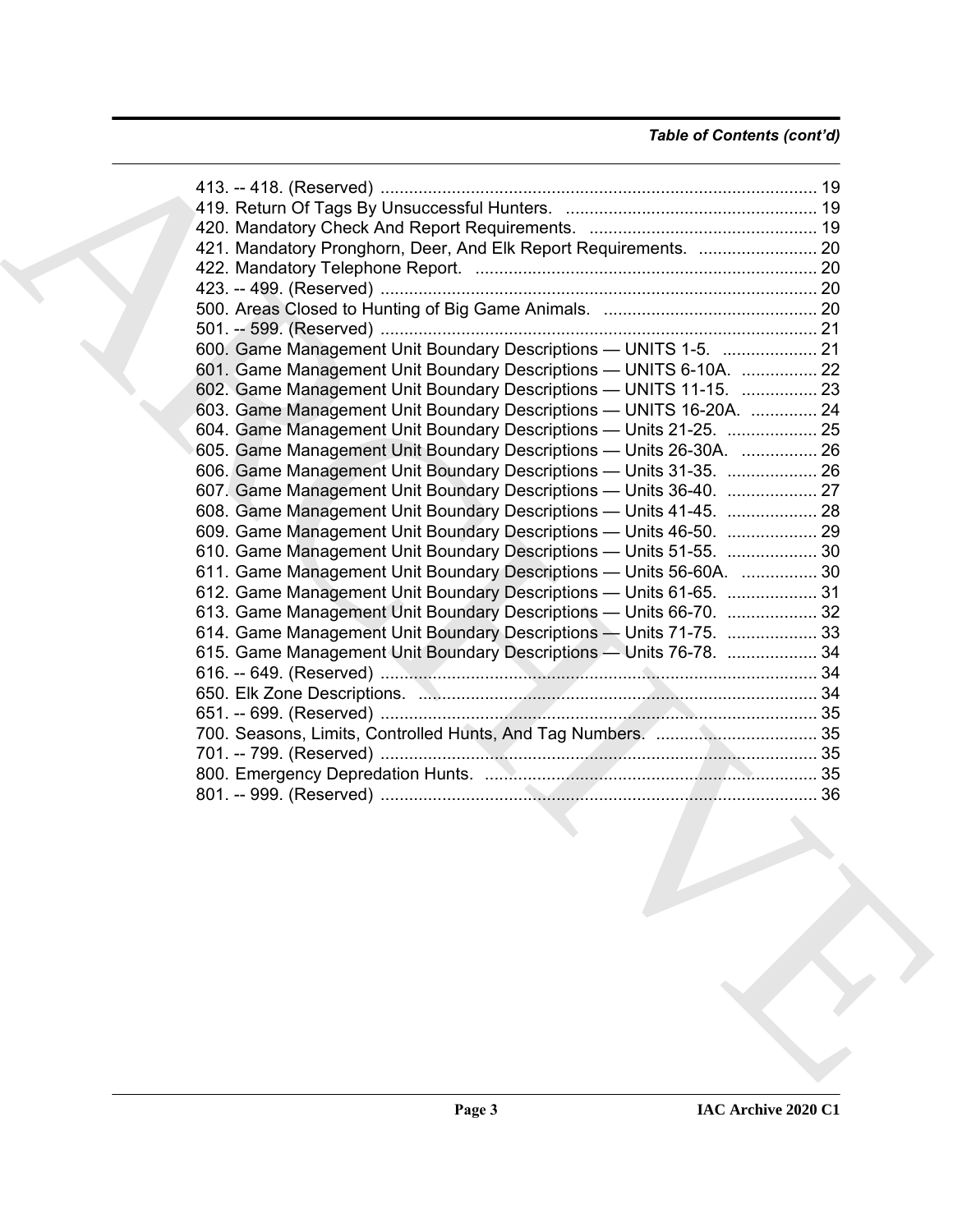#### **13.01.08 – RULES GOVERNING THE TAKING OF BIG GAME ANIMALS**

#### <span id="page-3-19"></span><span id="page-3-1"></span><span id="page-3-0"></span>**000. LEGAL AUTHORITY.**

Sections 36-104(b), 36-405, 36-408, 36-409, and 36-1101(a), Idaho Code, authorize the Commission to adopt rules concerning the taking of big game animals. (3-20-20)

#### <span id="page-3-22"></span><span id="page-3-2"></span>**001. TITLE AND SCOPE.**

The title of this chapter for citation is IDAPA 13.01.08, "Rules Governing the Taking of Big Game Animals." These rules govern the taking of big game animals. (3-20-20)

#### <span id="page-3-3"></span>**002. -- 009. (RESERVED)**

#### <span id="page-3-13"></span><span id="page-3-4"></span>**010. DEFINITIONS.**

<span id="page-3-14"></span>**01. Established Roadway**. Any road that is established, built, maintained, approved or designated by any governmental entity or private landowner for the purpose of travel by full-sized automobiles. An established roadway shows evidence of repeated use by full-sized automobiles, and may include a traveled way of natural earth with depressed wheel tracks and little or no vegetation in the wheel tracks. (3-20-20)

<span id="page-3-15"></span>**02. Front Quarters, Hind Quarter, Loins, and Tenderloins**. As applied in Section 36-1202, Idaho Code, for edible portions of big game animals, front quarters of big game animals include the meat surrounding the ball joint as far down as the knees, hindquarters include the meat surrounding the ball joint as far down as the hock, and the loins and tenderloins are the meat along the backbone. (3-20-20)

**03. Full-sized Automobile**. Any motorized vehicle with a gross weight in excess of one thousand five hundred  $(1,500)$  pounds.  $(3-20-20)$ 

<span id="page-3-17"></span><span id="page-3-16"></span>**04. Hunter**. A person engaged in the activity of hunting, as defined in Section 36-202, Idaho Code. (3-20-20)

<span id="page-3-18"></span><span id="page-3-9"></span>**05. Motorized Vehicle**. As defined in Section 36-202, Idaho Code. (3-20-20)

#### <span id="page-3-5"></span>**011. -- 199. (RESERVED)**

#### <span id="page-3-6"></span>**200. BAG AND POSSESSION LIMITS.**

<span id="page-3-10"></span>No person may take more than one (1) deer, elk, pronghorn, moose, bighorn sheep, mountain goat, black bear, or gray wolf during a calendar year except: (3-20-20) wolf during a calendar year except:

Sources the plot (1), solid, 2, because the space and the space of the space of the space of the space of the space of the space of the space of the space of the space of the space of the space of the space of the space o **01. Depredation Hunts**. One (1) additional deer, elk, pronghorn, black bear, or gray wolf may be taken by persons holding a depredation hunt tag for that hunt, except where the depredation hunt precedes or follows a controlled hunt in the area, persons who drew that controlled hunt may be selected to participate in the depredation hunt in accordance with Section 800. Such persons must follow the weapon restrictions that apply to the controlled hunt they drew, and participation in the depredation hunt does not allow them to take a second animal. (3-20-20)

<span id="page-3-11"></span>**02. Extra Tag Hunts**. In extra tag hunts, one (1) additional deer, elk or pronghorn may be taken by persons holding tags for those hunts. (3-20-20)

<span id="page-3-12"></span>**03. Limits on Take -- Deer, Elk, Pronghorn, Mountain Lion, Black Bear, Gray Wolf**. In no event may any person take more deer, elk, pronghorn, mountain lion, black bear, or gray wolf in a calendar year than the number of tags the person legally possesses for each species. (3-20-20)

#### <span id="page-3-7"></span>**201. -- 249. (RESERVED)**

#### <span id="page-3-20"></span><span id="page-3-8"></span>**250. TAGS AND PERMITS.**

No person may take big game animals without having in possession the appropriate license, tags, and permits.

(3-20-20)

#### <span id="page-3-21"></span>**01. Use of Controlled Hunt Tags**. (3-20-20)

**a.** Controlled hunt tags, including controlled depredation hunt tags and controlled hunt extra tags, issued for big game animals may be used only for take of the animal in the hunt area specified by Commission proclamation or Department order for the controlled hunt for which the tag is issued. (3-20-20)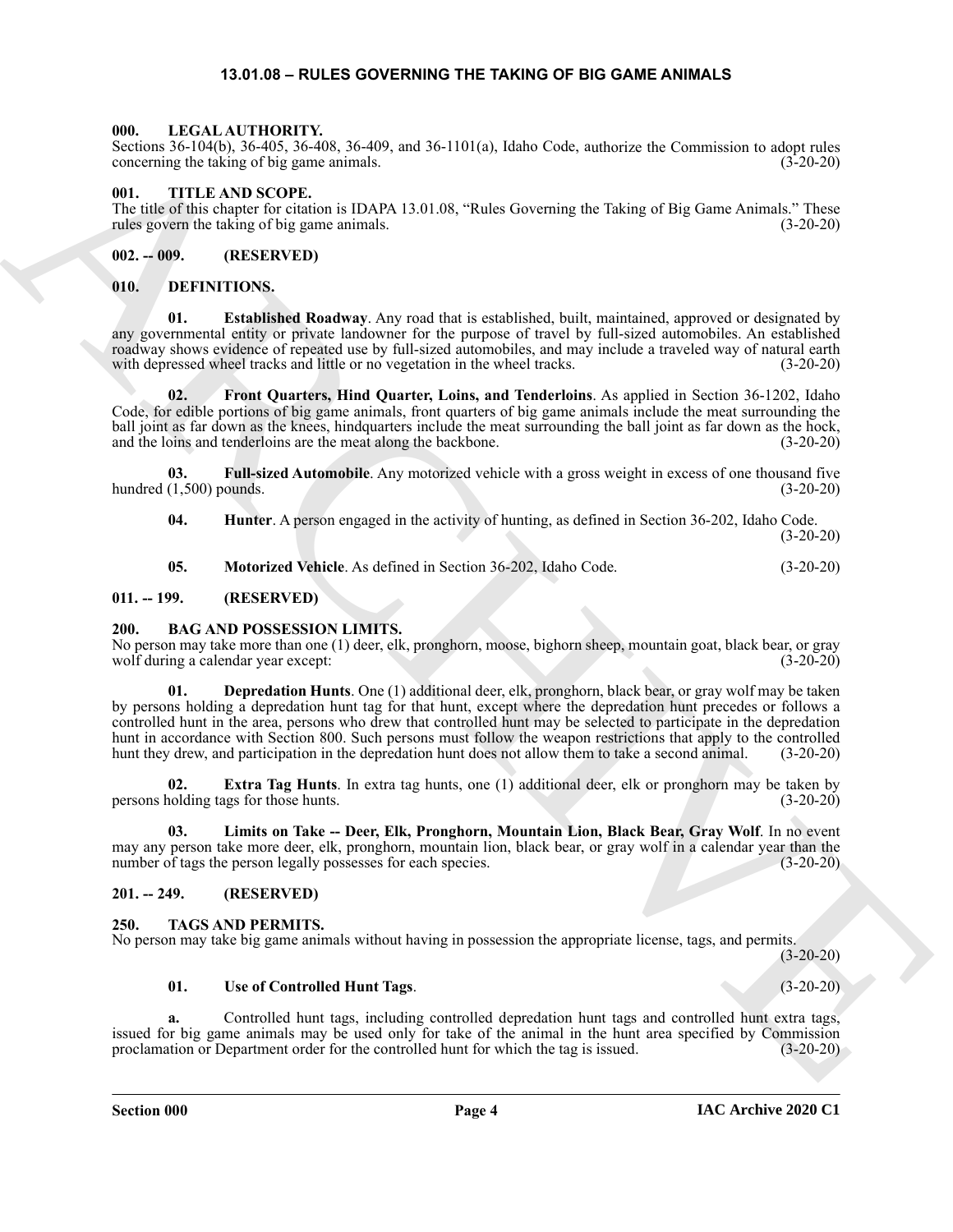## *IDAHO ADMINISTRATIVE CODE IDAPA 13.01.08 – Rules Governing the*

<span id="page-4-10"></span>**02. Use of General Season Tags**. General season tags, including extra general season tags, issued for big game animals may be used during any open general season, including any general special weapon season, ONLY as follows:  $(3-20-20)$ 

**a.** Only for take of the animal specified on the tag, with a Regular Deer tag being valid for mule deer or white-tailed deer; and (3-20-20)

**b.** Only in the hunt area for which the tags are issued, as designated by Commission proclamation.

 $(3-20-20)$ 

**c.** And for elk, Elk A Tags may be used only during a general season, including any general special weapon season, designated by Commission proclamation as an Elk A season, and Elk B Tags may be used only during any general season, including any general special weapon season designated by Commission proclamation as an Elk B season. (3-20-20)

<span id="page-4-9"></span>**03. Statewide Hunt Area**. If a general season tag, including any extra general season tag, for a big game animal does not specify a hunt area, the tag may be used statewide, unless Commission proclamation or Department order specifies an area where such tag use is prohibited or otherwise limited in its use. (3-20-20)

<span id="page-4-8"></span>**04. Additional Use of Nonresident Deer and Elk Tags**. A nonresident tag, excluding a nonresident junior mentored tag, issued for elk or deer may be used to take a black bear, mountain lion or gray wolf, during any open general season corresponding to the elk or deer tag when the season for the animal taken is also open. (3-20-20)

#### <span id="page-4-4"></span><span id="page-4-0"></span>**251. ARCHERY AND MUZZLELOADER PERMITS.**

No person may hunt in a season designated by Commission proclamation as Archery Only or Muzzleloader Only without the appropriate archery or muzzleloader permit for the relevant season validated on their license. (3-20-20)

#### <span id="page-4-5"></span><span id="page-4-1"></span>**252. DELAY IN ELIGIBILITY FOR BUYING LIMITED GENERAL HUNT TAG.**

When the Commission limits the number of tags available for a general big game hunt, the Commission may establish a period of no more than five (5) days at the beginning of a tag sale period, during which any applicant for a controlled hunt in the same calendar year for the same species is not eligible to buy a tag for that limited hunt.

(3-20-20)

#### <span id="page-4-2"></span>**253. -- 254. (RESERVED)**

#### <span id="page-4-3"></span>**255. NONRESIDENT TAG RESTRICTIONS.**

#### <span id="page-4-7"></span><span id="page-4-6"></span>**01. Nonresident Tag Limitations**. (3-20-20)

**a.** In controlled hunts with ten (10) or fewer tags, not more than one (1) nonresident tag will be issued. In controlled hunts, EXCEPT unlimited controlled hunts, with more than ten (10) tags, not more than ten percent (10%) of the tags will be issued to nonresidents. This rule will apply to each uniquely numbered controlled hunt and to the controlled hunts for each species. Outfitter allocated hunts are exempt from the limitation of this Subsection.

(3-20-20)

**b.** In unlimited controlled hunts, the Commission may limit the number of tags available for nonresident hunters to no less than ten percent (10%) of the average number of tags drawn annually during the previous five (5) year period. (3-20-20)

**Expansion of Finit and Contract State Contract State Contract State Contract State Contract State Contract State Contract State Contract State Contract State Contract State Contract State Contract State Contract State Co c.** For each species, the total number of outfitter allocated controlled hunt tags will be subtracted from the result of ten percent (10%) of the sum of all controlled hunt tags; including outfitter allocated controlled hunts, but excluding all unlimited controlled hunts. In addition to the limitations of Subsection 255.01.a., the resulting net number will be the maximum number of controlled hunt tags that may be issued to nonresidents for all controlled hunts except outfitter allocated and unlimited controlled hunts. (3-20-20)

**d.** In general hunts, the Commission may limit by proclamation the number of tags available for nonresident hunters in a zone or big game hunting unit to no less than ten percent (10%) of the average hunter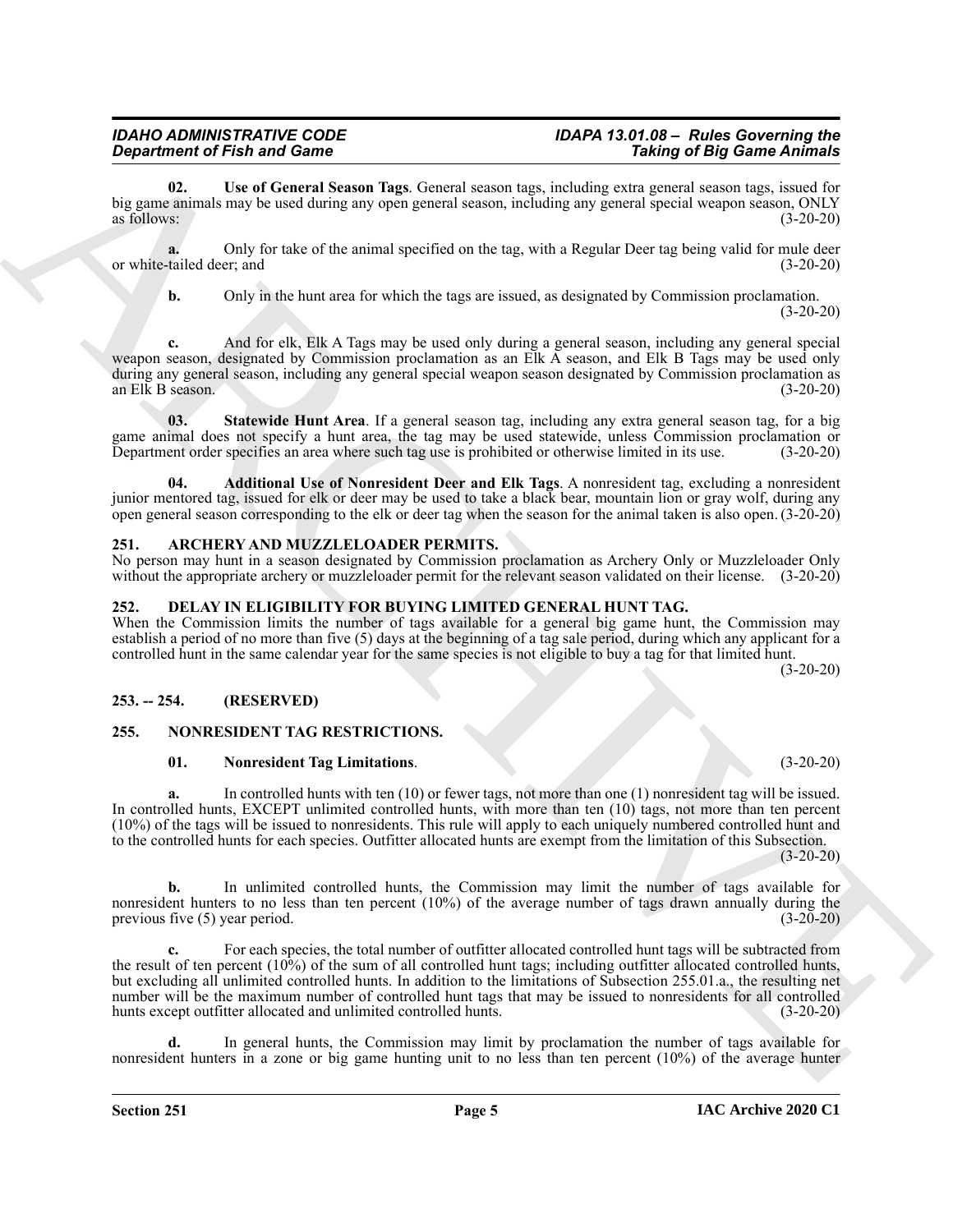*IDAHO ADMINISTRATIVE CODE IDAPA 13.01.08 – Rules Governing the*

participation estimated for that zone or unit during the previous five (5) year period. If the Commission adopts tag limits in a zone or big game hunt unit for non-residents under this Subsection 01.d., without limiting residents, the provisions of IDAPA 13.01.04.505.02, "Rules Governing Licensing," applicable to controlled hunts with limited nonresident tags and unlimited resident tags will apply to deer and elk tag allocation instead of the provisions of IDAPA 13.01.04.505.01. (3-20-20)

**e.** Governor's Wildlife Partnership Tags for deer, elk, pronghorn, bighorn sheep, mountain goat, and moose will be taken from the nonresident tag quota and availability is subject to Nonresident Tag Limitations.

 $(3-20-20)$ 

#### <span id="page-5-0"></span>**256. (RESERVED)**

#### <span id="page-5-2"></span><span id="page-5-1"></span>**257. ELIGIBILITY FOR CONTROLLED HUNT APPLICATION.**

A person must possess an Idaho hunting license valid for taking game animals to apply for any controlled hunt for big game species. (3-20-20)

#### <span id="page-5-4"></span>**01. Bighorn Sheep**. (3-20-20)

**a.** Any person whose name was drawn on a controlled hunt for any bighorn sheep is not eligible to apply for any bighorn tag for two (2) years. Except that a person may apply for a bighorn tag in the second application period or a leftover bighorn tag the following year. (3-20-20)

**Signation of Finish and Gone Control dentishing the projection and Like the Singary Control denta in the Singary Control dentishing the singary of Figure 2013 (and Control dentishing the Singary Control denta in the Sin b.** Any person who has killed a California bighorn ram is not eligible to apply for a California bighorn ram controlled hunt tag; and any person who has killed a Rocky Mountain bighorn ram is not eligible to apply for a Rocky Mountain bighorn ram controlled hunt tag, except any person who has killed a California bighorn ram south of Interstate Highway 84 since 1974 and is otherwise eligible, may apply for a Rocky Mountain bighorn ram tag for any hunt north of Interstate Highway 84; and any person who has killed a Rocky Mountain bighorn ram north of Interstate Highway 84 since 1974 and is otherwise eligible, may apply for a California bighorn ram tag for any hunt south of Interstate Highway 84. (3-20-20)

**c.** Any person who kills a bighorn ewe is not eligible to apply for another bighorn ewe controlled hunt tag for five (5) years. The harvest of a bighorn ewe does not make the person ineligible to apply for a tag to take a California bighorn ram or a Rocky Mountain bighorn ram. Any person who applies for a bighorn ewe is not eligible to apply for any bighorn ram the same year. (3-20-20)

#### <span id="page-5-6"></span>**02. Mountain Goat**. (3-20-20)

**a.** Any person whose name was drawn on a controlled hunt for mountain goat is not eligible to apply for a mountain goat tag for two (2) years. Except that a person may apply for a mountain goat tag in the second application period or a leftover mountain goat tag the following year. (3-20-20) application period or a leftover mountain goat tag the following year.

**b.** Any person who has killed a mountain goat since 1977 is not eligible to apply for a mountain goat  $\text{tag.} (3-20-20)$ 

#### <span id="page-5-5"></span>**03. Moose**. (3-20-20)

**a.** Any person whose name was drawn on a controlled hunt for moose is not eligible to apply for a moose permit for two (2) years. Except that a person may apply for a moose tag in the second application period or a leftover moose tag the following year. (3-20-20)

**b.** Any person who has killed an antlered moose in Idaho is not eligible to apply for a moose tag for antlered moose, and any person who has killed an antlerless moose in Idaho is not eligible to apply for a tag for antlerless moose except that any person may apply for tags remaining unsold after the controlled hunt draw.

(3-20-20)

<span id="page-5-3"></span>**04. Antlered Deer**. Any person whose name was drawn on a controlled antlered-only deer hunt is not eligible to apply for any other controlled antlered-only deer hunt for one (1) year. Except that a person may apply for

#### **IAC Archive 2020 C1**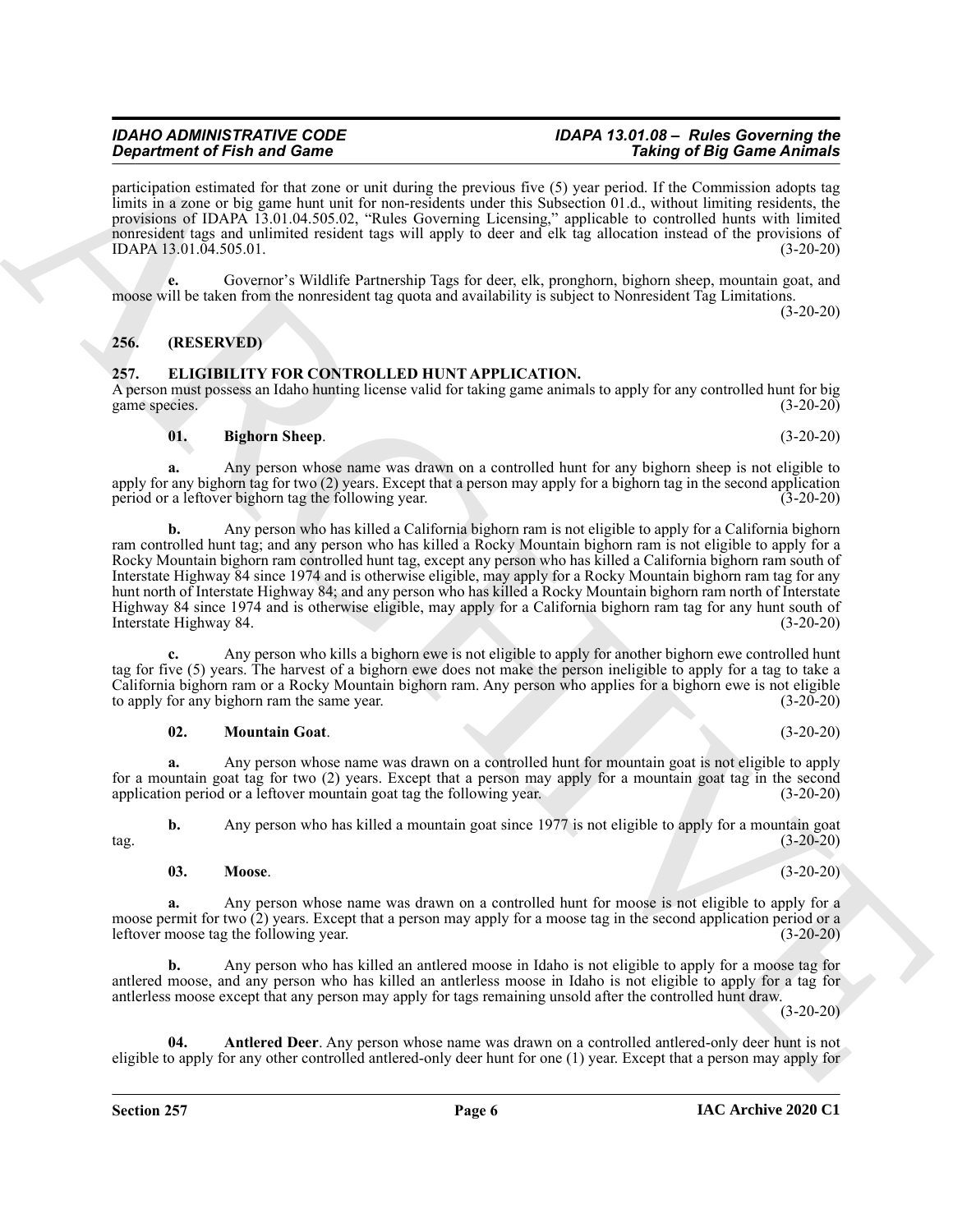an antlered-only deer tag in the second application period or a leftover antlered-only deer tag the following year.  $(3-20-20)$ 

<span id="page-6-3"></span>**05. Antlered Elk**. Any person whose name was drawn on a controlled antlered-only elk hunt is not eligible to apply for any other controlled antlered-only elk hunt for one (1) year. Except that a person may apply for an antlered-only elk tag in the second application period or a leftover antlered-only elk tag the following year. The one (1) year waiting period does not apply to controlled hunts with an unlimited number of tags, Landowner Appreciation Program tags, or Governor's Wildlife Partnership Tags. (3-20-20) Appreciation Program tags, or Governor's Wildlife Partnership Tags.

<span id="page-6-6"></span><span id="page-6-5"></span><span id="page-6-4"></span>**06. Grizzly Bear**. No person who has killed a grizzly bear in Idaho may apply for a grizzly bear tag. (3-20-20)

**07. Black Bear**. Any nonresident applying for a controlled black bear hunt who wishes to use hounds must separately apply for a Hound Hunter Permit, subject to applicable limitations of IDAPA 13.01.15.200.04,<br>"Rules Governing the Use of Dogs." (3-20-20) "Rules Governing the Use of Dogs."

**08. Landowner Permission Hunts**. Any person applying for a landowner permission hunt must have a permission slip including the name, address, and signature of a landowner who owns more than one hundred fiftynine (159) acres in the hunt area. (3-20-20)

<span id="page-6-9"></span>**09. Youth Only Hunts**. Youth-only controlled hunt application eligibility is limited to persons nine (9) to seventeen  $(17)$  years of age, provided they will be ten  $(10)$  to seventeen  $(17)$  years of age during the hunt for which they apply. A nine (9) year old cannot participate in the hunt until turning age ten (10). A person who turns eighteen (18) years of age during the hunt may continue to participate through the end of the youth-only controlled hunt. A person sixty-five (65) years of age or older with a senior or disabled combination or hunting license may apply during a second application period for youth-only controlled hunts or purchase leftover youth-only controlled hunt tags on a first come, first served basis. (3-20-20)

**10. Outfitter Allocated Hunts**. Any person must have a written agreement with an outfitter to submit ation for an outfitter allocated controlled hunt. (3-20-20) an application for an outfitter allocated controlled hunt.

#### <span id="page-6-8"></span><span id="page-6-7"></span>**11. Multiple Applications**. (3-20-20)

**a.** Any person applying for a bighorn sheep, mountain goat, grizzly bear, or moose controlled hunt is not eligible to apply for any other controlled hunt in the same year, except Unlimited Controlled Hunts, a controlled black bear hunt, a controlled gray wolf hunt, or a designated depredation or extra tag hunt for deer, elk or pronghorn. In addition, unsuccessful applicants for bighorn sheep, mountain goat or moose controlled hunts are eligible to participate in the second application period for deer, elk, and pronghorn and the first-come, first-served deer, elk, and pronghorn controlled hunt permit sales. (3-20-20)

**b.** Any person may apply for both a controlled hunt tag and a controlled hunt extra tag for the same big game species. (3-20-20)

#### <span id="page-6-2"></span><span id="page-6-1"></span><span id="page-6-0"></span>**258. CONTROLLED HUNT APPLICATIONS**

**Singurized Finds and Connective Systems** and the two states and the state is the state of the state of the state of the state of the state of the state of the state of the state of the state of the state of the state of **01. Applications**. Individual applications or group applications for controlled hunts may be submitted electronically through the automated licensing system at any vendor location, including Department offices, via the Internet or telephone, not later than the annual dates shown below. Any individual application or group application which is unreadable, has incomplete or incorrect hunt or license numbers, or lacks information or fees will be declared void and will not be entered in the drawing. All applications will be considered final; except, applicants who would like to change their submitted controlled hunt application may request the original application be canceled to resubmit a new controlled hunt application during the applicable application period. The new application is subject to the appropriate application fees. (3-20-20) the appropriate application fees.

- **a.** Spring black bear, spring grizzly bear -- Application period January 15 February 15. (3-20-20)
- **b.** Moose, bighorn sheep, and mountain goat -- Application period for first drawing April 1 30. (3-20-20)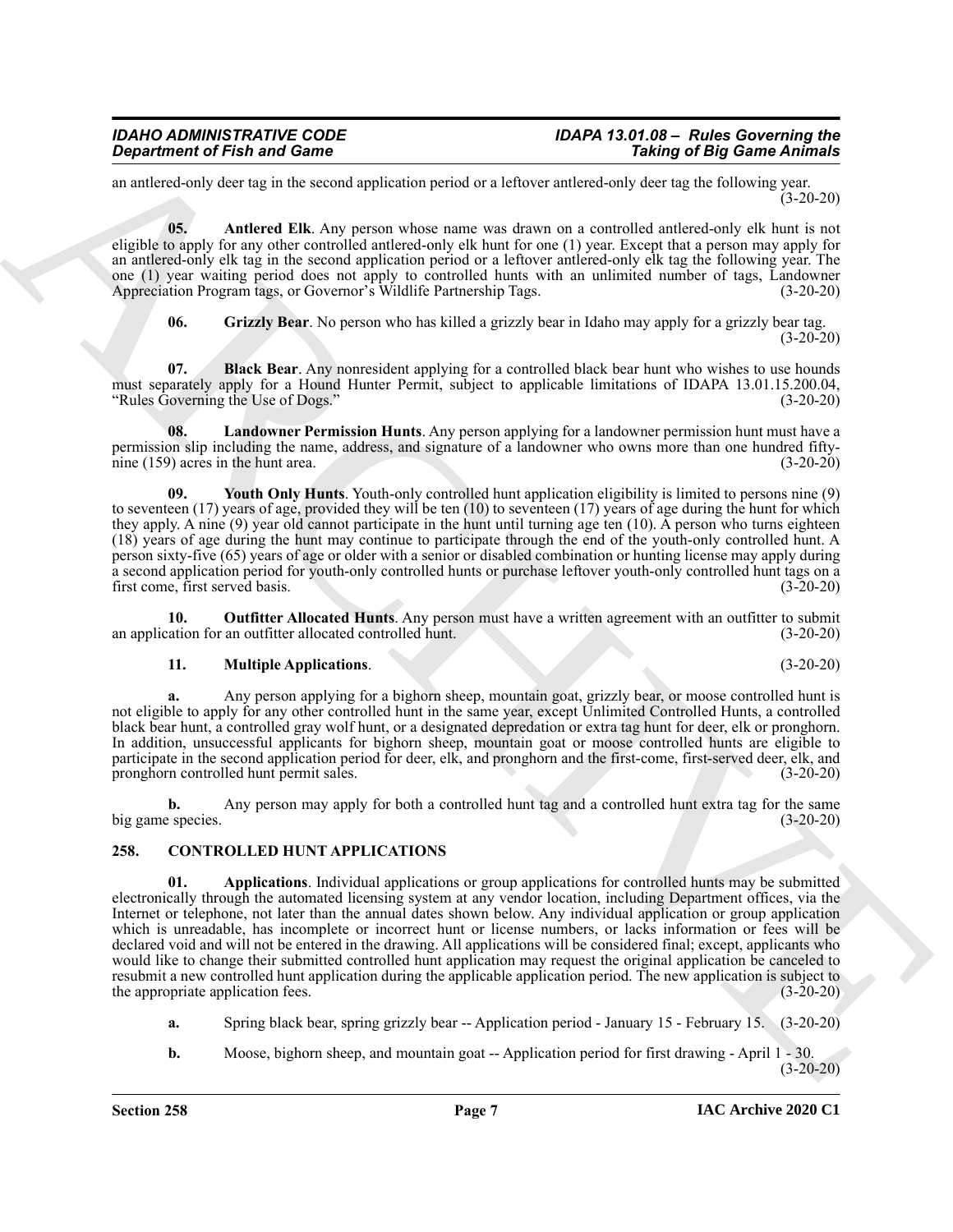**c.** Deer, elk, pronghorn, fall black bear, fall grizzly bear -- Application period for first drawing -- May 1-June 5.  $(3-20-20)$ 

**d.** Moose, bighorn sheep, and mountain goat -- Application period for second drawing, if applicable -June 15-25. (3-20-20)

**e.** Deer, elk, pronghorn, fall black bear, fall grizzly bear -- Application period for second drawing --August 5-15. (3-20-20)

<span id="page-7-0"></span>**02. Applicant Requirements**. Applicants must comply with the following requirements: (3-20-20)

**a.** Only one (1) application, per person or group, will be accepted for the same species, except a person or group may submit one additional application for a controlled hunt extra tag for the same species. Additional applications for the same person or group for the same species will result in all applicants being declared ineligible. (3-20-20)

**b.** Only one (1) controlled hunt extra tag will be issued for each person on any application submitted.  $(3-20-20)$ 

**c.** Several applications may be submitted so long as each application is for a single species, a single applicant or group, and both hunts on an application must be controlled hunt tag hunts or controlled hunt extra tag  $h$ unts.  $(3-20-20)$ 

*Department of Finith and Comes*<br>
Devel, the proximites and block boats fail grided been - Application period for faise and the spin of Big Game Andrease ( $\frac{1}{2}$  Moon, the particular and held been also the spin of th **d.** Fees must be submitted with each application. A single payment may be submitted to cover fees for all applications. If a check or money order is insufficient to cover the fees, all applications will be voided and returned. The application fee is set by Section 36-416, Idaho Code, per person per controlled hunt applied for. The tag fees are not to be submitted for deer, elk, pronghorn, black bear, or gray wolf. Persons applying for moose, bighorn sheep, grizzly bear, or mountain goat controlled hunts must submit the tag fee and application fee with their application. Applicants successful in drawing for a moose, bighorn sheep, or mountain goat will receive a tag in the mail. (3-20-20)

#### <span id="page-7-1"></span>**03. Group Application**. (3-20-20)

**a.** A "group application" for deer, elk, and pronghorn is defined as two, three, or four  $(2, 3, 0r 4)$ persons applying for the same controlled hunt on the same application. All applicants must comply with all rules and complete applications properly. All applicants must abide by the same first and second hunt choices. (3-20-20)

**b.** A "group application" for moose, bighorn sheep, mountain goat, black bear, and gray wolf, is defined as two (2) persons applying for the same controlled hunt on the same application. Both applicants must comply with all rules and complete applications properly. Both applicants must abide by the same first and second hunt choices. (3-20-20)

**c.** If a group application exceeds the number of tags available in a hunt, that group application will not be selected for that hunt. (3-20-20)

<span id="page-7-3"></span>**04. Unlimited Controlled Hunts**. Deer and elk unlimited controlled hunts identified by proclamation as "first-choice only" may be applied for only as a first choice controlled hunt during the controlled hunt application process. (3-20-20) process.  $(3-20-20)$ 

**05. Landowner Permission Controlled Hunts**. Landowner permission hunt tags will be sold firstcome, first-served basis at the Headquarters or regional offices of the Idaho Department of Fish and Game beginning the first business day on or after July 15. (3-20-20)

<span id="page-7-2"></span>**06. Sale of Remaining Tags**. Any controlled hunt tags, except unlimited controlled hunts that remain unsold after the controlled hunt drawings may be sold by any license vendor, through the Internet, or over the telephone on a first-come, first-served basis on the dates below unless such day is a Sunday or legal holiday, in which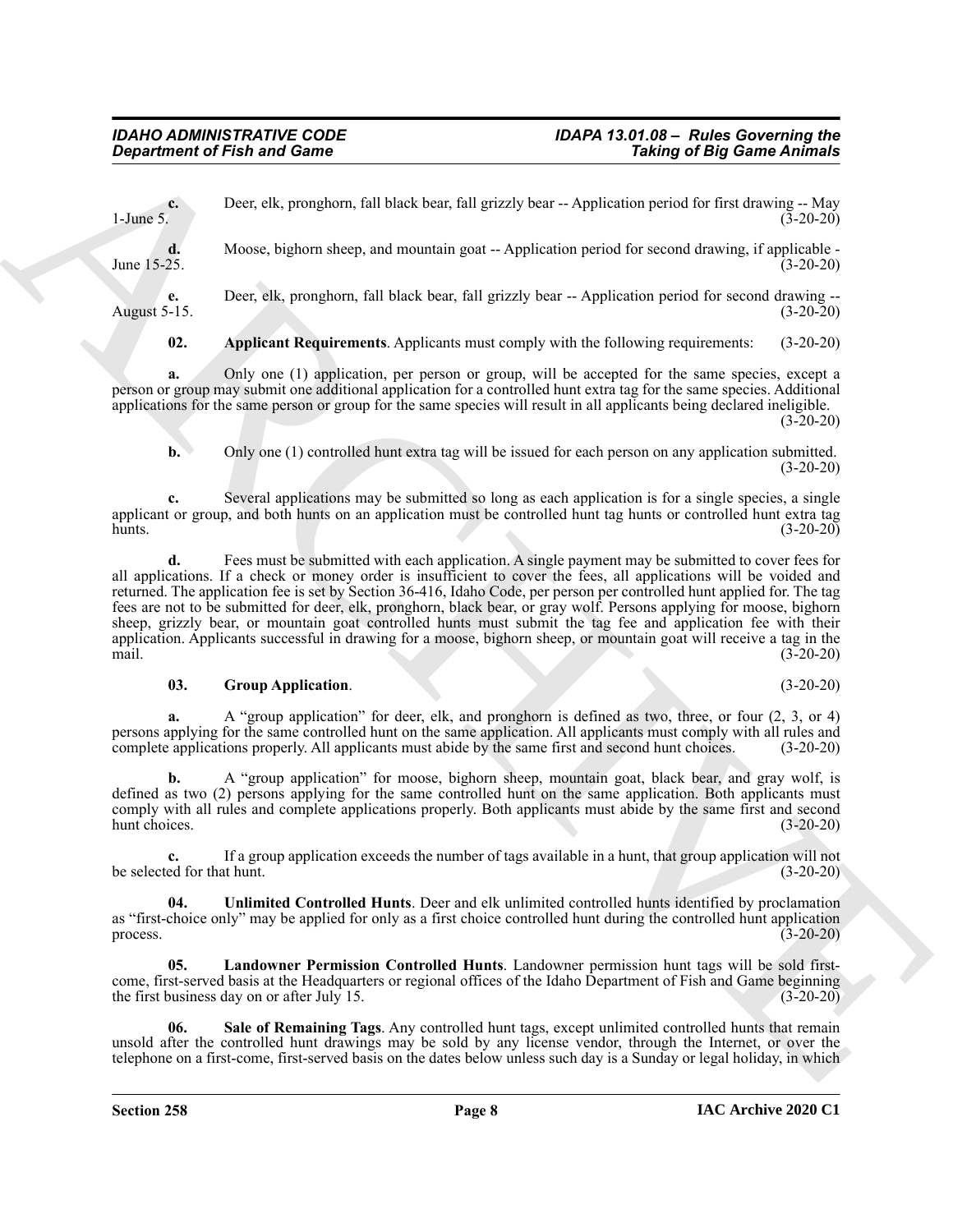## *IDAHO ADMINISTRATIVE CODE IDAPA 13.01.08 – Rules Governing the*

Graduation of Fits and Granus text, and Granus text, A particles is an explicitely and Fig. Eq. 2018 and Granus text, and the set of Fig. 2018 and Schwarz in the set of Fig. 2018 and Schwarz in the set of Fig. 2018 and Sc case the permits will go on sale the next legal business day. A controlled hunt application and tag will be issued to successful controlled hunt purchasers. The ten percent (10%) nonresident limitation will not apply. Controlled hunt applicants with a tag already in possession must return their tag to a Department office to be exchanged for the appropriate controlled hunt tag, except where the Commission has authorized by proclamation possession of the additional tag. (3-20-20)

<span id="page-8-2"></span>

| а. | Spring Bear - April 1.                             | $(3-20-20)$ |
|----|----------------------------------------------------|-------------|
|    | Moose, Bighorn Sheep, and Mountain Goat - July 10. | $(3-20-20)$ |
|    | Deer, Elk, Pronghorn, and Fall Bear - August 25.   | $(3-20-20)$ |

**07. Controlled Hunt Drawing**. Single or group applications which are not drawn for the first choice hunt will automatically be entered into a second choice drawing, provided the second choice hunt applied for has not been filled. (3-20-20)

<span id="page-8-3"></span>**08. Second Drawing Exclusion**. The Director may designate certain leftover controlled hunt tags to become immediately available on a first-come, first-served over-the-counter basis due to the dates of the hunt.

(3-20-20)

#### <span id="page-8-4"></span><span id="page-8-0"></span>**259. DEADLINE FOR CLAIMING TAGS AND UNCLAIMED TAGS.**

Successful applicants for the first deer, elk, black bear, gray wolf, or pronghorn controlled hunt drawing must purchase and pick up their controlled hunt tag no later than August 1. All controlled hunt tags not purchased and picked up will be entered into a second controlled hunt drawing. Any controlled hunt tags, except unlimited controlled hunt tags, left over or unclaimed after the second controlled hunt drawing will be sold on a first-come, first-served basis.

#### <span id="page-8-5"></span><span id="page-8-1"></span>**260. USE OF CONTROLLED HUNT TAGS.**

**01.** Use of Controlled Hunt Tags. No person may hunt in any controlled hunt without having a valid d hunt tag in possession. (3-20-20) controlled hunt tag in possession.

<span id="page-8-8"></span><span id="page-8-6"></span>**a.** A controlled hunt area with an "X" suffix is an extra tag hunt. (3-20-20)

**b.** In the event a tag is issued based on erroneous information, the tag will be invalidated by the Department and may NOT be used. The Department will notify the person of the invalidation of the tag. The person will remain on the drawn list, and if there is a waiting period in a succeeding year, the person will be required to wait the specified time period. (3-20-20)

**02. Deer**. Any person who draws a controlled hunt tag for deer is not eligible to hunt in any other deer hunt--archery, muzzleloader, or general; except: (3-20-20)

**a.** The person may choose not to purchase the controlled hunt tag by the date set by Section 259 of these rules for the first deer drawing, allowing the person to participate in a general season hunt or the second application period or the leftover controlled hunt tag sale. (3-20-20)

**b.** If the person draws an unlimited controlled hunt, the person may relinquish the controlled hunt prior to purchasing, allowing the person to participate in a general season hunt or the second application period or the leftover controlled hunt tag sale. leftover controlled hunt tag sale.

**c.** The holder of a deer controlled hunt tag may purchase a nonresident general season tag as a second tag. (3-20-20)

**d.** Any person who draws a controlled hunt extra tag for deer may hunt in any other deer hunt-archery, ader, general or controlled hunt. (3-20-20) muzzleloader, general or controlled hunt.

<span id="page-8-7"></span>**03. Elk**. Any person who draws a controlled hunt tag for elk is not eligible to hunt in any other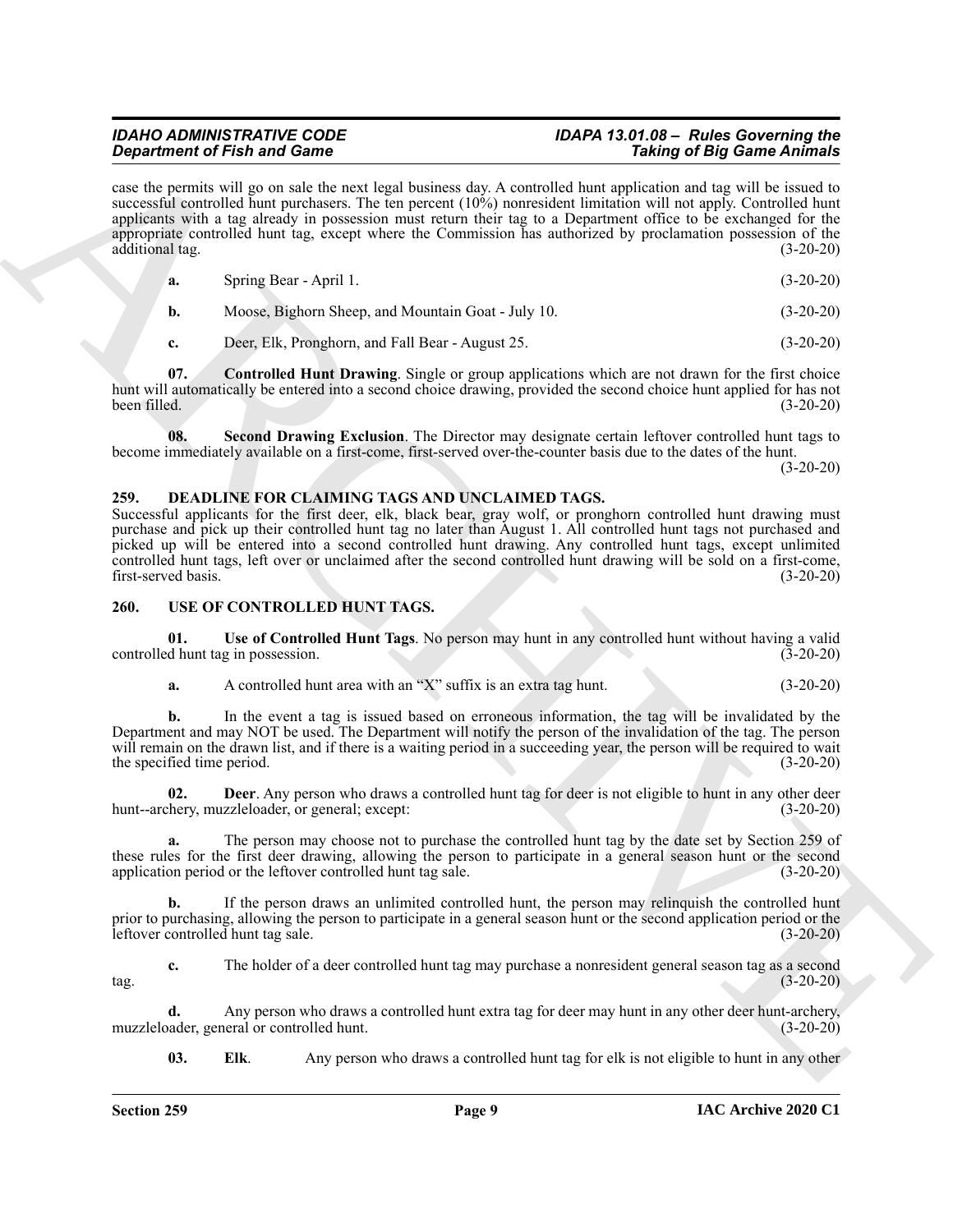## *IDAHO ADMINISTRATIVE CODE IDAPA 13.01.08 – Rules Governing the*

elk hunt--archery, muzzleloader, or general; except: (3-20-20)

**a.** The person may choose not to purchase the controlled hunt tag by the date set by Commission rule for the first elk drawing, allowing the person to participate in a general season hunt or the second application period or the leftover controlled hunt tag sale. (3-20-20)

**b.** If the person draws an unlimited controlled hunt, the hunter may relinquish the controlled hunt prior to purchasing, allowing the person to participate in a general season hunt or the second application period or the leftover controlled hunt tag sale. (3-20-20)

**c.** The holder of an elk controlled hunt tag may purchase a nonresident general season tag as a second tag. (3-20-20)

**d.** Any person who draws a controlled hunt extra tag for elk may hunt in any other elk hunt-archery, muzzleloader, general or controlled hunt. (3-20-20)

<span id="page-9-4"></span>**04. Pronghorn**. Any person who draws a pronghorn controlled hunt tag is not eligible to hunt in any other pronghorn hunt; except: (3-20-20)

**a.** The person may choose not to purchase the controlled hunt tag by the date set by Commission rule for the first pronghorn drawing allowing the person to participate in a general season hunt or the second application period or the leftover controlled hunt tag sale. (3-20-20) period or the leftover controlled hunt tag sale.

**b.** If the person draws an unlimited controlled hunt, the person may relinquish the controlled hunt prior to purchasing, allowing the person to participate in a general season hunt or the second application period or the leftover controlled hunt tag sale. (3-20-20)

**c.** The holder of a pronghorn controlled hunt tag may purchase a controlled hunt extra tag for pronghorn. (3-20-20)

**d.** Any person who draws a pronghorn controlled hunt extra tag may apply for a controlled hunt tag for pronghorn.  $(3-20-20)$ 

#### <span id="page-9-3"></span>**05. Black Bear**. (3-20-20)

**a.** Any person who draws a spring controlled hunt tag for black bear may choose to purchase the controlled hunt bear tag or return an unused general season bear tag in exchange for the controlled hunt bear tag.  $(3 - 20 - 20)$ 

**b.** Any person who draws a fall controlled hunt tag for black bear may choose to purchase the controlled hunt bear tag or return an unused general season bear tag in exchange for the controlled hunt bear tag.

<span id="page-9-2"></span><span id="page-9-1"></span><span id="page-9-0"></span>**261. SPECIAL CONTROLLED HUNTS.**

**Consideration** of Fish and Game<br>
d. the -webset, meantally consider the consideration of the state of the state of the state of the state of the state of the state of the state of the state of the state of the state of t Special Controlled Hunt Program. The Special Controlled Hunt Program is a program to partially fund a sportsman access program adopted by the Commission. This program will offer forty (40) tags valid for the current year hunting seasons; including, twelve (12) tags each for elk, deer, and pronghorn, and four (4) tags for moose.  $(3-20-20)$ 

**a.** The rules for controlled hunts set forth in Section 260, of these rules, do not apply to the Special Controlled Hunt Program. (3-20-20)

**b.** The Special Controlled Hunt application will be marketed by the Department. The Department will issue these tags to eligible persons selected by an impartial random draw process. The successful applicants will receive the tag necessary to hunt the appropriate species. (3-20-20)

(3-20-20)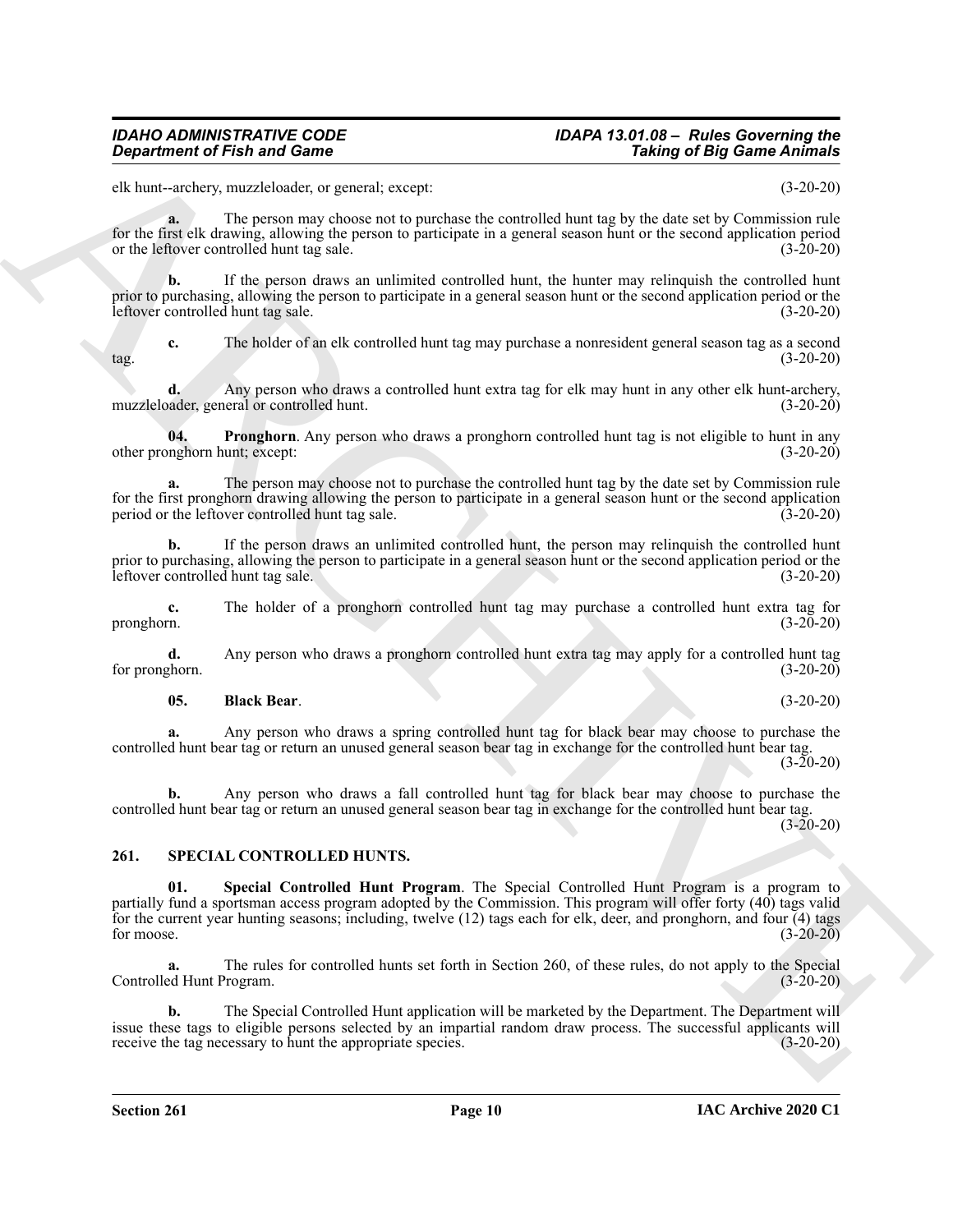**02. Moneys**. The Department will deposit all moneys received from the sale of Special Controlled Hunt Applications in accordance with state law. The Department will specifically use funds for the sportsman access program.  $(3-20-20)$ 

#### <span id="page-10-4"></span><span id="page-10-3"></span>**03. General Rules**. (3-20-20)

**a.** Any individual, resident or nonresident, may purchase and submit applications without limit.  $(3-20-20)$ 

**b.** Special controlled hunt applications may be entered in the name of individuals other than the r. purchaser. (3-20-20)

**c.** Each successful applicant must have or be eligible to obtain a valid Idaho hunting license.  $(3-20-20)$ 

**d.** Each tag will be issued to the individual named on the drawn application that meets license y requirements and cannot be transferred. (3-20-20) eligibility requirements and cannot be transferred.

**e.** An individual may be drawn for only one (1) special controlled hunt tag for each species.

(3-20-20)

**f.** Each special controlled hunt tag is valid for the designated species and allows the person to hunt in hunt, general or controlled, for the designated species in the applicable year's season.  $(3-20-20)$ any open hunt, general or controlled, for the designated species in the applicable year's season.

**g.** The special controlled hunt tag will be in addition to any other tag the person is eligible to obtain. (3-20-20)

**h.** Any applicant, including those who harvest an animal on a special controlled hunt tag, will be eligible to apply for any controlled hunt for the same species in the same year or subsequent years. (3-20-20)

**i.** In the event a license, tag, or permit is issued based on erroneous information, all documents issued based on the erroneous information will be invalidated by the Department and may not be used. The Department will notify the individual at his last known place of residence of the invalidation of the license, tag or permit. (3-20-20)

<span id="page-10-0"></span>**04. Application Fees**. Applications may be sold for individual species (Super Hunt) or grouped for combined species (Super Hunt Combo). The application fees will be set by Commission Order under Section 36-415, Idaho Code, or will be the same as the controlled hunt fee set in Section 36-416, Idaho Code. (3-20-20)

**05. Drawing Dates**. There will be two (2) drawings. All drawings will be held at the Department's offices in Boise, Idaho. The first drawing winners will be notified by June 10, and the second drawing winners will be notified by August 15 each year. The Commission may order a different drawing day in case of business emergency, holiday, or non-business days. (3-20-20)

#### <span id="page-10-2"></span><span id="page-10-1"></span>**06. Department Marketed Applications**. (3-20-20)

**a.** Individual applications for special controlled hunts shall be made on a form prescribed by the Department or submitted electronically at any Department Office or license vendor, via Internet or telephone.

 $(3-20-20)$ 

**Equivalent of Finite and Connective and Connective and Connective and Connective Connective Connective Connective Connective Connective Connective Connective Connective Connective Connective Connective Connective Connect b.** Applications received at the Licenses Section, Headquarters Office, Idaho Department of Fish and Game, PO Box 25, Boise, Idaho 83707-0025, or submitted electronically, by no later than 11:59 pm Mountain time May 31 of the current calendar year will be eligible for the first drawing held in June; and those received after May 31 and by no later than 11:59 pm Mountain time, August 10, of the current calendar year for the second drawing. Applications received after August 10 will be eligible for the drawing held in June of the following year. (3-20-20)

**c.** All applications entered into the first drawing are not eligible for and will not be entered into the second drawing. (3-20-20)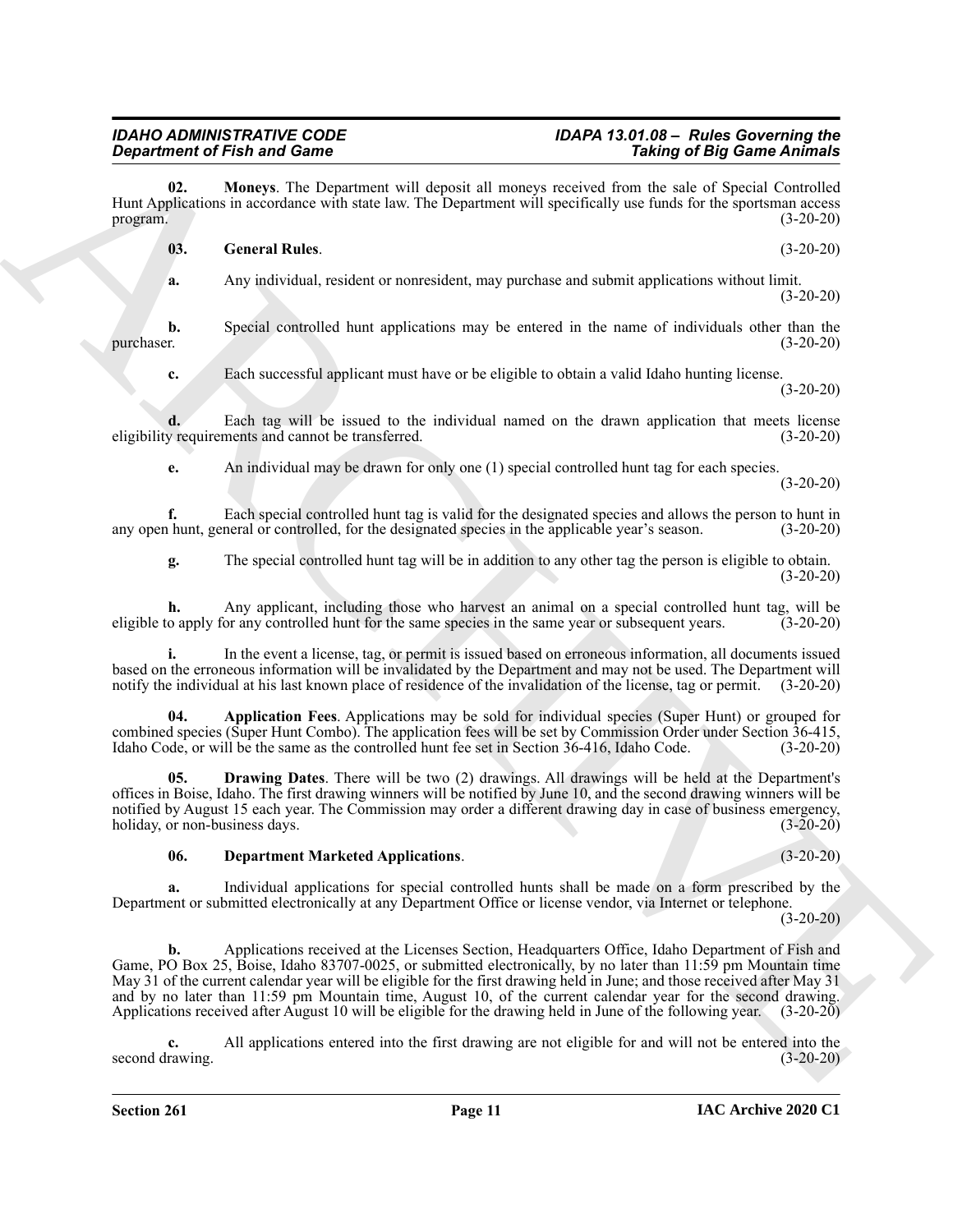**d.** Any individual application that is unreadable, has multiple or no species box checked, is incomplete, or lacks the information or fee will be declared void and will not be entered in the drawing. All applications will be considered final; they may not be resubmitted after correction. (3-20-20) applications will be considered final; they may not be resubmitted after correction.

**e.** Should the winner be ineligible, deceased, or incapacitated to hunt, the first alternate drawn will be declared the winner. Should the first alternate be ineligible, deceased or incapacitated to hunt, the second alternate drawn will be declared the winner. Should the second alternate be ineligible, deceased or incapacitated to hunt, that special controlled hunt tag will be null and void and will not be issued to any person. (3-20-20)

#### <span id="page-11-2"></span><span id="page-11-0"></span>**262. DESIGNATION OF CONTROLLED HUNT TAGS TO CHILDREN.**

<span id="page-11-7"></span>**01. Designation by Residents**. Any resident adult who possesses any controlled hunt tag except a moose, bighorn sheep, mountain goat, or grizzly bear tag, may designate the controlled hunt tag to his or her resident minor child or grandchild who is qualified to participate in the hunt. (3-20-20)

<span id="page-11-6"></span><span id="page-11-3"></span>**02. Designation by Nonresidents**. Any nonresident adult who possesses any controlled hunt tag except a moose, bighorn sheep, mountain goat, or grizzly bear tag, may designate the controlled hunt tag to his or her nonresident minor child or grandchild who is qualified to participate in the hunt. (3-20-20)

*Great free to the latter and General Scholars and Scholars in Scholars in the latter state of Big Scholars in the state of Big Scholars in the latter state of Big Scholars in the state of Big Scholars in the state of Bi* **03. Applicability of Controlled Hunt Rules**. Rules for eligibility, tag claim deadline, and use (Sections 257, 259, 260 and 261) apply to the adult who possesses and designates a controlled hunt tag and to the designated minor child or grandchild. Rules for application for controlled hunt tags apply to the adult who possesses and designates a controlled hunt tag to his or her minor child or grandchild. Mandatory school as provided in Section 270 will apply to the designated minor child or grandchild. (3-20-20)

<span id="page-11-8"></span>**04. Form**. Designation of the controlled hunt tag shall be made on a form prescribed by the Department and may be submitted either in person to any Department Office or by mail to the License Supervisor at P.O. Box 25, Boise, ID 83707. (3-20-20)

<span id="page-11-4"></span>**05. Children**. Any resident child or grandchild cannot be designated more than one controlled hunt tag per species per calendar year. (3-20-20)

**06. Date for Designation**. Designation of a controlled hunt tag shall be completed before the opening the hunt for which the tag may be used. date for the hunt for which the tag may be used.

#### <span id="page-11-1"></span>**263. REFUNDS OF CONTROLLED HUNT FEES.**

#### <span id="page-11-10"></span><span id="page-11-9"></span><span id="page-11-5"></span>**01. Refunds**. (3-20-20)T

**a.** Controlled hunt tag fees will be refunded to unsuccessful or ineligible applicants for moose, sheep, mountain goat, and grizzly bear. Unsuccessful applicants may donate all or a portion of refunded tag fees to Citizens Against Poaching by checking the appropriate box on the application. One dollar (\$1) of the non-refundable application fee will go to Citizens Against Poaching unless the applicant instructs otherwise. (3-20-20)T application fee will go to Citizens Against Poaching unless the applicant instructs otherwise.

**b.** Fees for hunting licenses will not be refunded to unsuccessful or ineligible controlled applicants.  $(3-20-20)T$ 

**c.** Fees for deer or elk tags purchased prior to the drawing will not be refunded to unsuccessful or eapplicants. (3-20-20)T ineligible applicants.

**d.** Overpayment of fees of more than five dollars (\$5) will be refunded. Overpayment of five dollars vill NOT be refunded and will be retained by the Department. (3-20-20)T  $(S5)$  or less will NOT be refunded and will be retained by the Department.

- **e.** Controlled hunt application fees are nonrefundable. (3-20-20)T
- **f.** Fees for resident and nonresident adult controlled hunt tags subsequently designated to a minor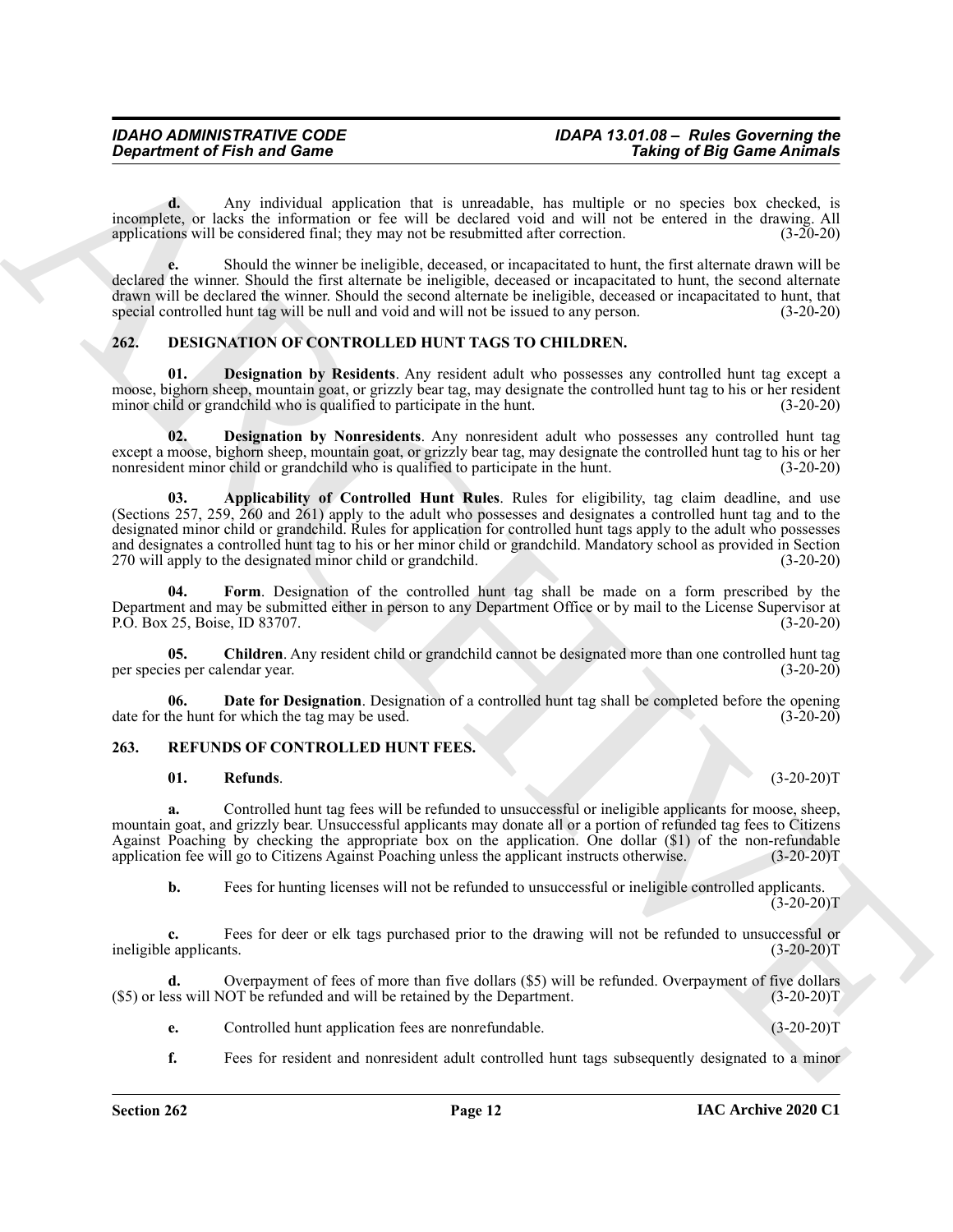child or grandchild are not refundable. (3-20-20)T

**g.** Fees for special controlled hunt application, tag and related hunting license are not refundable.  $(3-20-20)T$ 

#### <span id="page-12-0"></span>**264. -- 269. (RESERVED)**

#### <span id="page-12-7"></span><span id="page-12-1"></span>**270. MANDATORY HUNTER ORIENTATION.**

**Constrained of Fish and Game**<br>
Calle or grandulal and defined that application, the non-transformation of Big Game *Andmaly*<br>
Let  $\vec{R} = 240$ . (189.8 kV121)<br>
24. The constraints of the constraints of the properties the Anyone drawing a controlled archery-only hunt tag with mandatory hunter orientation as denoted in the season proclamation will receive orientation information that includes hunt boundaries, legal restrictions, and hunter ethics. Tag holders must sign and return an affidavit that they have reviewed and understand the orientation to receive a Certificate of Completion, which must be carried by the hunter during the hunt. Holders of "Certificates of Completion" from previous hunts do not have to repeat this orientation and will be provided with updated Certificates of Completion to participate in the hunt. (3-20-20)

#### <span id="page-12-2"></span>**271. -- 299. (RESERVED)**

#### <span id="page-12-4"></span><span id="page-12-3"></span>**300. IDENTIFICATION OF ANIMALS THAT LEGALLY MAY BE TAKEN.**

**01. Big Game Animals of Either Sex**. Big game animals of either sex may be taken, except the following may not be taken: (3-20-20)

<span id="page-12-5"></span>

| а. | Mountain Goat. Females accompanied by young.                  | $(3-20-20)$ |
|----|---------------------------------------------------------------|-------------|
| b. | Black Bear. Females accompanied by young.                     | $(3-20-20)$ |
| c. | Mountain Lion. Spotted young or females accompanied by young. | $(3-20-20)$ |

**d.** Grizzly Bear. Adult grizzly bears accompanied by young, or young accompanied by adult grizzly  $\text{bear(s)}$ . (3-20-20)

#### <span id="page-12-6"></span>**02. Seasons Restricted to Antlered or Male Animals Only**. (3-20-20)

**a.** Deer. Only deer with at least one (1) antler longer than three (3) inches may be taken in any season antlered deer only. (3-20-20) open for antlered deer only.

**b.** Two-point deer. Only deer with not more than two (2) points on one (1) antler, not including brow point, and at least one (1) antler longer than three (3) inches may be taken in any season open for two-point deer only. (3-20-20)

**c.** Three-point deer. Only deer having at least one (1) antler with three (3) or more points not counting the brow point or tine may be taken in any season open for three-point or larger deer only. (3-20-20)

**d.** Four-point deer. Only deer having at least one (1) antler with four (4) or more points, not including the brow point or tine, may be taken in any season open for four-point or larger deer only. (3-20-20)

**e.** Elk. Only elk with at least one (1) antler longer than six (6) inches may be taken in any season which is open for antlered elk only. (3-20-20)

**f.** Spike elk. Only elk with no branching on either antler and at least one (1) antler longer than six (6) inches may be taken in any season which is open for spike elk only. A branch is an antler projection that is at least one (1) inch long and longer than the width of the projection. (3-20-20)

**g.** Brow-tined elk. Any elk having an antler or antlers with a visible point on the lower half of either im that is greater than or equal to four (4) inches long. (3-20-20) main beam that is greater than or equal to four  $(4)$  inches long.

**h.** Moose. Only moose with at least one (1) antler longer than six (6) inches may be taken in any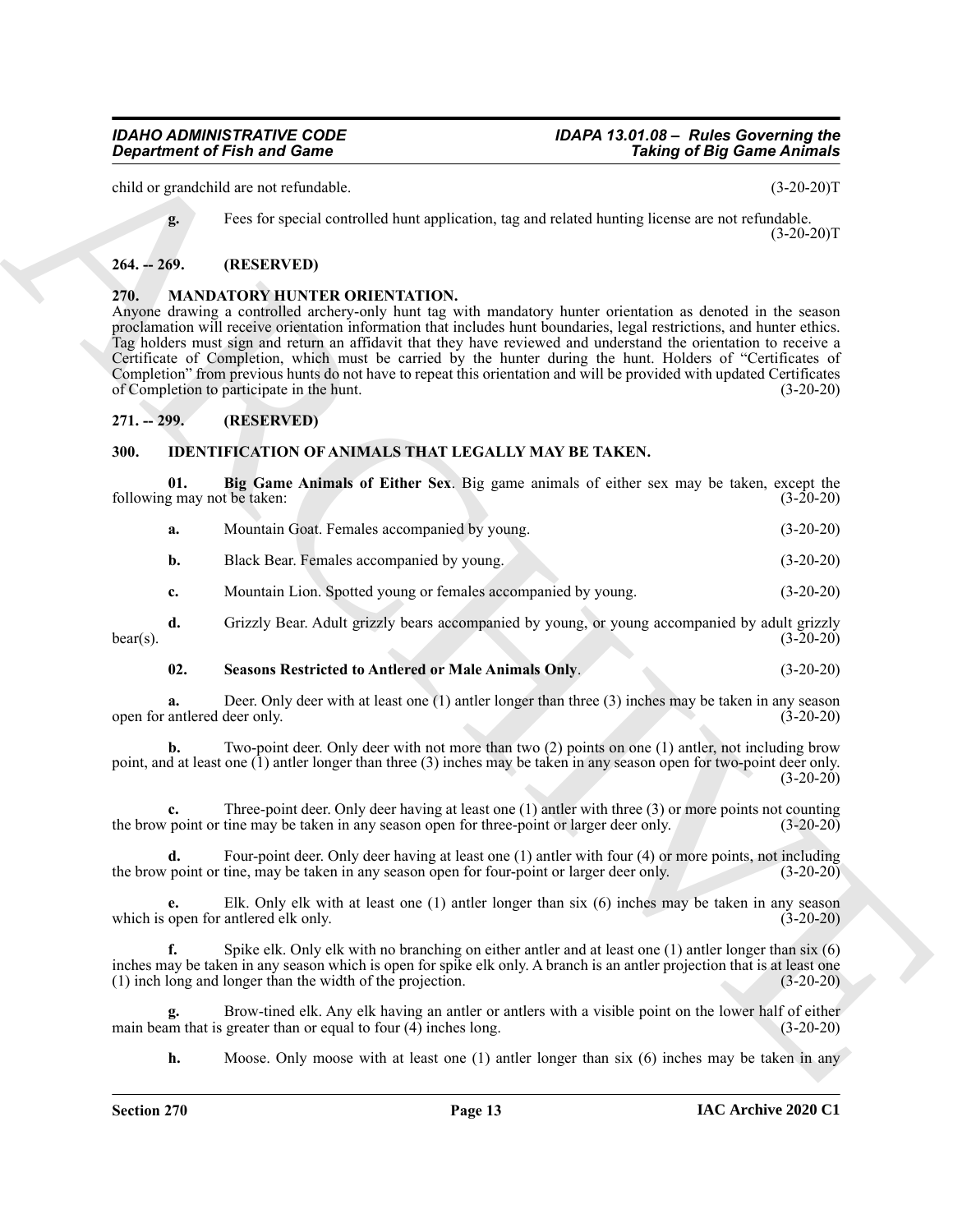season open for antlered moose only. (3-20-20)

#### <span id="page-13-4"></span>**03. Seasons Restricted to Antlerless or Female Animals Only**. (3-20-20)

**a.** Deer. Only deer without antlers or with antlers shorter than three (3) inches may be taken in any season open for antlerless deer only. (3-20-20)

**b.** Elk. Only elk without antlers or with antlers shorter than six (6) inches may be taken in any season open for antlerless elk only. (3-20-20)

**c.** Pronghorn. Only pronghorn without a black "cheek patch" or horns less than three (3) inches long may be taken during doe and fawn only pronghorn seasons. (3-20-20)

**d.** Bighorn sheep. Only bighorn sheep with horns between six (6) inches and twelve (12) inches in length may be taken in any season which is open for bighorn ewes only. (3-20-20)

**e.** Moose. Only moose without antlers or with antlers less than six (6) inches long may be taken in any season which is open for antlerless moose only. (3-20-20)

#### <span id="page-13-0"></span>**301. -- 319. (RESERVED)**

#### <span id="page-13-7"></span><span id="page-13-1"></span>**320. TAG VALIDATION AND ATTACHMENT.**

**01. Tag**. Immediately after any deer, elk, pronghorn, moose, bighorn sheep, mountain goat, mountain lion, black bear, grizzly bear, or gray wolf is killed, the appropriate big game animal tag must be validated and<br>(3-20-20) (3-20-20) securely attached to the animal.

**a.** Validation. Cut out and completely remove only the two (2) triangles indicating the date and month (3-20-20) of kill. (3-20-20)

**b.** Attachment of Tag. (3-20-20)

**Equivariant of Finit and Comes<br>
scours (Exception of Finit and Comes<br>
scours (A. Source Newthered to Andrehes or Female Animals Only<br>
(A. Source Newthered to Andrehes or Female Animals Only<br>
scours (Exception of Finit On** i. Deer, elk, pronghorn, moose, mountain goat, black bear, and bighorn sheep: to the largest portion of the edible meat to be retained by the hunter or any person transporting for the hunter. The tag must remain attached during transit to a place of processing and remain attached until the meat is processed. The validated tag must accompany the processed meat to the place of final storage or final consumption. (3-20-20)

ii. Mountain lion, black bear, grizzly bear, and gray wolf: To the hide until the mandatory check is complied with. (3-20-20)

#### <span id="page-13-2"></span>**321. -- 349. (RESERVED)**

#### <span id="page-13-5"></span><span id="page-13-3"></span>**350. IDENTIFICATION OF SEX, SIZE, AND/OR SPECIES IN POSSESSION AND DURING TRANSPORTATION OR SHIPMENT.**

<span id="page-13-6"></span>**Evidence of Sex.** Evidence of sex must be left naturally attached to the carcass of any big game animal until the carcass reaches the final place of storage or consumption or a commercial meat processing facility as follows: (3-20-20)

**a.** In antlered or male only seasons, the evidence of sex requirement is met when the head, horns, or antlers are left naturally attached to the whole carcass or to a front quarter. If the head, horns, or antlers are removed, some other external evidence of sex (either scrotum, penis or testicles) must be left naturally attached to the carcass or to a hind quarter; and the horns or antlers must accompany the carcass while in transit. (3-20-20)

**b.** In spike elk or two-point (2) deer only seasons, the evidence of sex requirement is met when the head with both complete unaltered antlers are left naturally attached to the whole carcass or to a front quarter. If the head or antlers are removed, some other external evidence of sex (either scrotum, penis or testicles) must be left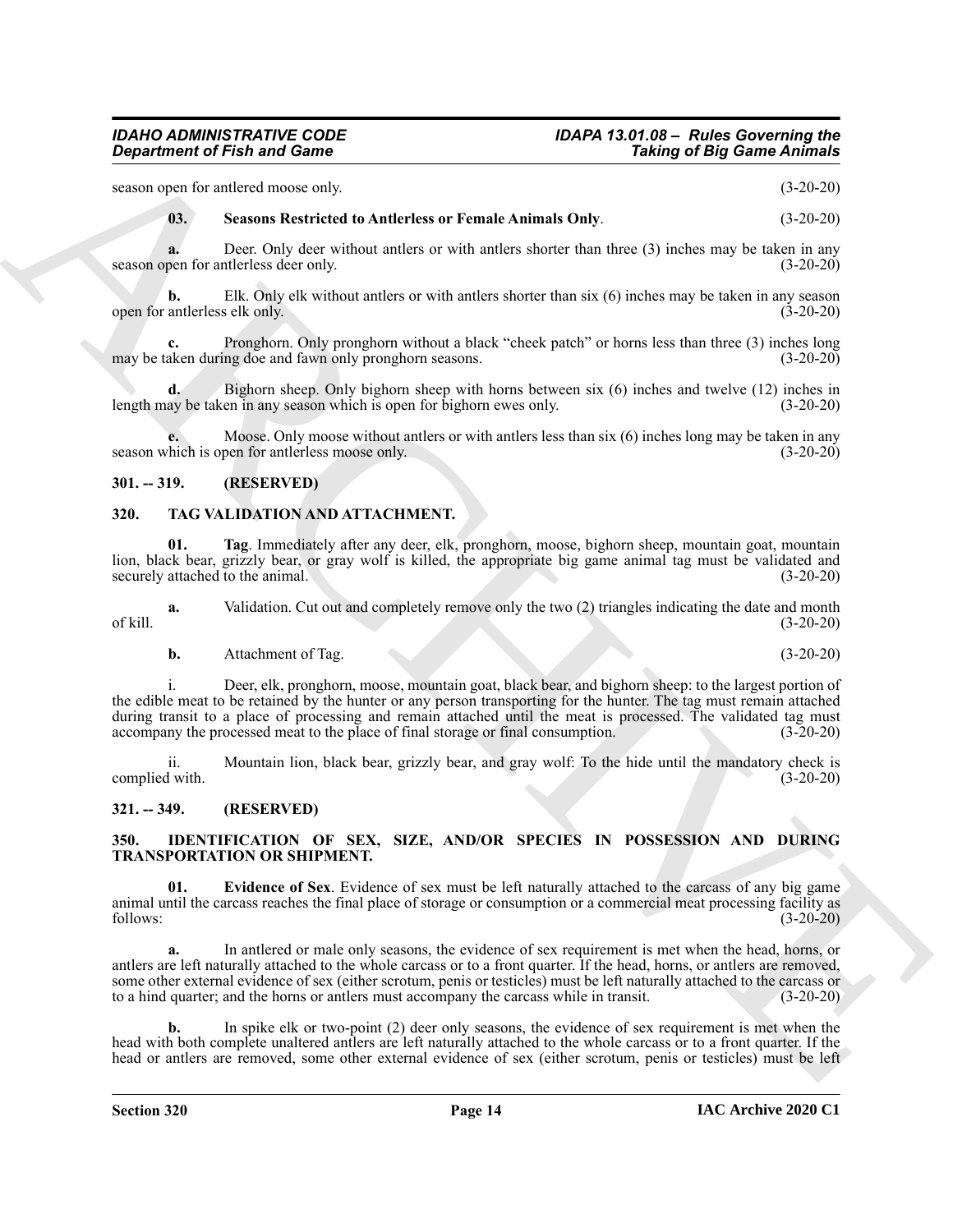naturally attached to the carcass or to a hind quarter; and both complete unaltered antlers naturally attached to each other must accompany the carcass while in transit. (3-20-20) other must accompany the carcass while in transit.

**c.** In antlerless, doe/fawn or female only seasons, if the head is removed from female elk, moose, deer, pronghorn, or bighorn sheep, some other external evidence of sex (either udder or the vulva) must be left naturally attached to the carcass or to a hind quarter. (3-20-20)

**Since the Find and Connective Connective Connective Connective Connective Connective Connective Connective Connective Connective Connective Connective Connective Connective Connective Connective Connective Connective Con d.** The entire head of antlerless male elk, moose, deer, or pronghorn, or a male lamb bighorn sheep killed during an antlerless, female, doe/fawn or ewe only season, may be left naturally attached to the carcass or to a front quarter. If the head is removed, some other external evidence of sex (either scrotum, penis, or testicles for males or udder or vulva for females) must be left naturally attached to the carcass or to a hind quarter; and the lower jaw<br>
(3-20-20) (3-20-20) must accompany the carcass while in transit.

**e.** For black bear, grizzly bear, mountain lion, and gray wolf, external evidence of sex (either scrotum, penis or testicles for males, or udder or vulva for females) must be left naturally attached to the hide until the mandatory check has been complied with. (3-20-20)

<span id="page-14-8"></span>**02. Evidence of Species**. In seasons restricted to mule deer only or white-tailed deer only, if the head is removed, the fully-haired tail must be left naturally attached to the carcass. (3-20-20)

<span id="page-14-7"></span>**03. Evidence of Size**. Any person taking a bighorn ram must leave that portion of the skull plate containing the upper one-half  $(1/2)$  of the eye socket naturally attached to both of the horns until after the horns have been pinned by the Department.  $(3-20-20)$ been pinned by the Department.

<span id="page-14-9"></span>**04.** Other. The Commission may by proclamation designate seasons and areas in which the head or w must accompany the carcass in transit. (3-20-20) lower jaw must accompany the carcass in transit.

#### <span id="page-14-0"></span>**351. -- 399. (RESERVED)**

#### <span id="page-14-6"></span><span id="page-14-1"></span>**400. HUNTING HOURS.**

Big game animals may be taken only from one-half  $(1/2)$  hour before sunrise to one-half  $(1/2)$  hour after sunset.  $(3-20-20)$ 

#### <span id="page-14-13"></span><span id="page-14-2"></span>**401. WOUNDING AND RETRIEVING.**

No person may wound or kill any big game animal without making a reasonable effort to retrieve it and reduce it to possession. (3-20-20)

#### <span id="page-14-3"></span>**402. -- 403. (RESERVED)**

#### <span id="page-14-10"></span><span id="page-14-4"></span>**404. SPECIAL WEAPON SEASONS.**

The Commission may designate by proclamation Special Weapon seasons, such as Archery Only, Muzzleloader Only, or Short-range Weapons Only, in which restrictions to method of take apply in addition to those set forth in Section 410. (3-20-20)

#### <span id="page-14-11"></span><span id="page-14-5"></span>**405. SPECIAL WEAPON SEASONS – ARCHERY.**

<span id="page-14-12"></span>**01. Archery Only Season**. During a season designated by Commission proclamation as an Archery Only season, it is unlawful to take a big game animal: (3-20-20)

With any firearm, crossbow (except by a holder of disabled archery permit), or implement other than a longbow, compound bow, or recurve bow. (3-20-20)

**b.** With any device attached to the bow that holds a bow at partial or full draw (except by a holder of a disabled archery permit). (3-20-20)

**c.** With any bow or crossbow equipped with magnifying sights. (3-20-20)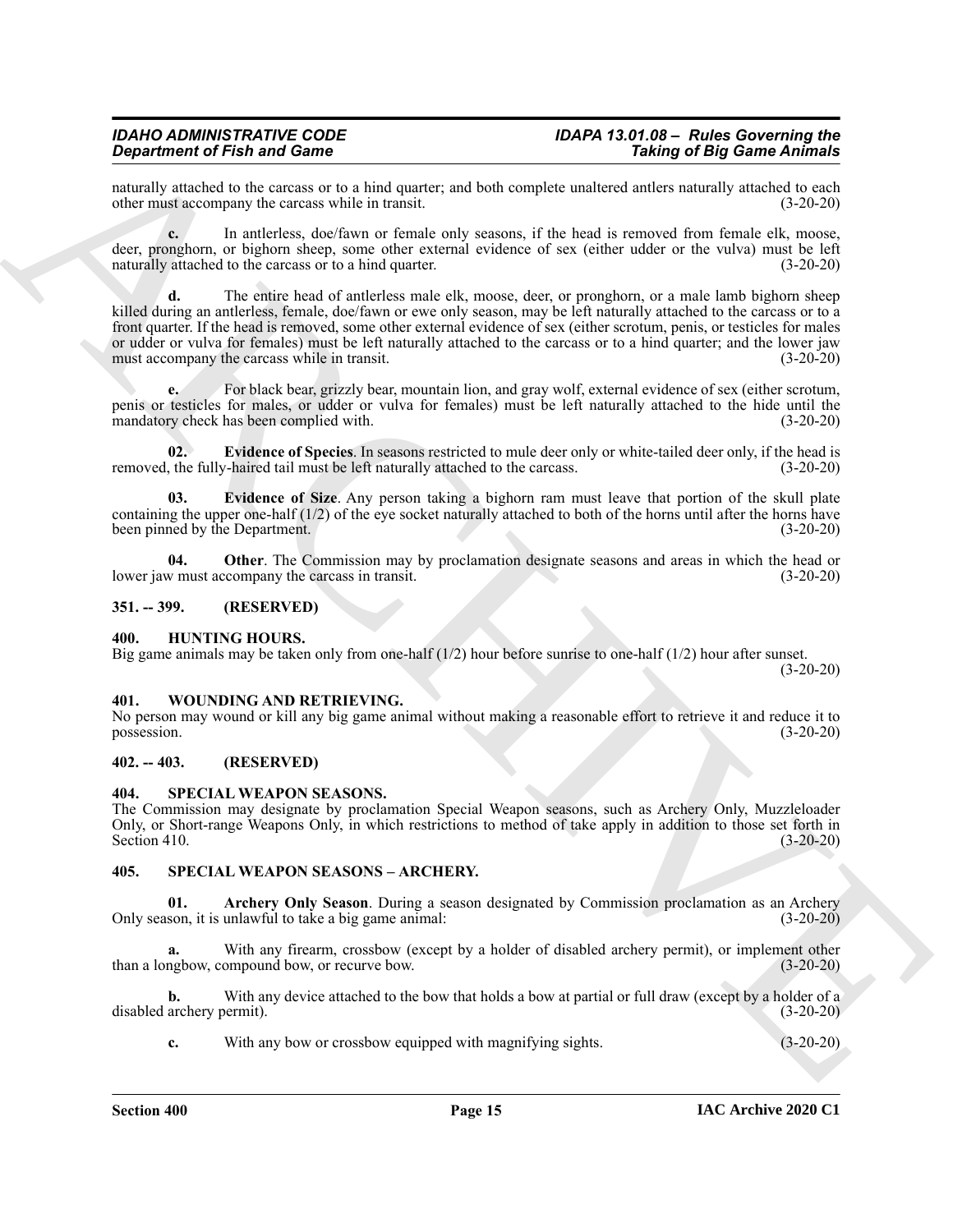<span id="page-15-2"></span>

| 02. | Traditional Archery Only Season. During a season identified by Commission proclamation as<br>Traditional Archery Only, it is unlawful to take any big game animal: | $(3-20-20)$ |
|-----|--------------------------------------------------------------------------------------------------------------------------------------------------------------------|-------------|
| a.  | With any firearm, crossbow, or implement other than a longbow or recurve bow.                                                                                      | $(3-20-20)$ |
| b.  | With an arrow not constructed of wood or fletched with non-natural material.                                                                                       | $(3-20-20)$ |
| c.  | With any bow equipped with sights.                                                                                                                                 | $(3-20-20)$ |

#### <span id="page-15-8"></span><span id="page-15-7"></span><span id="page-15-6"></span><span id="page-15-5"></span><span id="page-15-4"></span><span id="page-15-3"></span><span id="page-15-1"></span><span id="page-15-0"></span>**406. SPECIAL WEAPON SEASONS – MUZZLELOADER.**

|           |                          | <b>Department of Fish and Game</b>                                                                                                                                                                                                                                                                                           | <b>Taking of Big Game Animals</b> |             |
|-----------|--------------------------|------------------------------------------------------------------------------------------------------------------------------------------------------------------------------------------------------------------------------------------------------------------------------------------------------------------------------|-----------------------------------|-------------|
|           | 02.                      | Traditional Archery Only Season. During a season identified by Commission proclamation as<br>Traditional Archery Only, it is unlawful to take any big game animal:                                                                                                                                                           |                                   | $(3-20-20)$ |
|           | a.                       | With any firearm, crossbow, or implement other than a longbow or recurve bow.                                                                                                                                                                                                                                                |                                   | $(3-20-20)$ |
|           | b.                       | With an arrow not constructed of wood or fletched with non-natural material.                                                                                                                                                                                                                                                 |                                   | $(3-20-20)$ |
|           | c.                       | With any bow equipped with sights.                                                                                                                                                                                                                                                                                           |                                   | $(3-20-20)$ |
| 406.      |                          | SPECIAL WEAPON SEASONS - MUZZLELOADER.                                                                                                                                                                                                                                                                                       |                                   |             |
|           | 01.                      | Muzzleloader Only Season. During a season designated by Commission proclamation as a<br>Muzzleloader Only season, it is unlawful to take a big game animal with any firearm, including muzzleloading<br>pistols, or implement other than a muzzleloading rifle or musket that complies with each of the following: (3-20-20) |                                   |             |
|           |                          | Is at least forty-five (.45) caliber for deer, pronghorn, mountain lion, or gray wolf, or at least fifty<br>(.50) caliber for elk, moose, bighorn sheep, mountain goat or black bear.                                                                                                                                        |                                   | $(3-20-20)$ |
|           | b.                       | Is capable of being loaded only from the muzzle.                                                                                                                                                                                                                                                                             |                                   | $(3-20-20)$ |
|           | c.                       | Is equipped only with open or peep sights.                                                                                                                                                                                                                                                                                   |                                   | $(3-20-20)$ |
|           | d.                       | Is loaded only with loose black powder including synthetic black powder.                                                                                                                                                                                                                                                     |                                   | $(3-20-20)$ |
|           | e.                       | Is equipped with no more than two (2) barrels.                                                                                                                                                                                                                                                                               |                                   | $(3-20-20)$ |
| diameter. | f.                       | Is loaded only with a projectile with a diameter within one hundredth (.01) of an inch of the bore                                                                                                                                                                                                                           |                                   | $(3-20-20)$ |
|           | g.                       | Is equipped only with flint, musket cap, or percussion cap. 209 primers are prohibited.                                                                                                                                                                                                                                      |                                   | $(3-20-20)$ |
|           | h.                       | Is equipped with an exposed ignition system.                                                                                                                                                                                                                                                                                 |                                   | $(3-20-20)$ |
|           | lead or lead alloy.      | Is loaded only with a patched round ball or conical non-jacketed projectile comprised wholly of                                                                                                                                                                                                                              |                                   | $(3-20-20)$ |
|           | 02.                      | Pelletized Powder. It is unlawful to use pelletized powder in a Muzzleloader Only season.                                                                                                                                                                                                                                    |                                   | $(3-20-20)$ |
|           | 03.                      | Sabot. It is unlawful to use a sabot in a Muzzleloader Only season.                                                                                                                                                                                                                                                          |                                   | $(3-20-20)$ |
| 407.      |                          | SPECIAL WEAPON SEASONS - SHORT-RANGE WEAPONS.                                                                                                                                                                                                                                                                                |                                   |             |
|           | 01.                      | Short-range Weapon Only Season. During a season designated by Commission proclamation as a<br>Short-Range Weapon Only season, it is unlawful to use any weapon other than the following:                                                                                                                                     |                                   | $(3-20-20)$ |
|           | a.                       | Any shotgun using any slug or double-aught $(\text{\#}00)$ or larger buckshot.                                                                                                                                                                                                                                               |                                   | $(3-20-20)$ |
|           | $\mathbf{b}$ .           | Any muzzleloader that is at least forty-five $(0.45)$ caliber for deer, pronghorn, mountain lion, or<br>gray wolf, or at least fifty (0.50) caliber for elk, moose, bighorn sheep, mountain goat, or black bear.                                                                                                             |                                   | $(3-20-20)$ |
|           | c.<br>eight (28) inches. | Any bow having a peak draw weight of not less than forty (40) pounds up to or at a draw of twenty-                                                                                                                                                                                                                           |                                   | $(3-20-20)$ |
|           | d.                       | Any crossbow having a peak draw weight of not less than one hundred fifty (150) pounds.                                                                                                                                                                                                                                      |                                   | $(3-20-20)$ |
|           |                          |                                                                                                                                                                                                                                                                                                                              |                                   |             |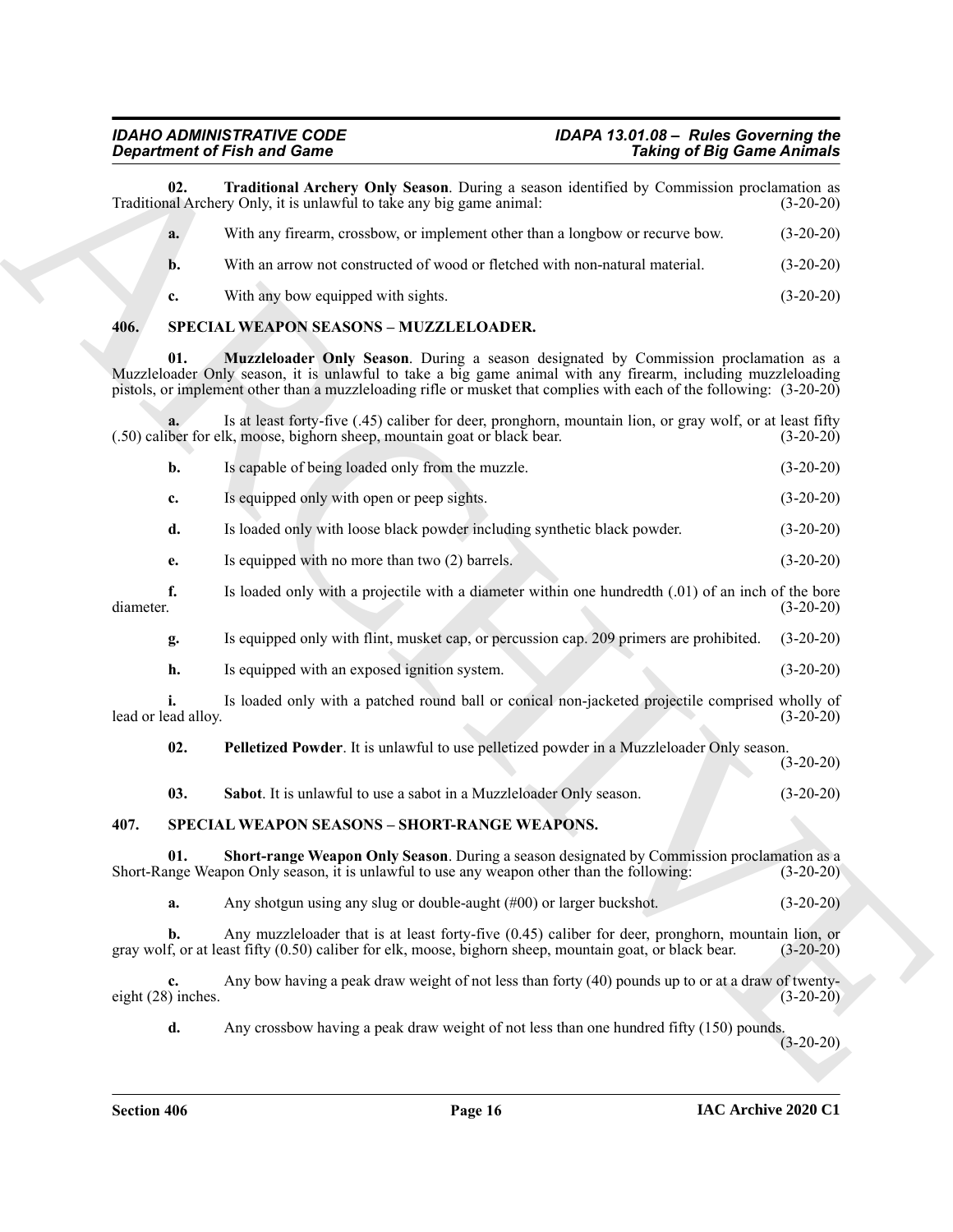**e.** Any handgun using straight wall centerfire cartridges not originally developed for rifles. (3-20-20)

**f.** Any airgun using pre-charged pneumatic power to propel a projectile (excluding shot and arrows) with unignited compressed air or gas and projectiles at least thirty-five (0.35) caliber for deer and pronghorn antelope<br>or at least forty-five (0.45) caliber for elk and moose. (3-20-20) or at least forty-five  $(0.45)$  caliber for elk and moose.

#### <span id="page-16-0"></span>**408. -- 409. (RESERVED)**

#### <span id="page-16-2"></span><span id="page-16-1"></span>**410. UNLAWFUL METHODS OF TAKE – GENERAL.**

No person may take big game animals as set forth in this section. (3-20-20)

**01. Firearms**. (3-20-20)

**a.** With any firearm that, in combination with a scope, sling, and/or any other attachments, weighs more than sixteen (16) pounds. (3-20-20)

**b.** With any shotgun using any shot smaller than double-aught (#00) buck. (3-20-20)

**c.** With any rimfire rifle, rimfire handgun or any muzzleloading handgun, except for mountain lion and trapped gray wolf. (3-20-20)

**d.** With a fully automatic firearm. (3-20-20)

**e.** With any electronic device attached to, or incorporated in, the firearm (including handguns and shotguns) or scope; except scopes containing battery powered or tritium lighted reticles are allowed. (3-20-20)

#### **02. Bows, Crossbows, Arrows, Bolts, Airguns, Chemicals or Explosives**. (3-20-20)

**a.** With arrows or bolts having broadheads measuring less than seven-eighths (7/8) inch in width and having a primary cutting edge less than fifteenth-thousandths  $(0.015)$  inch thick. (3-20-20)

**b.** With any bow having a peak draw weight of less than forty (40) pounds up to or at a draw of twenty-eight (28) inches, or any crossbow having a peak draw weight of less than one hundred-fifty (150) pounds. (3-20-20)

| With any chemicals or explosives attached to the arrow or bolt. | $(3-20-20)$ |
|-----------------------------------------------------------------|-------------|
| With arrows or bolts having expanding broadheads.               | $(3-20-20)$ |

**e.** With arrows or bolts having barbed broadheads. A barbed broadhead is a broadhead which has any portion of the rear edge of the broadhead forming an angle less than ninety (90) degrees with the shaft or ferrule.  $(3-20-20)$ 

**Considered Fish and Game**<br>
ARCHIVE with the state of the state of the state of the state of the state of the state of the state of the state<br>
set and the state of the state of the state of the state of the state of the s **f.** With any electronic or tritium-powered device attached to, or incorporated into, an arrow, bolt, crossbow, or bow (except nonmagnifying scopes containing battery powered or tritium lighted reticles may be used<br>by disabled archery permit holders). (3-20-20) by disabled archery permit holders).

**g.** With any bow capable of shooting more than one (1) arrow at a time. (3-20-20)

**h.** With any compound bow with more than eighty-five percent (85%) let-off. (3-20-20)

**i.** With an arrow and broadhead, or bolt and broadhead, with a combined total weight of less than three hundred  $(300)$  grains.  $(3-20-20)$ 

With an arrow less than twenty-four (24) inches or a crossbow bolt less than twelve (12) inches in oadhead to the nock inclusive. (34) oadhead to the nock inclusive. **j.** With an arrow less than twenty length from the broadhead to the nock inclusive.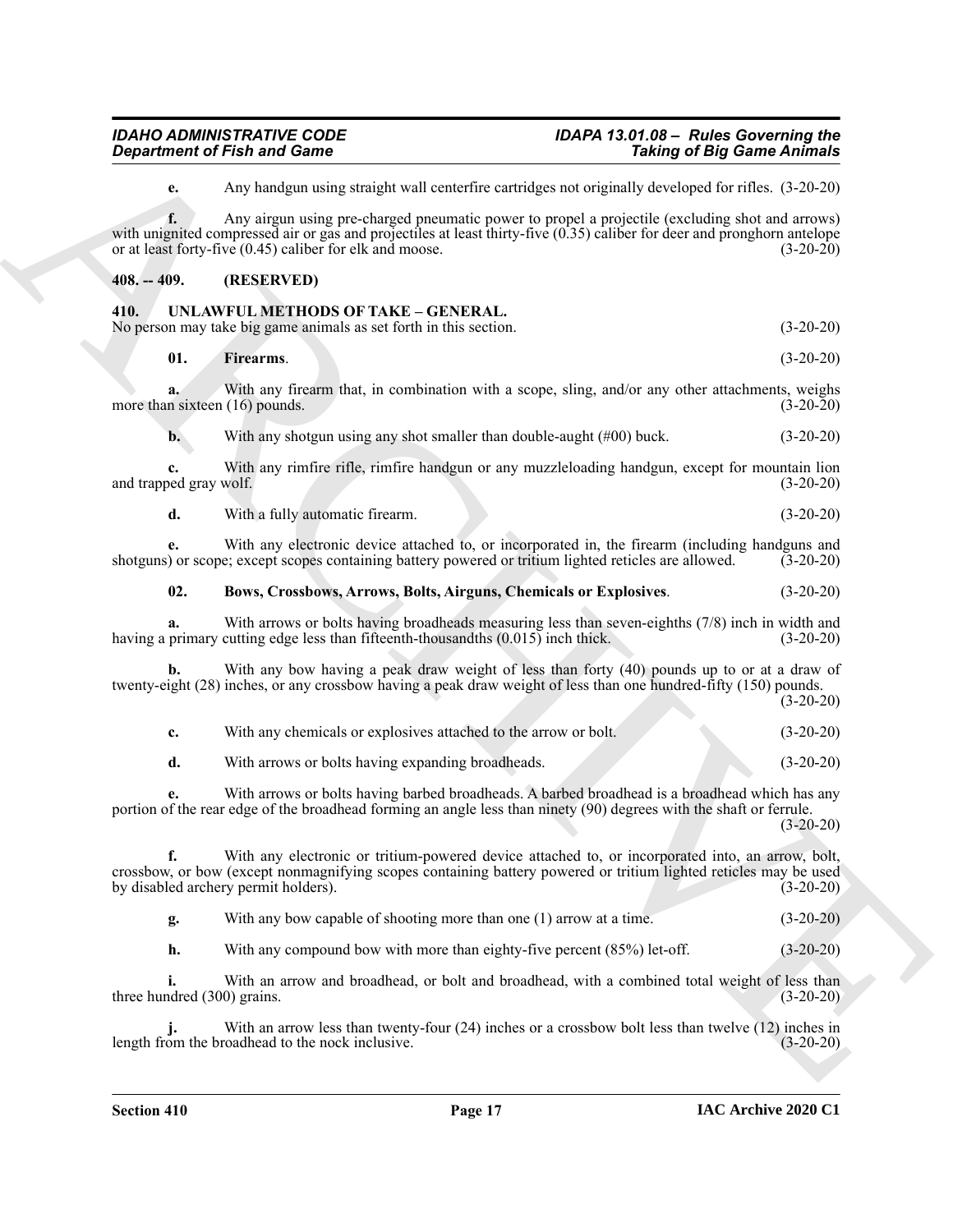#### *IDAHO ADMINISTRATIVE CODE IDAPA 13.01.08 – Rules Governing the Department of Fish and Game*

**k.** With an arrow wherein the broadhead does not precede the shaft and nock. (3-20-20)

**l.** With any crossbow pistol. (3-20-20)

**m.** With any airgun using pre-charged pneumatic power to propel a projectile (excluding shot and arrows) with unignited compressed air or gas and projectiles less than thirty-five (0.35) caliber for deer, pronghorn antelope, mountain lion, or gray wolf, or less than forty-five (0.45) caliber for elk, moose, bighorn sheep, mountain goat, or black or grizzly bear. (3-20-20)

| 03. | <b>Muzzleloaders.</b> | $(3-20-20)$ |
|-----|-----------------------|-------------|
|     |                       |             |

**a.** With a muzzleloading rifle or musket which is less than forty-five (.45) caliber for deer, pronghorn, mountain lion, or gray wolf, or which is less than fifty (.50) caliber for elk, moose, bighorn sheep, mountain goat, or black bear. (3-20-20)

**b.** With any electronic device attached to, or incorporated in, the muzzleloader. (3-20-20)

**04. Other**. (3-20-20)

**a.** With electronic calls except for the hunting of mountain lions, black bears, and wolves in seasons set by proclamation. (3-20-20)

**b.** With any bait including grain, salt in any form (liquid or solid), or any other substance (not to include synthetic liquid scent) to constitute an attraction or enticement, except for black bear baiting and gray wolf trapping, in accordance with IDAPA 13.01.17, "Rules Governing the Use of Bait and Trapping for Taking Big Game Animals." (3-20-20)

**c.** With dogs, except for mountain lion or black bear in accordance with IDAPA 13.01.15, "Rules up the Use of Dogs." (3-20-20) Governing the Use of Dogs."

With any net, snare, trap, chemical, deadfall or device other than legal firearm, archery or muzzleloader equipment or airgun; except wolves may be trapped or snared in seasons set by Commission proclamation and in accordance with IDAPA 13.01.17, "Rules Governing the Use of Bait and Trapping for Taking Big Game Animals." (3-20-20)

**e.** Within an enclosure designed to prevent ingress or egress of big game animals, including fenced facilities defined as Domestic Cervidae Farms under Section 25-3501, Idaho Code, unless authorized by the director. This rule does not apply to domestic cervids. (3-20-20)

**f.** With radio telemetry or other electronic tracking devices used as an aid to locate big game animals. This rule does not affect the use of telemetry equipment on hounds or other sporting dogs. (3-20-20)

#### <span id="page-17-1"></span><span id="page-17-0"></span>**411. MOTORIZED HUNTING RULE.**

**Expariment of Finit and Game**<br>
Will as a norm-whence the boostness of the state of the state of the state of the state of the state of the state of the state of the state of the state of the state of the state of the sta The use of motorized vehicles by hunters as an aid to hunting big game is restricted in certain areas. This use restriction is in addition to all federal, state and local laws, rules, regulations, ordinances and orders; including, but not limited to, any motorized vehicle licensing, registration, and permitting requirements and traffic laws. Hunters must comply with all motorized vehicle limits or prohibitions instituted by the landowner or land manager. Also, this use restriction rule is not an exception from, and is in addition to, the statutory prohibition against hunting from or by the use of any motorized vehicle set forth in Section 36-1101(b)(1), Idaho Code. (3-20-20)

<span id="page-17-3"></span>**01. Use Restriction**. In designated units from August 30 through December 31, hunters may only use motorized vehicles on established roadways which are open to motorized traffic and capable of being traveled by fullsized automobiles. (3-20-20)

<span id="page-17-2"></span>**02. Exceptions**. This use restriction rule does not apply to the following permissible motorized vehicle uses by hunters off of an established roadway: (3-20-20)

**Section 411 Page 18**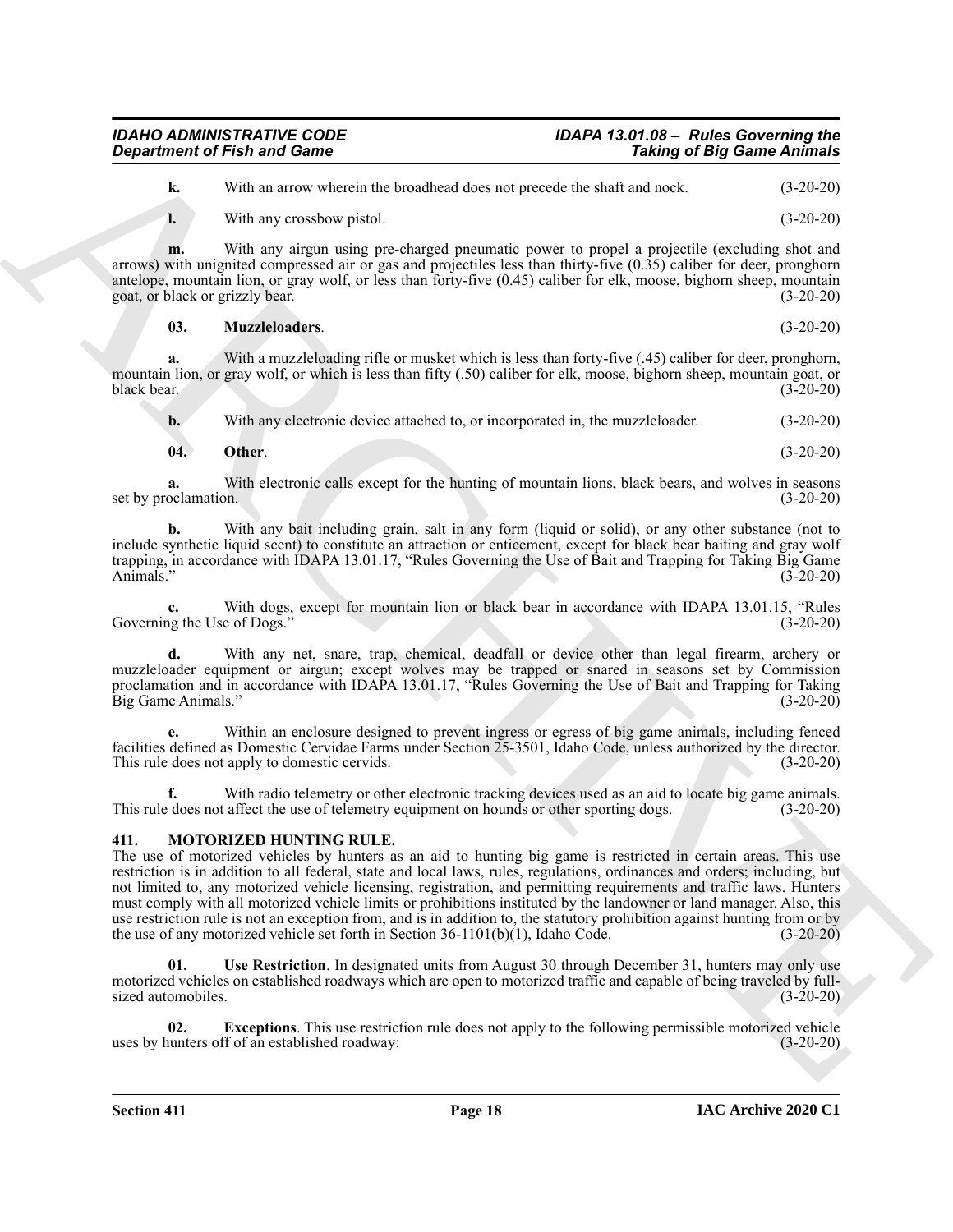Holders of a valid Disabled Motor Vehicle Hunting Permit may use a motorized vehicle as allowed<br>
or manager. (3-20-20) by the land owner or manager.

**b.** Hunters may use a motorized vehicle to retrieve downed game if such travel is allowed by the land owner or manager. (3-20-20)

**c.** Hunters may use a motorized vehicle to pack camping equipment in or out if such travel is allowed by the land owner or manager; however, hunters may not hunt while packing camping equipment. (3-20-20)

**d.** Private landowners on their private land, their authorized agents, and persons with written landowner permission are excepted from the Motorized Hunting Rule use restriction. (3-20-20)

#### <span id="page-18-4"></span><span id="page-18-0"></span>**412. DESIGNATED MOTORIZED HUNTING RULE UNITS.**

The motorized hunting use restriction applies to units 29, 30, 30A, 32, 32A, 36A, 37, 37A, 45, 47, 49, 50, 51, 52, 52A 53, 56, 58, 59, 59A, 66, 66A, 69, 70, 72, 73, 75, 76, 77, and 78. (3-20-20)

#### <span id="page-18-1"></span>**413. -- 418. (RESERVED)**

#### <span id="page-18-9"></span><span id="page-18-2"></span>**419. RETURN OF TAGS BY UNSUCCESSFUL HUNTERS.**

Hunters who are not successful in killing a bighorn sheep, mountain goat, grizzly bear, or moose shall present or mail their unused tags to a Department office within ten (10) days after the close of the season for which the tag was valid.<br>Canceled tags will be returned to the hunter upon request. (3-20-20) Canceled tags will be returned to the hunter upon request.

#### <span id="page-18-5"></span><span id="page-18-3"></span>**420. MANDATORY CHECK AND REPORT REQUIREMENTS.**

**Equivariant of Fish and Some Towards** Now Velicle Human provisions of Big Saint Zarbudge 19<br>
by the line of the said of November 19 and Saint Schwarz (19 and 19 and 19 and 19 and 19 and 19 and 19 and 19 and 19 and 19 and Any person killing black bear, moose, bighorn sheep, mountain goat, gray wolf, or mountain lion in a unit with no quota, must, within ten (10) days of the date of kill, or any person killing mountain lion in a unit with a quota, or a grizzly bear, must, within five  $(5)$  days of the date of kill comply with the mandatory check and report requirements by:<br>(3-20-20) by: (3-20-20)

<span id="page-18-6"></span>**01. Harvest Report**. Completing the relevant harvest report (big game mortality report or other report form as required) for the species taken. (3-20-20)

<span id="page-18-8"></span>**02. Presentation of Animal Parts**. Presenting the following animal parts so that Department personnel may collect biological data and mark the animal parts: (3-20-20)

**a.** Black Bear: Skull and hide to be presented to a conservation officer, regional office or official check point for removal and retention of premolar tooth and to have the hide marked. (3-20-20)

**b.** Grizzly Bear: Skull and hide to be presented to a conservation officer or regional office for removal and retention of a premolar tooth, and to have the hide marked.

**c.** Mountain Lion: Skull and hide to be presented to a conservation officer or regional office to have the hide marked. (3-20-20)

**d.** Gray Wolf: Skull and hide to be presented to a conservation officer or regional office for removal tion of a premolar tooth, and to have the hide marked. (3-20-20) and retention of a premolar tooth, and to have the hide marked.

**e.** Moose: Antlers from antlered animals to be presented to a conservation officer or regional office.  $(3-20-20)$ 

**f.** Bighorn Sheep: Ram horns to be presented to a regional office for marking, ewe horns to be presented to a regional office. (3-20-20)

**g.** Mountain Goat: Horns to be presented to a conservation officer or regional office. (3-20-20)

<span id="page-18-7"></span>**03. Possession of Raw Pelts of Black Bear, Grizzly Bear, Mountain lion, and Gray Wolf**. (3-20-20)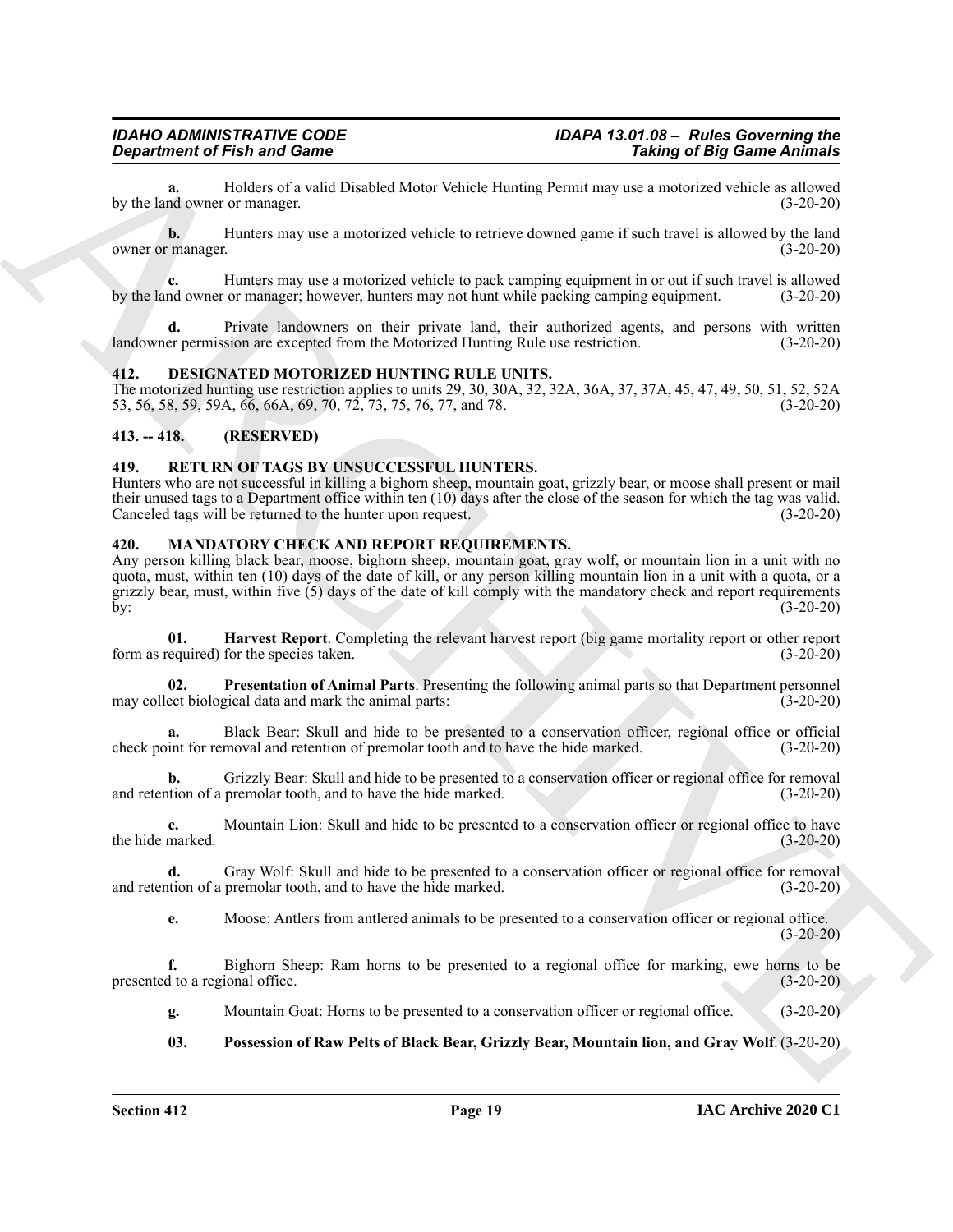#### *IDAHO ADMINISTRATIVE CODE IDAPA 13.01.08 – Rules Governing the Department of Fish and Game*

**a.** No person may have in possession, except during the open season and for ten (10) days after the close of the season, any raw black bear or raw gray wolf pelt without an official state export tag attached, unless that person possesses a fur buyer or taxidermist license or appropriate import documentation. (3-20-20)

**b.** No person may have in possession, except during the open season and for five (5) days after the close of the season, any raw mountain lion or raw grizzly bear pelt without an official state export tag attached, unless<br>that person possesses a fur buver or taxidermist license or appropriate import documentation. (3-20that person possesses a fur buyer or taxidermist license or appropriate import documentation.

<span id="page-19-6"></span>**04. Authorized Representative**. A person may authorize another person to comply with the above requirements if that person complies with reporting requirements and possesses enough information to accurately<br>complete the necessary form. (3-20-20) complete the necessary form.

#### <span id="page-19-9"></span><span id="page-19-7"></span><span id="page-19-0"></span>**421. MANDATORY PRONGHORN, DEER, AND ELK REPORT REQUIREMENTS.**

**Construent of Finitial Construent Solemn External Construent Construent Construent Construent Construent Construent Construent Construent Construent Construent Construent Construent Construent Construct Construct Constru 01. Mandatory Report**. Any hunter that obtains a pronghorn, deer, or elk tag must submit to the Department an accurately completed Mandatory Report for the respective species on a form prescribed by the Department, within ten (10) days of killing such animal, or if the hunter does not kill such animal, within ten (10) days of the closing date of the appropriate season. (3-20-20)

<span id="page-19-8"></span>**02. Failure to Report**. Failure to submit the pronghorn, deer, or elk Mandatory Report as required in this section will render the person ineligible to obtain any license until a late Mandatory Report permit is submitted with the Department. (3-20-20) with the Department.

#### <span id="page-19-10"></span><span id="page-19-1"></span>**422. MANDATORY TELEPHONE REPORT.**

In addition to other check and reporting requirements, any hunter killing a grizzly bear must report the harvest within twenty-four (24) hours by calling the Grizzly Bear Reporting Number, a toll-free telephone number published in the grizzly bear season and rules brochure available at Department offices and on the Department website. (3-20-20)

#### <span id="page-19-2"></span>**423. -- 499. (RESERVED)**

#### <span id="page-19-4"></span><span id="page-19-3"></span>**500. AREAS CLOSED TO HUNTING OF BIG GAME ANIMALS.**

<span id="page-19-5"></span>**01. Restricted Areas for Big Game**. No person may hunt, kill, or molest any big game animal in the following areas: (3-20-20)

**a.** That area of Craters of the Moon National Monument in Blaine and Butte Counties prior to the 2000 expansion of the Monument (which excludes Craters of the Moon Preserve). (3-20-20)

**b.** All state parks, except Farragut State Park, which has a November/December deer archery season, and Billingsley Creek at Malad Gorge State Park, Castle Rock State Park and state land within the City of Rocks National Reserve, which are all open to hunting; (3-20-20)

| Harriman State Park Wildlife Refuge.<br> | $(3-20-20)$ |
|------------------------------------------|-------------|
|------------------------------------------|-------------|

**d.** Nez Perce National Historical Park in Clearwater, Idaho, and Nez Perce Counties; (3-20-20)

**e.** That portion of Ada County within Veterans Memorial Park and the area between State Highway 21 to Warm Springs Avenue and the Boise City limits; (3-20-20)

**f.** Yellowstone National Park in Fremont County; (3-20-20)

**g.** On any of those portions of State game preserves, State wildlife management areas, bird preserves, bird refuges, and bird sanctuaries for which hunting closures have been declared by legislative or Commission action.  $(3-20-20)$ 

**h.** All or portions of national wildlife refuges, except as specified in federal regulations for individual refuges. (3-20-20)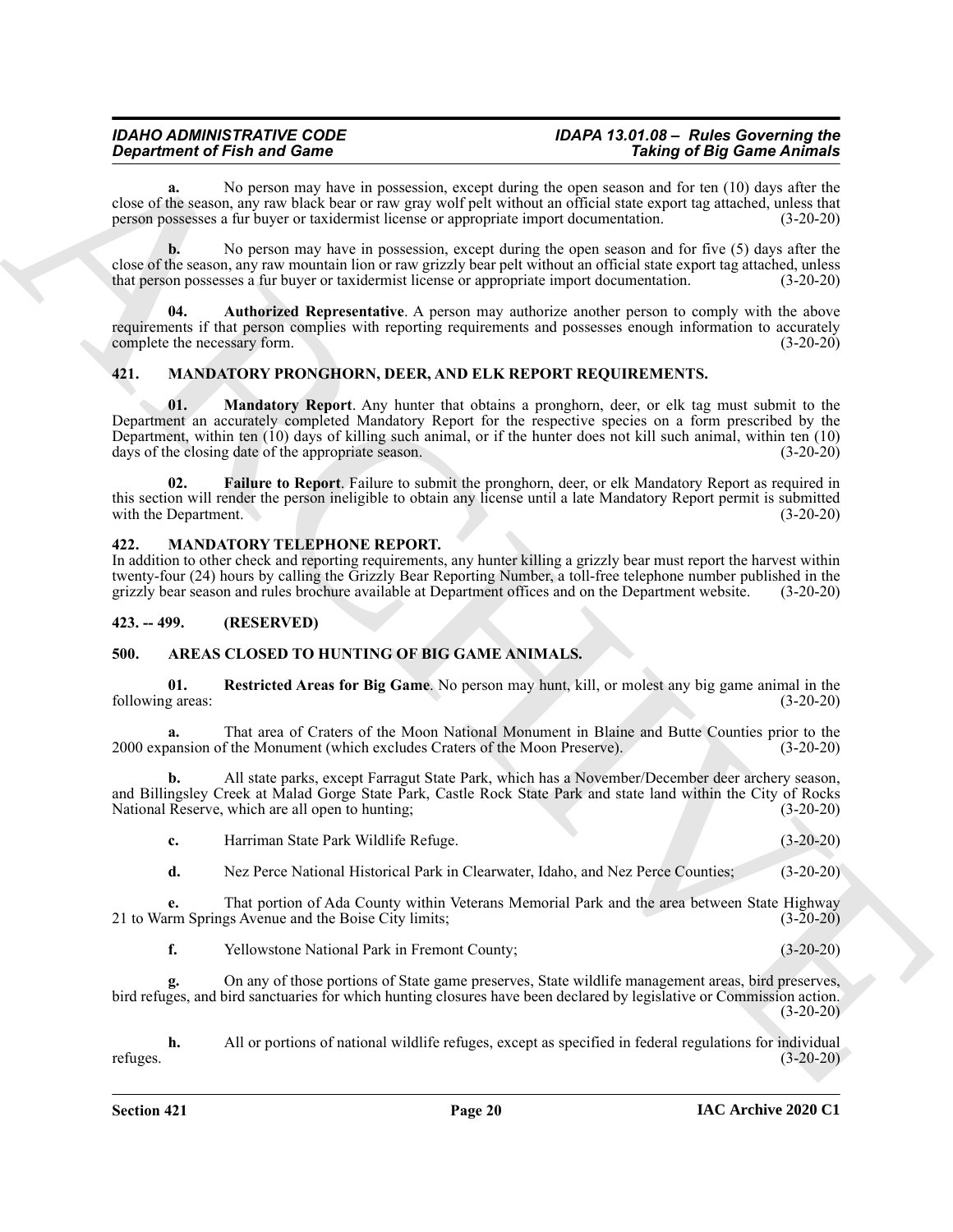**i.** All Snake River islands between the Glenns Ferry bridge and the Sailor Creek bridge in Elmore County. (3-20-20)

**j.** Hagerman Fossil Beds National Monument in Twin Falls County, except that portion within an area of fifty (50) feet in elevation above the high water level of the Snake River, as marked by yellow fiberglass markers, with hunting permitted downslope to the river.  $(3-20-20)$ with hunting permitted downslope to the river.

<span id="page-20-3"></span>**02. Mountain Lions and Gray Wolves**. No person may hunt or pursue mountain lion or gray wolf within one-half (1/2) mile of any active Department of Fish and Game big game feeding site. (3-20-20)

<span id="page-20-2"></span>**03. Black Bear, Grizzly Bear, and Gray Wolves**. No person may hunt or pursue black bear, grizzly bear, or gray wolf within two hundred (200) yards of the perimeter of any designated dump ground or sanitary landfill. (3-20-20)

#### <span id="page-20-0"></span>**501. -- 599. (RESERVED)**

#### <span id="page-20-4"></span><span id="page-20-1"></span>**600. GAME MANAGEMENT UNIT BOUNDARY DESCRIPTIONS — UNITS 1-5.**

<span id="page-20-5"></span>**01. Unit 1**. All of BOUNDARY COUNTY and that portion of BONNER COUNTY north of the Pend Oreille River, Pend Oreille Lake and Clark Fork River. (3-20-20)

<span id="page-20-7"></span><span id="page-20-6"></span>**02. Unit 2**. Those portions of BONNER and KOOTENAI COUNTIES within the following boundary: beginning at the intersection of the Idaho-Washington State line and the north bank of the Pend Oreille River, then east along the Pend Oreille River to Pend Oreille Lake at the railroad trestle in the southeast corner of the City of Sandpoint, then south across the railroad trestle, then east and south along the western shore line of Pend Oreille Lake to the south boundary of Farragut State Park, then west along the boundary to State Highway 54 at the west entrance to Farragut State Park, then west on State Highway 54 to U.S. 95, then south on U.S. 95 to Lake Coeur d'Alene at the source of the Spokane River, then west along the southern bank of the Spokane River to the Idaho-Washington State line, then north along the state line to the point of beginning. (3-20-20)

**Considered of Finit and Game**<br>
ARCHIVENT and Game<br>
ARCHIVENT and Game<br>
Considered and Game External and Game External and Game External and Game External and Game External and Game External and Game External and Game Ext **03. Unit 3**. Those portions of KOOTENAI, SHOSHONE, and BENEWAH COUNTIES within the following boundary: beginning at Mission Point on the St. Joe River and State Highway 3, then northeast on State Highway 3 to Interstate 90, then east on Interstate 90 to Kingston, then north on Forest Highway 9 (North Fork of the Coeur d'Alene River Road) to Forest Service Road 209 (Little North Fork of the Coeur d'Alene River Road), then northwest along Forest Service Road 209 then north along Forest Road 385 to the watershed divide between the Coeur d'Alene River and Pend Oreille Lake, then northwest along the divide to Bernard Peak, then north to Steamboat Rock on Pend Oreille Lake, then west along the lake shore to the south boundary of Farragut State Park, then west along the boundary to State Highway 54 at the west entrance of Farragut State Park, then west on State Highway 54 to U.S. 95, then south on U.S. 95 to Coeur d'Alene Lake, then southeast along the eastern shore line of Coeur d'Alene and Round Lakes to Mission Point, the point of beginning. (3-20-20)

<span id="page-20-8"></span>**04. Unit 4**. Those portions of BONNER, KOOTENAI, and SHOSHONE COUNTIES within the following boundary: beginning on the Idaho-Montana State line at the watershed divide between Pend Oreille Lake and the Coeur d'Alene River, then southeast along the state line to the watershed divide between the Coeur d'Alene and St. Joe Rivers, then west along the divide to State Highway 3, then northeast on State Highway 3 to Interstate 90, then east on Interstate 90 to Kingston, then north on Forest Highway 9 (North Fork of the Coeur d'Alene River Road) to Forest Service Road 209 (Little North Fork of the Coeur d'Alene River Road), then northwest along Forest Service Road 209 then north along Forest Road 385 to the watershed divide between the Coeur d'Alene River and Pend Oreille Lake, then northeast along the divide to the point of beginning. (3-20-20) Oreille Lake, then northeast along the divide to the point of beginning.

<span id="page-20-9"></span>**05. Unit 4A**. Those portions of BONNER and KOOTENAI COUNTIES within the following boundary: beginning on the Idaho-Montana State line at the watershed divide between Pend Oreille Lake and the Coeur d'Alene River, then southwest along the divide to Bernard Peak, then north to Steamboat Rock on Pend Oreille Lake, then northwest along the western shoreline of Pend Oreille Lake to the railroad trestle approximately one (1) mile south of Sandpoint, then north on the railroad trestle to Sandpoint, then east along the north banks of Pend Oreille Lake and the Clark Fork River to the Idaho-Montana State line, then south on the state line to the point of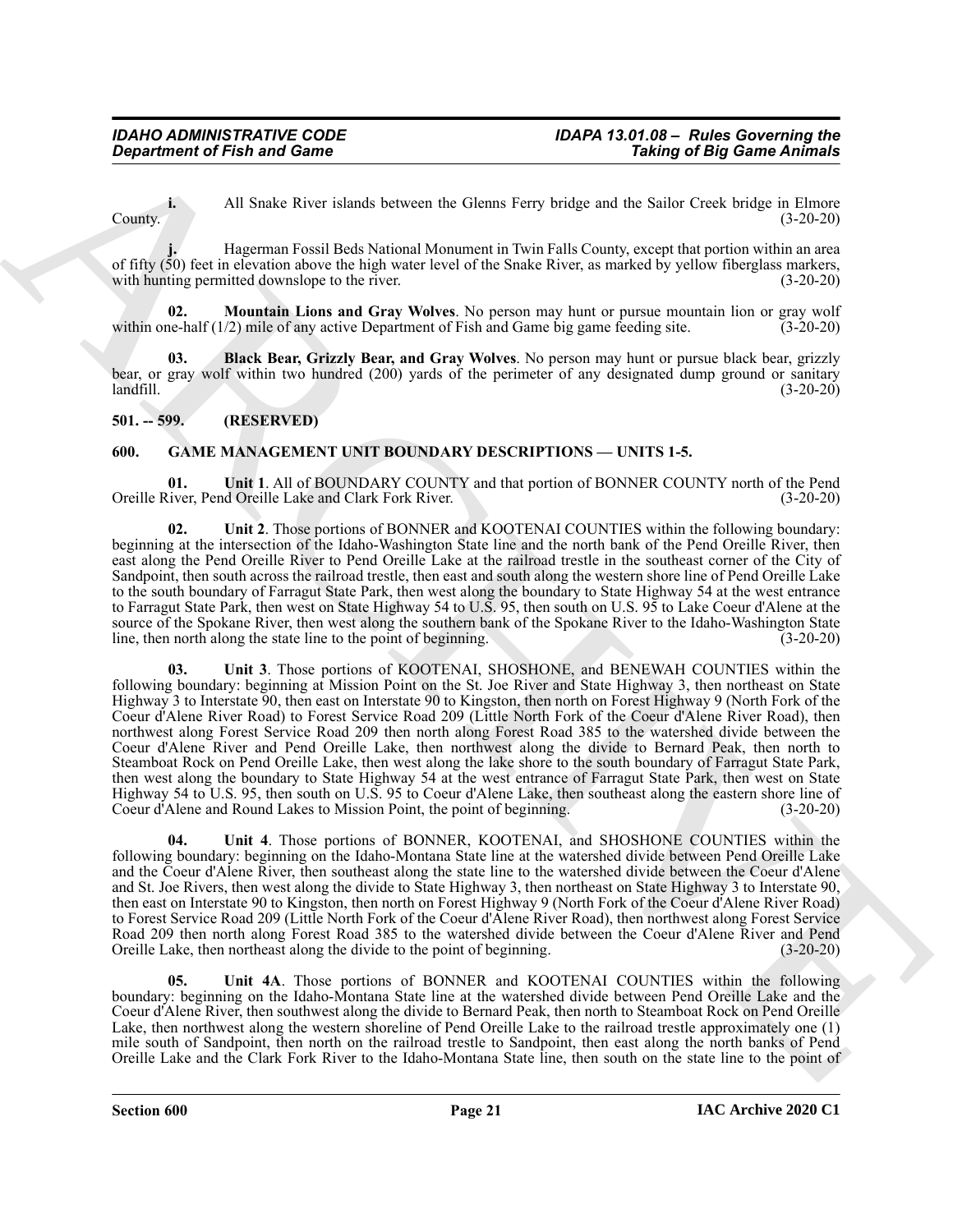## *IDAHO ADMINISTRATIVE CODE IDAPA 13.01.08 – Rules Governing the*

<span id="page-21-2"></span>beginning. (3-20-20)

**06. Unit 5**. Those portions of BENEWAH and KOOTENAI COUNTIES within the following boundary: beginning at the intersection of the Idaho-Washington State line and the Spokane River, then east along the southern bank of the Spokane River to U.S. 95 at Coeur d'Alene Lake, then southeast along the eastern shore line of Coeur d'Alene and Round Lakes to Mission Point, then upstream along the northern bank of the St. Joe River to the mouth of St. Maries River, then upstream along the St. Maries River to the intersection of the St. Maries River and State Highway 3 near Washburn, then south on State Highway 3 to the intersection of State Highway 6, then west on State Highway 6 to the watershed divide between the St. Maries and Palouse Rivers, then northwest along the divide to West Dennis Peak, then west along the watershed divide between Hangman Creek and Palouse River to the Idaho-Washington State line, then north along the state line to the Spokane River, the point of beginning. (3-20-20)

#### <span id="page-21-1"></span><span id="page-21-0"></span>**601. GAME MANAGEMENT UNIT BOUNDARY DESCRIPTIONS — UNITS 6-10A.**

<span id="page-21-3"></span>**01. Unit 6**. Those portions of KOOTENAI, SHOSHONE, BENEWAH, CLEARWATER, and LATAH COUNTIES within the following boundary: beginning at St. Maries, then downstream along the northern bank of the St. Joe River to Mission Point on State Highway 3, then north on State Highway 3 to the watershed divide between the St. Joe and Coeur d'Alene Rivers, then east along the divide to the Moon Pass Road, then south on Moon Pass Road to Avery, then west on the St. Joe River Road to the Fishhook Creek Road (Forest Service Road 301), then south on Fishhook Creek Road to Breezy Saddle, then southwest on Forest Service Road 301 to White Rock Springs, then south along the watershed divide between the St. Maries River and Little North Fork of the Clearwater River over Stony Butte to Hemlock Butte, then northwest along the St. Maries River-Potlatch River watershed divide across Bald Mountain to State Highway 6, then northeast on State Highway 6 to the intersection of State Highway 3, then north on State Highway 3 to the St. Maries River, then downstream to St. Maries, the point of beginning. (3-20-20)

<span id="page-21-4"></span>**02. Unit 7**. That portion of SHOSHONE COUNTY within the following boundary: beginning on the Idaho-Montana State line at the watershed divide between the St. Joe and Coeur d'Alene Rivers, then west along the divide to the Moon Pass Road, then south on Moon Pass Road to Avery, then west on the St. Joe River Road to the Fishhook Creek Road (Forest Service Road 301), then south on the Fishhook Creek Road to Forest Service Road 201, then east on Forest Service Road 201 to Bluff Creek Saddle (Dismal Saddle), then southeast past Dismal Lake and Bathtub Springs to the watershed divide between the St. Joe and North Fork of the Clearwater Rivers, then east along the divide to the Idaho-Montana State line, then north along the state line to the point of beginning. (3-20-20)

<span id="page-21-6"></span><span id="page-21-5"></span>**03. Unit 8**. Those portions of LATAH, NEZ PERCE, and CLEARWATER COUNTIES within the following boundary: Beginning on the Idaho-Washington state line at the watershed divide between Hangman Creek and Palouse River, south along the divide to U.S. 95, then south along U.S. 95 to State Highway 6, then east along State Highway 6 to State Highway 9, then southeast along State Highway 9 to Deary, then south on State Highway 3 to Kendrick, then southeast along County Road P-1 through Southwick and Cavendish to the North Fork of the Clearwater River at Ahsahka, then downstream along the North Fork of the Clearwater River to its junction with the main Clearwater River, then down the main Clearwater River to the Idaho-Washington state line, then north to the point of beginning. (3-20-20)

**Conservance of Finite and General Conservation** of RNVINN 1 and KO/ITN-1 CONSERVATION Solution of Big Saim Andministration of Big Saim Andrea Conservation of Big Saim Andrea Conservation of Big Saim Andrea Conservation o **04. Unit 8A**. Those portions of BENEWAH, LATAH, CLEARWATER, and NEZ PERCE COUNTIES within the following boundary: Beginning at Ahsahka on County Road P-1, then northwest along County Road P-1 through Southwick and Cavendish to State Highway 3, then northeast along State Highway 3 to Deary, then northwest along State Highway 9 to State Highway 6, then west along State Highway 6 to U.S. 95, then north along U.S. 95 to the watershed divide between Hangman Creek and Palouse River, then southeast along the divide to West Dennis Mountain, then southeast along the St. Maries watershed divide to Hemlock Butte, then south on Elk Creek Road (Forest Service Road 382.4) to Elk River, then south on the Dent Bridge-Elk River Road to the south shoreline of Dworshak Reservoir, then along the southern shoreline to Dworshak Dam, then downstream to the main Clearwater River, then downstream along the North Fork of the Clearwater River (including islands) to Ahsahka, the point of beginning. (3-20-20)

<span id="page-21-7"></span>**05. Unit 9**. Those portions of SHOSHONE and CLEARWATER COUNTIES within the following boundary: beginning at Getaway Point, then due south to the Little North Fork of the Clearwater River, then upstream to the watershed divide between Bear and Devils Club Creeks, then east along the divide to Larkins Peak, then northeast along the watershed divide between the Little North Fork of the Clearwater River and the North Fork of the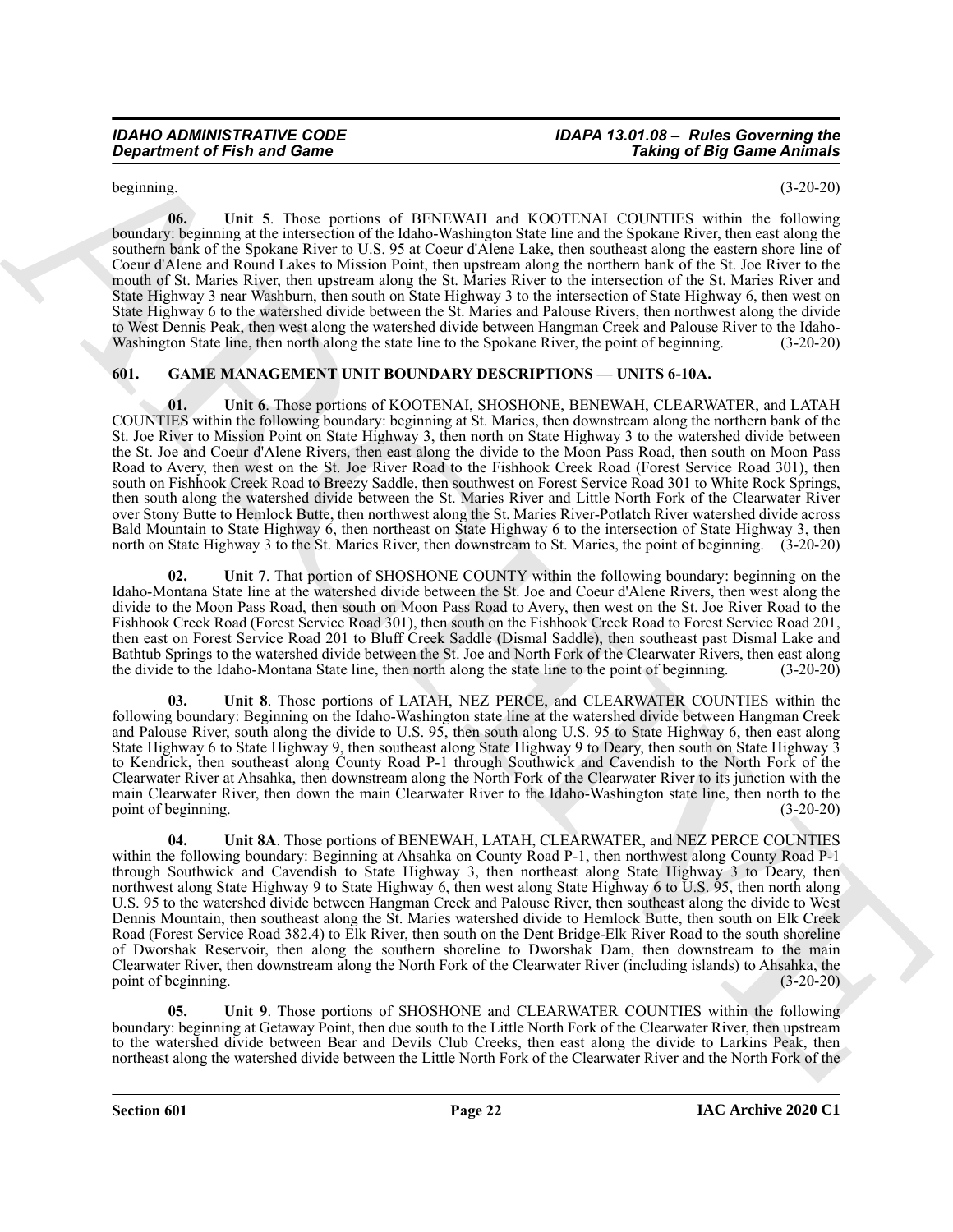| <b>IDAHO ADMINISTRATIVE CODE</b>   | IDAPA 13.01.08 - Rules Governing the |
|------------------------------------|--------------------------------------|
| <b>Department of Fish and Game</b> | <b>Taking of Big Game Animals</b>    |

Clearwater River to the Surveyors Ridge-Bathtub Springs Road (Forest Service Road 201), then northwest on Surveyors Ridge-Bathtub Springs Road past Bathtub Springs and Bluff Creek Saddle (Dismal Saddle), to the Fishhook Creek Road (Forest Service Road 301), then south on Fishhook Creek Road to Breezy Saddle, then southwest on Fishhook Creek Road to the Goat Mountain-Getaway Point Road, then southeast on the Goat Mountain-Getaway Point Road to Getaway Point, the point of beginning. (3-20-20)

<span id="page-22-6"></span><span id="page-22-5"></span>**06. Unit 10**. Those portions of SHOSHONE, CLEARWATER, and IDAHO COUNTIES within the following boundary: beginning at the confluence of the Little North Fork and the North Fork of the Clearwater Rivers at the upstream end of Dworshak Reservoir, then up the east bank of the reservoir and the Little North Fork of the Clearwater River to the watershed divide between Bear and Devils Club Creeks, then east along the divide to the watershed divide between the Little North Fork and the North Fork of the Clearwater Rivers, then east along the divide to the watershed divide between the North Fork of the Clearwater and the St. Joe Rivers, then east along the divide to the Idaho-Montana State line, then south along the state line to the divide between the North Fork of the Clearwater and the Lochsa Rivers, then west along the divide over Williams Peak to its intersection with the Lolo Motor Way (Forest Service Road 500), then west on Lolo Motor Way to its intersection with the Hemlock Butte Road (Forest Service Road 104), then northwest on Hemlock Butte Road to Hemlock Butte and the watershed divide between Weitas and Orogrande Creeks, then north along the divide to Cabin Point then northwest along Forest Service Trail 17 to the North Fork Clearwater River then downstream along the North Fork of the Clearwater River and the north bank of Dworshak Reservoir to the mouth of the Little North Fork of the Clearwater River, the point of beginning.  $(3-20-20)$ 

**Growth of Find and Gross Construction** Service, Real dynamic Service Construction Construction Construction Service Construction Service Construction Service Construction Service Construction Service Construction Service **07. Unit 10A**. Those portions of SHOSHONE, IDAHO and CLEARWATER COUNTIES within the following boundary: beginning at the mouth of the North Fork of the Clearwater River, upstream to Dworshak Dam, then up Dworshak Reservoir along the southern shoreline to Dent Bridge, then north on the Elk River Road to Elk River, then north on the Elk Creek Road (Forest Service Road 382) to Hemlock Butte, then north along the watershed divide between the St. Maries and Little North Fork of the Clearwater Rivers over Stony Butte to White Rock Springs, then east on the Gold Center-Roundtop Road (Forest Service Road 301) to the Goat Mountain-Getaway Point Road (Forest Service Roads 457 and 220), then south along Goat Mountain-Getaway Point Road to Getaway Point, then due south to the Little North Fork of the Clearwater River, then downstream to Dworshak Reservoir, then along the east bank of the reservoir to the North Fork of the Clearwater River, then east along the north bank of the reservoir and the North Fork of the Clearwater River, to Forest Service Trail 17, then south along Forest Service Trail 17 to Cabin Point and the watershed divide between Orogrande and Weitas Creeks, then south along the divide to Hemlock Butte and its intersection with Forest Service Road 104, then southeast on Forest Service Road 104 to Lolo Motor Way (Forest Service Road 500), then south along Lolo Motor Way to Smith Creek Road (Forest Service Road 101), then southwest along Smith Creek Road to the Middle Fork of the Clearwater River, then northwest along the Middle Fork of the Clearwater River to the mouth of the North Fork of the Clearwater River, the point of beginning.  $(3-20-20)$ 

#### <span id="page-22-1"></span><span id="page-22-0"></span>**602. GAME MANAGEMENT UNIT BOUNDARY DESCRIPTIONS — UNITS 11-15.**

<span id="page-22-2"></span>**01. Unit 11**. Those portions of NEZ PERCE, LEWIS, and IDAHO COUNTIES within the following boundary: beginning at the mouth of the Clearwater River, upstream to U.S. 95 bridge near Spalding, then southeast on U.S. 95 to the Graves Creek Road at Cottonwood, then south on Graves Creek Road to the Salmon River, then downstream to the Snake River, then downstream to the mouth of the Clearwater River, the point of beginning.

 $(3-20-20)$ 

<span id="page-22-3"></span>**02. Unit 11A**. Those portions of CLEARWATER, NEZ PERCE, LEWIS, and IDAHO COUNTIES within the following boundary: beginning on the Clearwater River at the U.S. 95 bridge near Spalding, upstream (excluding islands) to the South Fork of the Clearwater River, then up the South Fork to Harpster Bridge, then southwest on State Highway 13 to U.S. 95 at Grangeville, then northwest on U.S. 95 to Spalding, the point of beginning. (3-20-20)

<span id="page-22-4"></span>**03. Unit 12**. Those portions of IDAHO and CLEARWATER COUNTIES within the following boundary: beginning at the junction of the Smith Creek Road (Forest Service Road 101) and the Middle Fork of the Clearwater River, then northeast on the Smith Creek Road to the Lolo Motor Way (Forest Service Road 500), then north along the Lolo Motor Way to the point where it leaves the watershed divide between the North Fork of the Clearwater and Lochsa Rivers at the heads of Papoose Creek and Cayuse Creek, then north along the divide over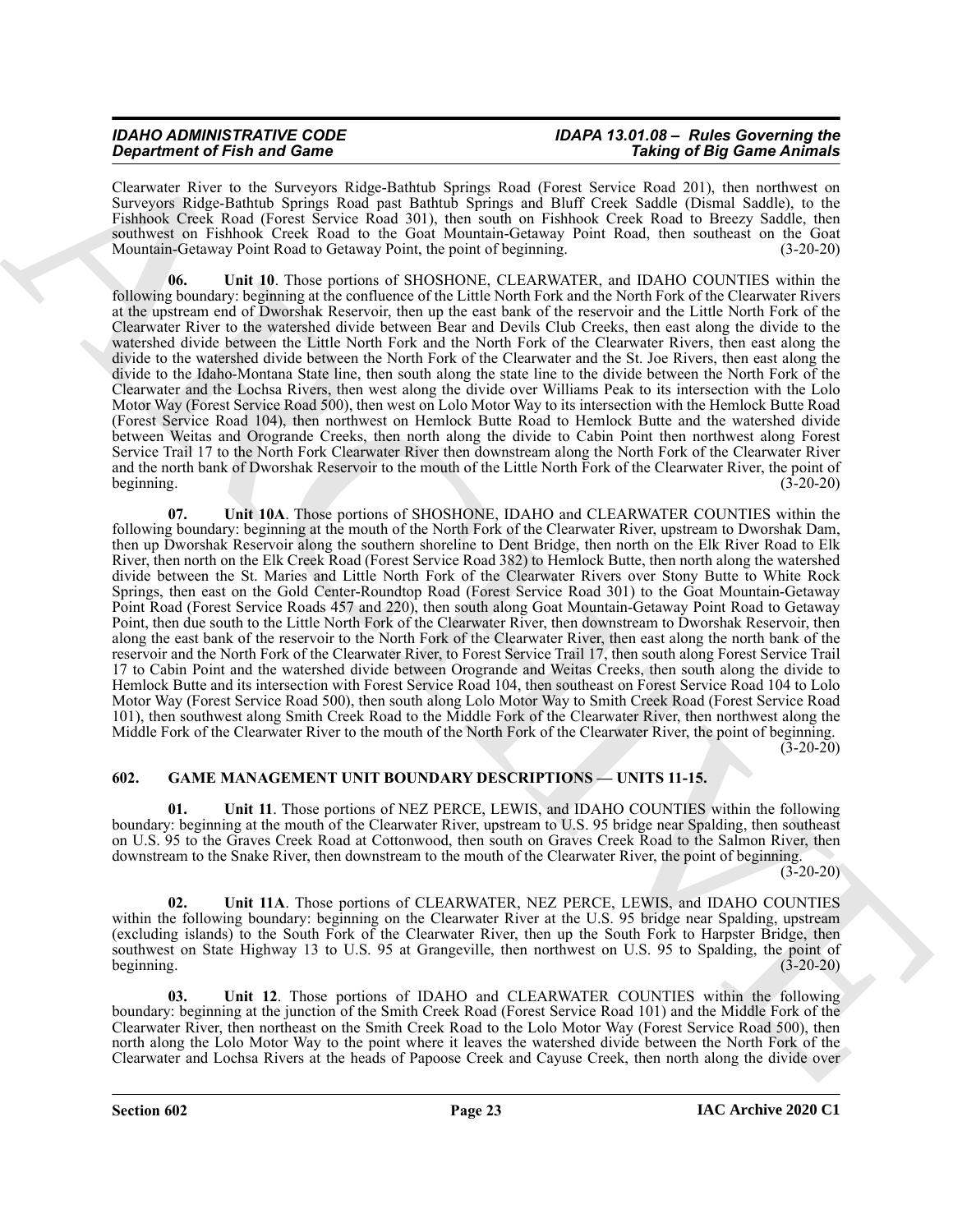### *IDAHO ADMINISTRATIVE CODE IDAPA 13.01.08 – Rules Governing the Department of Fish and Game*

Williams Peak to the Idaho-Montana State line, then southeast along the state line to the watershed divide between the Lochsa and Selway Rivers, then west along the divide over Diablo Mountain, Elk Summit, McConnell Mountain and Fenn Mountain to the confluence of the Lochsa and Selway Rivers, then down the Middle Fork of the Clearwater River to the Smith Creek Road, the point of beginning. (3-20-20)

<span id="page-23-2"></span>**04.** Unit 13. That portion of IDAHO COUNTY bounded by the Snake River on the west, the Salmon the east and north and the White Bird-Pittsburg Landing Road on the south. (3-20-20) River on the east and north and the White Bird-Pittsburg Landing Road on the south.

<span id="page-23-4"></span><span id="page-23-3"></span>**05. Unit 14**. That portion of IDAHO COUNTY within the following boundary: beginning at Riggins on the Salmon River, then upstream to Wind River, then up Wind River to Anchor Creek, then up Anchor Creek to Anchor Meadows, then northeast along the old wagon road (Forest Service Trail 313) to the divide between the Salmon River and South Fork Clearwater River, then west on the divide to Square Mountain, then west on the Square Mountain-Gospel Hill Road (Forest Service Road 444) to the Grangeville-Salmon River Road (Forest Service Road 221), then north on Grangeville-Salmon River Road to State Highway 13 at Grangeville, then west on Highway 13 to U.S. 95, then northwest on U.S. 95 to Cottonwood, then south on the Graves Creek Road to the Salmon River, then upstream to Riggins, the point of beginning.

**Original for Entry and Some 20** Constraints of the same of the same of Entry and Entry and Entry and Entry and Entry and Entry and Entry and Some 200 Constraints of the same of the same of the same of the same of the sam **06. Unit 15**. That portion of IDAHO COUNTY within the following boundary: beginning at Grangeville on State Highway 13, then northeast on State Highway 13 to the South Fork of the Clearwater River, then downstream to the road that goes up Sally Ann Creek, then up the road to the town of Clearwater, then southeast along Forest Service Road 284 to Forest Service Road 464, then east along Forest Service Road 464 to the watershed divide between the South Fork Clearwater and Selway Rivers, then southeast along the divide over Forest Service Trail 835 to Anderson Butte, then south over Forest Service Trail 505 to Black Hawk Mountain and Soda Creek Point to the Montana Road (Forest Service Road 468), then west on Montana Road to the Red River Ranger Station-Mackay Bar Road (Forest Service Road 222.3), then southwest on Red River Ranger Station-Mackay Bar Road to Dixie Summit, then west along the watershed divide between the South Fork Clearwater and Salmon Rivers over the Crooked River-Big Creek Divide, Orogrande Summit and Square Mountain to the Moores Guard Station-Adams Ranger Station Road (Forest Service Road 444), then west on Moores Guard Station-Adams Ranger Station Road to the Grangeville-Salmon River Road (Forest Service Road 221), then north on Grangeville-Salmon River Road to Grangeville, the point of beginning. (3-20-20)

#### <span id="page-23-1"></span><span id="page-23-0"></span>**603. GAME MANAGEMENT UNIT BOUNDARY DESCRIPTIONS — UNITS 16-20A.**

<span id="page-23-5"></span>**01.** Unit 16. That portion of IDAHO COUNTY within the following boundary: beginning at the mouth of the Middle Fork of the Clearwater River, then upstream to the confluence of the Lochsa and Selway Rivers, then east along the watershed divide between the Lochsa and Selway Rivers to the watershed divide between Gedney and Three Links Creeks, then south along the divide to Big Fog Mountain, then along Forest Service Trail 343 to Big Fog Saddle, then south along the Fog Mountain Road (Forest Service Road 319) to the Selway River, then upstream to Meadow Creek, then up the Meadow Creek-Falls Point Road (Forest Service Road 443) to Forest Service Road 464, then west along Forest Service Road 464 to Forest Service Road 284, then along Forest Service Road 284 to the town of Clearwater, then west along the road down Sally Ann Creek to State Highway 13, then downstream on the South Fork of the Clearwater River to the Middle Fork of the Clearwater River, the point of beginning. (3-20-20)

<span id="page-23-6"></span>**02. Unit 16A**. That portion of IDAHO COUNTY within the following boundary: beginning at the mouth of Meadow Creek on the Selway River, up the Selway River to Mink Creek, then up the divide between Mink Creek and the drainages of Coyote, Wolf, Jims, and Otter Creeks, over Wolf Point and Highline Ridge to the divide between Meadow Creek and the Selway River, then southeast along the divide over Bilk Mountain and Elk Mountain to the Elk Mountain Road, then southwest on the Elk Mountain-Green Mountain-Montana Road to the watershed divide between the South Fork of the Clearwater River and the Selway River (near Mountain Meadows), then northeast along the divide over Soda Creek Point and around the head of Red River, then northwest along the divide over Black Hawk Mountain to Anderson Butte, then from Anderson Butte northwest on Forest Service Trail 835 to the Falls Point Road (Forest Service Road 443), then northeast on Falls Point Road to the mouth of Meadow Creek, the point of beginning. (3-20-20)

<span id="page-23-7"></span>**03. Unit 17**. That portion of IDAHO COUNTY within the following boundary: beginning at the Fog Mountain Road (Forest Service Road 319) on the Selway River, then north along Fog Mountain Road to Big Fog Saddle, then north along Forest Service Trail 343 to Big Fog Mountain, then north along the watershed divide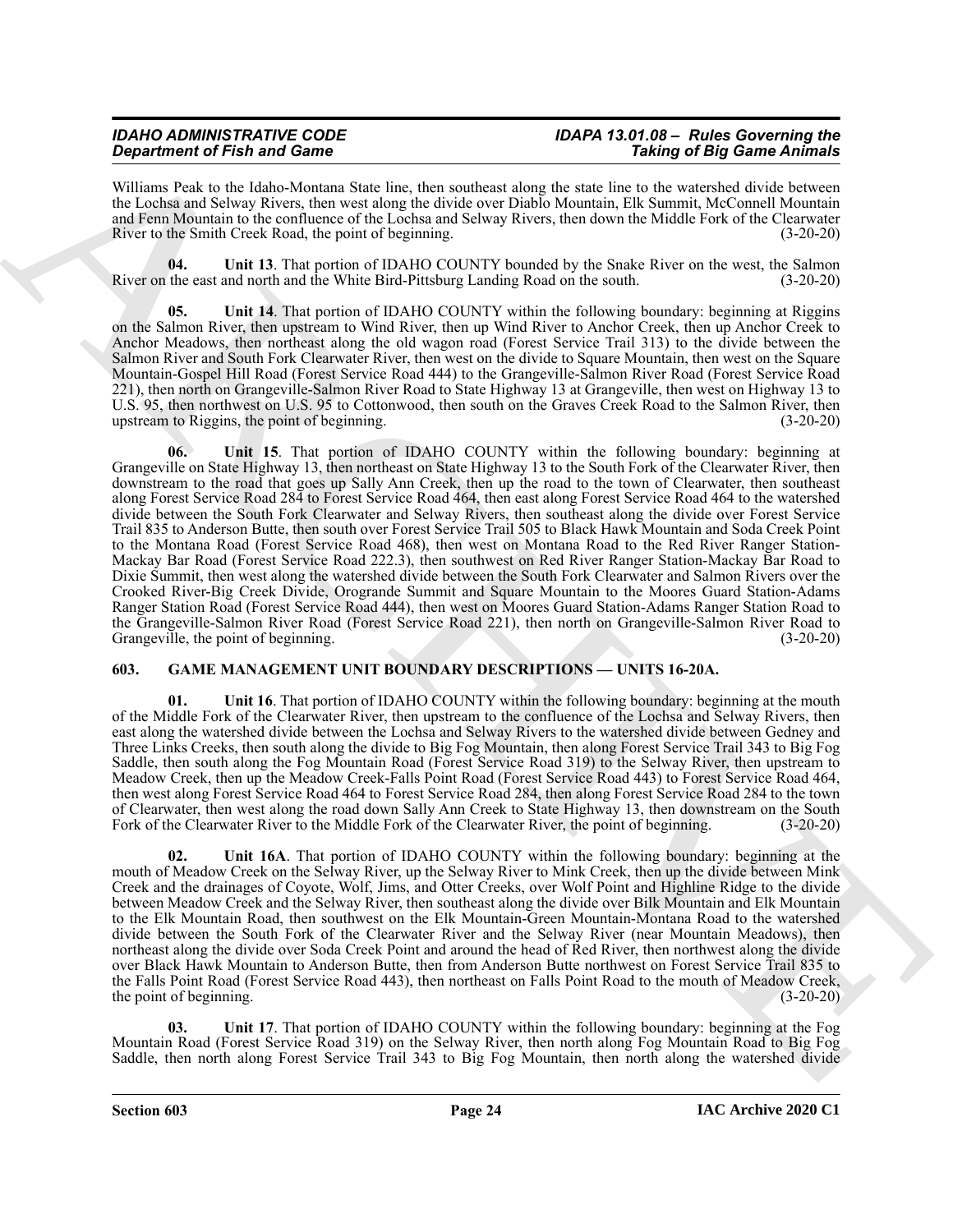# *IDAHO ADMINISTRATIVE CODE IDAPA 13.01.08 – Rules Governing the*

**State for State and Constraints of Architecture in State 1988 (and 200 State 1988) and 200 State 1988 (and 200 State 1988) and 200 State 1988 (and 200 State 1988) and 200 State 1988 (and 200 State 1988) and 200 State 198** between Gedney and Three Links Creeks to the watershed divide between the Lochsa and Selway Rivers, then northeast along the divide over McConnell Mountain and Diablo Mountain to the Idaho-Montana State line, then south along the state line to the watershed divide between the Selway and Salmon Rivers, then west along the divide over Square Top, Waugh Mountain, Salmon Mountain, Burnt Knob and Three Prong Mountain to the Green Mountain-Elk Mountain Road, then north along Green Mountain-Elk Mountain Road to Elk Mountain, then along the watershed divide between the Selway River and Meadow Creek over Elk Mountain and Bilk Mountain to the head of Mink Creek, then down the divide between Mink Creek and the drainages of Otter, Jims, Wolf and Coyote Creeks over Highline Ridge and Wolf Point to the confluence of Three Links Creek with the Selway River, then down the Selway River to the Fog Mountain Road, the point of beginning. (3-20-20)

<span id="page-24-2"></span>**04. Unit 18**. Those portions of IDAHO and ADAMS COUNTIES within the following boundary: beginning at Riggins, up the Little Salmon River to Rapid River, then up Rapid River to and including the Shingle Creek drainage to the Snake River divide, then south along the divide to Purgatory Saddle at the head of Granite Creek, then down Granite Creek to the Snake River, then downstream to Pittsburg Landing, then east on the Pittsburg Landing-White Bird Road to the Salmon River, then upstream to Riggins, the point of beginning. (3-20-20)

<span id="page-24-3"></span>**05. Unit 19**. That portion of IDAHO COUNTY within the following boundary: beginning on the Salmon River at the mouth of Wind River, then up Wind River to Anchor Creek, then up Anchor Creek to Anchor Meadows, then northeast along the old wagon road (Forest Service Trail 313) to the divide between the Salmon River and South Fork Clearwater River, then east on the divide over Orogrande Summit and the Crooked River-Big Creek divide to Dixie Summit on the Red River Ranger Station-Dixie-Mackay Bar Road, then south on Red River Ranger Station-Dixie-Mackay Bar Road to Mackay Bar, then down the Salmon River to the mouth of Wind River, the point of beginning. (3-20-20)

<span id="page-24-4"></span>**06. Unit 19A**. Those portions of IDAHO and VALLEY COUNTIES within the drainage of the south side of the Salmon River from the French Creek-Burgdorf-Summit Creek Road upstream to the South Fork of the Salmon River, the drainage of the west side of the South Fork of the Salmon River from its mouth upstream to and including the Bear Creek watershed, and the drainage of the Secesh River upstream from the mouth of Paradise Creek (including the Paradise Creek watershed), except those portions of the French Creek, Lake Creek and Summit Creek drainages west of the French Creek-Burgdorf-Summit Creek Road. (3-20-20)

<span id="page-24-5"></span>**07.** Unit 20. That portion of IDAHO COUNTY within the following boundary: beginning at the mouth of the South Fork of the Salmon River, then north along the Mackay Bar-Red River Ranger Station Road (Forest Service Road 222.3) to the Montana Road, then east along Montana Road to the Green Mountain-Elk Mountain Road, then northeast along Green Mountain-Elk Mountain Road to the watershed divide between the Selway and Salmon Rivers around the head of Bargamin Creek, then southeast along the divide over Three Prong Mountain, Burnt Knob, Salmon Mountain and Waugh Mountain, then south down Waugh Ridge to the Salmon River, then downstream to the South Fork of the Salmon River, the point of beginning. (3-20-20)

<span id="page-24-6"></span>**08. Unit 20A**. Those portions of IDAHO and VALLEY COUNTIES within the drainage of the south side of the Salmon River from the mouth of the South Fork of the Salmon River upstream to the mouth of the Middle Fork of the Salmon River; the drainage of the east side of the South Fork of the Salmon River from its mouth upstream to and including Hall Creek drainage, and the drainage of the west side of the Middle Fork of the Salmon River from its mouth upstream to but excluding the Big Creek drainage. (3-20-20)

#### <span id="page-24-1"></span><span id="page-24-0"></span>**604. GAME MANAGEMENT UNIT BOUNDARY DESCRIPTIONS — UNITS 21-25.**

<span id="page-24-7"></span>**01. Unit 21**. That portion of LEMHI COUNTY within the following boundary: beginning at the Idaho-Montana State line on U.S. 93, then west along the state line to the Idaho-Lemhi County line, then southwest along the Idaho-Lemhi County line to the Salmon River, then upstream to the town of North Fork, then north on U.S. 93 to the Idaho-Montana State line, the point of beginning. (3-20-20)

<span id="page-24-8"></span>**02. Unit 21A**. That portion of LEMHI COUNTY within the drainage of the east side of the Salmon River downstream from and including the Carmen Creek drainage to the town of North Fork, and that portion of the North Fork of the Salmon River drainage east of U.S. 93 between the town of North Fork and the Idaho-Montana State line. (3-20-20)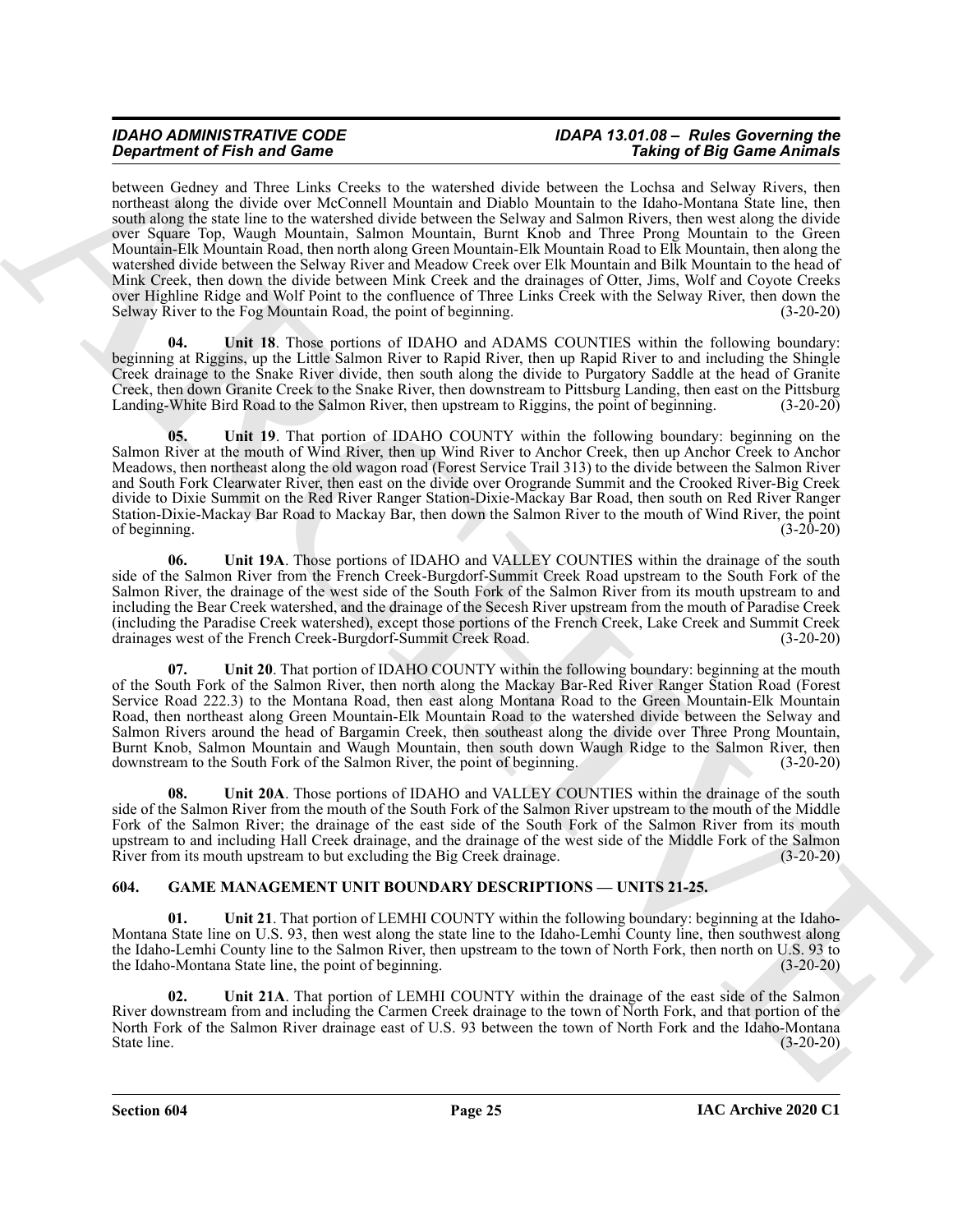#### *IDAHO ADMINISTRATIVE CODE IDAPA 13.01.08 – Rules Governing the Taking of Big Game Animals*

<span id="page-25-4"></span>**03. Unit 22**. Those portions of IDAHO, ADAMS, and WASHINGTON COUNTIES within the following boundary: beginning at the mouth of Granite Creek on the Snake River, then up Granite Creek to Purgatory Saddle located on the watershed divide between Rapid River and Snake River, then south along the divide to Lick Creek Lookout, then along the watershed divide between Boulder Creek and the Weiser River to the watershed divide between Mud Creek and the Weiser River, then south along the divide to U.S. 95, then southwest on U.S. 95 to Cambridge, then northwest on State Highway 71 to Brownlee Dam, then down the Snake River to Granite Creek, the point of beginning.

<span id="page-25-5"></span>**04. Unit 23**. Those portions of IDAHO, ADAMS, and VALLEY COUNTIES within the drainage of the south side of the Salmon River from its confluence with the Little Salmon River upstream to the French Creek-Burgdorf-Summit Creek Road; those portions of the French Creek, Lake Creek and Summit Creek drainages west of the French Creek-Burgdorf-Summit Creek Road; and within the Little Salmon River drainage, except that portion on<br>the north side of Rapid River from the mouth upstream to and including Shingle Creek drainage. (3-20-20) the north side of Rapid River from the mouth upstream to and including Shingle Creek drainage.

<span id="page-25-6"></span>**05.** Unit 24. That portion of VALLEY COUNTY within the drainage of the North Fork of the Payette River, except that portion south of the Smiths Ferry Bridge-Packer John Road on the east side of the river and south of the Smith Ferry-High Valley Road on the west side of the river. (3-20-20) of the Smith Ferry-High Valley Road on the west side of the river.

<span id="page-25-7"></span>**06. Unit 25**. That portion of VALLEY COUNTY within the drainage of the South Fork of the Salmon River south of the Hall Creek drainage on the east side of the river, and south of the Bear Creek drainage on the west side of the river, except that portion of the Secesh River drainage upstream from and including Paradise Creek<br>(3-20-20) drainage. (3-20-20)

#### <span id="page-25-2"></span><span id="page-25-0"></span>**605. GAME MANAGEMENT UNIT BOUNDARY DESCRIPTIONS — UNITS 26-30A.**

<span id="page-25-9"></span><span id="page-25-8"></span>**01. Unit 26**. Those portions of IDAHO and VALLEY COUNTIES within the drainage of Big Creek (tributary to the Middle Fork of the Salmon River). (3-20-20)

**Expansion of Finite and Connective Connective Connective Connective Connective Connective Connective Connective Connective Connective Connective Connective Connective Connective Connective Connective Connective Connectiv 02. Unit 27**. Those portions of LEMHI, VALLEY, and CUSTER COUNTIES within the drainage of the Middle Fork of the Salmon River as follows: the drainages on the east side of the Middle Fork Salmon River from its mouth upstream to Camas Creek; the drainages on the north side of Camas Creek from its mouth upstream to, but excluding, the Yellowjacket Creek drainage; the drainages on the south side of Camas Creek and south of the Camas Creek Trail (Forest Service Trail 134); the drainages on the east side of the Middle Fork Salmon River from Camas Creek upstream to, but excluding, the Marsh Creek drainage; and the drainages on the west side of the Middle Fork of the Salmon River upstream from, but excluding, the Big Creek drainage to, but excluding, the Sulphur Creek drainage. (3-20-20) drainage. (3-20-20)

<span id="page-25-10"></span>**03. Unit 28**. That portion of LEMHI COUNTY within the drainage of the Salmon River south and west of the river from the mouth of the Middle Fork of the Salmon River upstream to, but excluding, the Ellis Creek and Morgan Creek drainages to the Custer County line, and that portion of the north side of Camas Creek and north of the Camas Creek Trail (Forest Service Trail 134) upstream from and including the Yellowjacket Creek drainage.

 $(3-20-20)$ 

<span id="page-25-11"></span>**04. Unit 29**. That portion of LEMHI COUNTY within the Lemhi River drainage south and west of State Highway 28 and that portion of the Salmon River drainage east of the Salmon River from the Salmon River bridge in the City of Salmon upstream to and including the Poison Creek drainage. (3-20-20) bridge in the City of Salmon upstream to and including the Poison Creek drainage.

<span id="page-25-12"></span>**05. Unit 30**. That portion of LEMHI COUNTY within the Lemhi River drainage north and east of State Highway 28 and north and west of State Highway 29 and that portion of the Salmon River drainage east of the Salmon River from the U.S. 93 bridge in the City of Salmon downstream to, but excluding, the Carmen Creek drainage. (3-20-20)

<span id="page-25-13"></span>**06. Unit 30A**. That portion of LEMHI COUNTY within the Lemhi River Drainage north and east of State Highway 28 and east of State Highway 29. (3-20-20)

#### <span id="page-25-3"></span><span id="page-25-1"></span>**606. GAME MANAGEMENT UNIT BOUNDARY DESCRIPTIONS — UNITS 31-35.**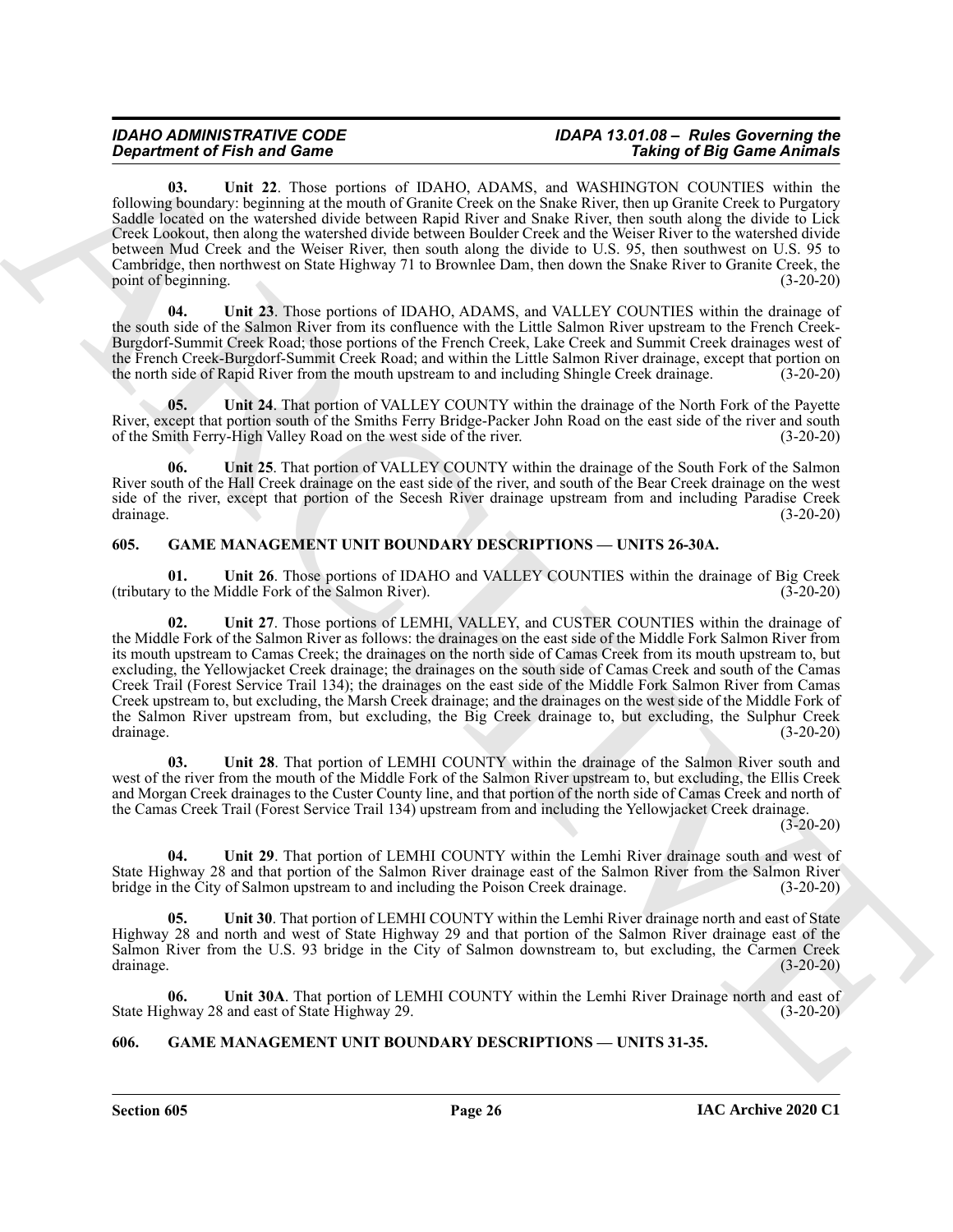#### *IDAHO ADMINISTRATIVE CODE IDAPA 13.01.08 – Rules Governing the Department of Fish and Game*

<span id="page-26-2"></span>**01. Unit 31**. That portion of WASHINGTON COUNTY within the following boundary: beginning at Brownlee Dam on the Snake River, then southeast on State Highway 71 to U.S. 95, then southwest on U.S. 95 to the Snake River at Weiser, then down the Snake River to Brownlee Dam, the point of beginning. (3-20-20)

<span id="page-26-4"></span><span id="page-26-3"></span>**02. Unit 32**. Those portions of ADA, ADAMS, BOISE, GEM, PAYETTE, VALLEY, and WASHINGTON COUNTIES within the following boundary: beginning at Banks, then down State Highway 55 to Floating Feather Road, then west on Floating Feather Road to State Highway 16, then north on State Highway 16 to State Highway 52, then north on State Highway 52 to the Payette River, then downstream (EXCLUDING PAYETTE RIVER ISLANDS) to the Snake River, then downstream to Weiser, then northeast on U.S. 95 to the Emmett-Council Road in Indian Valley, then south on Emmett-Council Road to the Sheep Creek Road, then east on the Sheep Creek Road to the Squaw Creek Road, then south on the Squaw Creek Road to Ola, then northeast on the Ola-Smiths Ferry Road to High Valley, then south on the High Valley-Dry Buck Road to Banks, the point of beginning. (3-20-20)

**Department of Finite and Constraints of ASSIBANCION COUNTY since the Existence of Fig. 2014 (Fig. 2014) and Existence of Fig. 2014) and Existence of Constraints of Fig. 2014 (Fig. 2014) and Constraints of Fig. 2014) and 03. Unit 32A**. Those portions of ADAMS, GEM, VALLEY, and WASHINGTON COUNTIES within the following boundary: beginning at U.S. 95 on the watershed divide between Weiser River and Mud Creek, then southeast along the watershed divide between Weiser River and Little Salmon River to No Business Lookout, then south along the watershed divide between Weiser River and North Fork Payette River to Lookout Peak, then south along the watershed divide between Squaw Creek and North Fork Payette River to the Smiths Ferry-Ola Road, then northeast on Smiths Ferry-Ola Road to Smiths Ferry, then down the North Fork to Banks, then northwest on the Banks-Dry Buck-High Valley Road to the Ola-High Valley Road, then west on Ola-High Valley Road to Ola, then north on the Squaw Creek Road to the Sheep Creek Road, then west on the Sheep Creek Road to the Emmett-Council Road, then north on Emmett-Council Road to U.S. 95 in Indian Valley, then north on U.S. 95 to the watershed divide between the Weiser River and Mud Creek, the point of beginning. (3-20-20)

<span id="page-26-5"></span>**04. Unit 33**. Those portions of BOISE and VALLEY COUNTIES within the North Fork of the Payette River drainage east of the river and south of the Packer John Lookout Road, and the drainage of the Middle and South Forks of the Payette River, (except the drainage of the Deadwood River upstream from and including Nine Mile Creek on the west side, and No Man Creek on the east side), and that portion of the South Fork of the Payette River drainage downstream from and including the Lick Creek drainage on the north side of the South Fork of the Payette River and downstream from, but excluding, the Huckleberry Creek drainage on the south side of the South Fork of the Payette River. (3-20-20)

<span id="page-26-6"></span>**05. Unit 34**. Those portions of BOISE and VALLEY COUNTIES within the Middle Fork of the Salmon River drainage on the west side of the river upstream from and including the Sulphur Creek drainage, the drainage of Bear Valley Creek and the drainage of Deadwood River upstream from and including the Nine Mile Creek drainage on the west side and the No Man Creek drainage on the east side. (3-20-20)

<span id="page-26-7"></span>**06. Unit 35**. That portion of BOISE COUNTY within the South Fork of the Payette River drainage upstream from, but excluding, the Lick Creek drainage on the north side of the South Fork of the Payette River and upstream from, and including the Huckleberry Creek drainage on the south side of the South Fork of the Payette River.  $(3-20-20)$ 

#### <span id="page-26-1"></span><span id="page-26-0"></span>**607. GAME MANAGEMENT UNIT BOUNDARY DESCRIPTIONS — UNITS 36-40.**

<span id="page-26-8"></span>**01. Unit 36**. Those portions of BLAINE and CUSTER COUNTIES within the Salmon River drainage upstream from and including the Yankee Fork on the north side of the river, and upstream from, and including the Warm Springs, Treon, Cold, and Beaver Creek drainages on the south side of the Salmon River, and including the Marsh Creek drainage of the Middle Fork of the Salmon River. (3-20-20)

<span id="page-26-9"></span>**02. Unit 36A**. That portion of CUSTER COUNTY within the Salmon River drainage south and west of U.S. 93 between Willow Creek Summit and the U.S. 93 bridge across the Salmon River south of the town of Challis, and all drainages on the southeast side of the Salmon River upstream from the U.S. 93 bridge to, but excluding, the Warm Springs, Treon, Cold, and Beaver Creek drainages. (3-20-20)

<span id="page-26-10"></span>**03. Unit 36B**. That portion of CUSTER COUNTY within the Salmon River drainage on the north and west side of the Salmon River from and including the Ellis Creek drainage upstream to, but excluding, the Yankee Fork drainage. (3-20-20)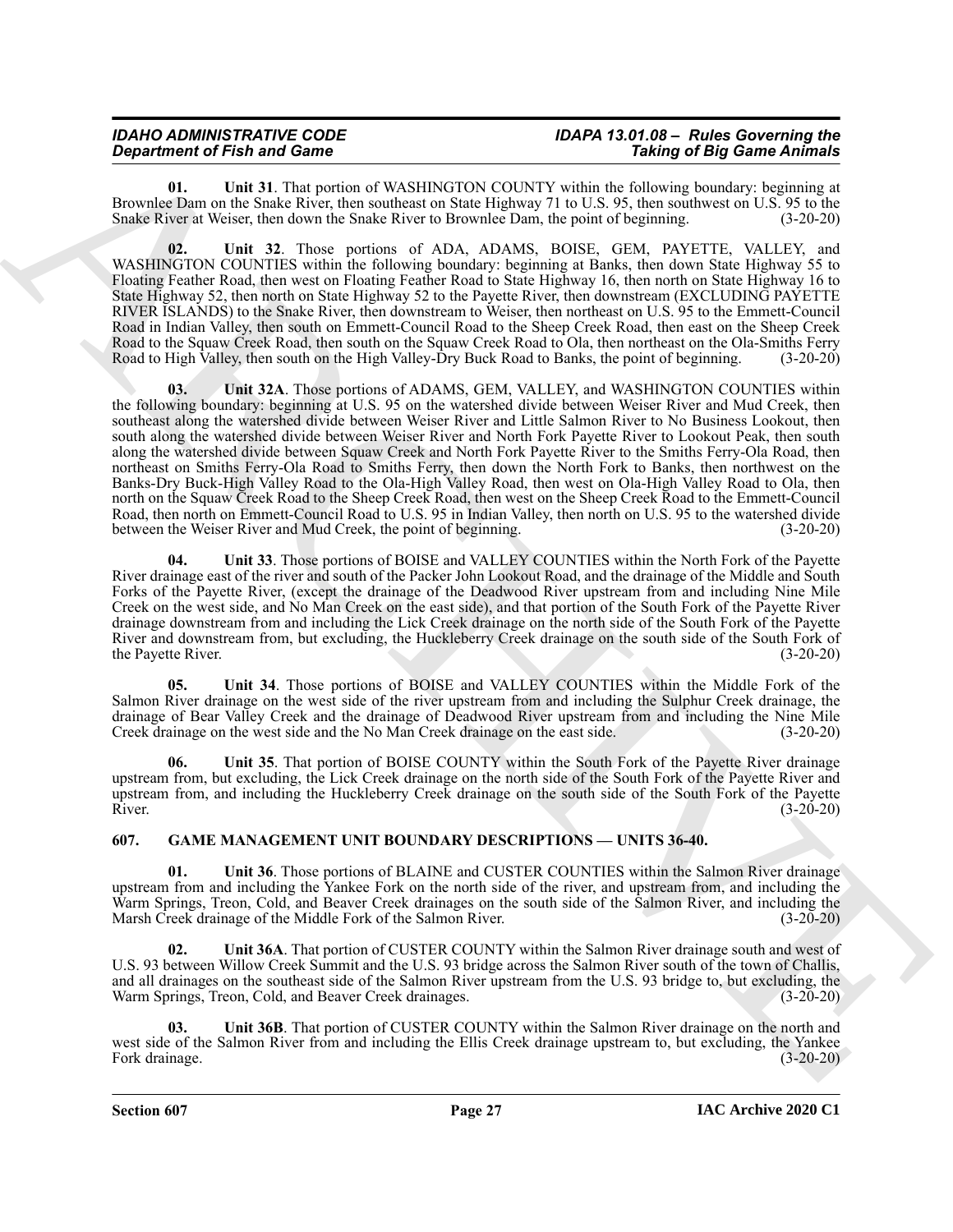<span id="page-27-2"></span>**04. Unit 37**. Those portions of CUSTER and LEMHI COUNTIES within the Salmon and Pahsimeroi River drainages east of the Salmon River, south and west of the Ellis-May-Howe Highway, and north and east of U.S. 93 between the U.S. 93 bridge across the Salmon River south of the town of Challis and Willow Creek Summit.  $(3-20-20)$ 

<span id="page-27-3"></span>**05. Unit 37A**. Those portions of CUSTER and LEMHI COUNTIES within the Salmon and Pahsimeroi River drainages east of the Salmon River upstream from, but excluding, the Poison Creek drainage and north and east of the Ellis-May-Howe Highway. (3-20-20)

<span id="page-27-5"></span><span id="page-27-4"></span>**06. Unit 38**. Those portions of ADA, BOISE, CANYON, ELMORE, GEM, and PAYETTE COUNTIES within the following boundary: beginning at the confluence of the Payette and Snake Rivers, then up the Payette River (INCLUDING ISLANDS) to State Highway 52 near Emmett, then south on State Highway 52 to State Highway 16, then south on State Highway 16 to Floating Feather Road, then east on Floating Feather Road to State Highway 55, then south on State Highway 55 to State Highway 44, then east on State Highway 44 to Boise, then south on Interstate 84 to Mountain Home, then south on State Highway 51 to the Snake River, then downstream (INCLUDING ISLANDS) to the Idaho-Oregon State line, then north on the state line to the Payette River, the point of beginning. (3-20-20)

**Constrained of Finite and General Constrained Constrained Constrained in the signal constrained of Fig. (a)**  $\theta$  **and 37 These persons of Fig. 2018). The signal constrained in the signal constrained in the signal constrai 07. Unit 39**. Those portions of ADA, BOISE, and ELMORE COUNTIES within the following boundary: beginning at the City of Boise, then southeast on Interstate 84 to Mountain Home, then northeast on the Mountain Home-Anderson Ranch Dam Road to Anderson Ranch Dam, then up the South Fork of the Boise River to Fall Creek (center of Anderson Ranch Reservoir), then up Fall Creek to the Anderson Ranch Reservoir-Fall Creek-Trinity Mountain-Rocky Bar-James Creek Road, then north on Anderson Ranch Reservoir-Fall Creek-Trinity Mountain-Rocky Bar-James Creek Road to James Creek Summit, then east along the watershed divide between the South and Middle Forks of the Boise River to the intersection of the Camas, Blaine and Elmore County lines, then north along the watershed divide between the Boise and Salmon Rivers to the watershed divide between the Boise and South Fork of the Payette Rivers, then west along the divide to Hawley Mountain, then northwest along the divide between the Payette River and the South Fork Payette River to Banks, then south on State Highway 55 to State Highway 44, then east on State Highway 44 to Boise, the point of beginning. (3-20-20)

<span id="page-27-6"></span>**08. Unit 40**. That portion of OWYHEE COUNTY within the following boundary: beginning on the Snake River at the Idaho-Oregon State line, upstream to Grandview, then southeast on State Highway 78 to the Poison Creek Road, then southwest on the Poison Creek-Mud Flat-Deep Creek-Cliffs Road to the North Fork of the Owyhee River, then downstream to the Idaho-Oregon State line, then north to the Snake River, the point of beginning.  $(3-20-20)$ 

#### <span id="page-27-1"></span><span id="page-27-0"></span>**608. GAME MANAGEMENT UNIT BOUNDARY DESCRIPTIONS — UNITS 41-45.**

<span id="page-27-7"></span>**01. Unit 41**. That portion of OWYHEE COUNTY within the following boundary: beginning at Grandview on the Snake River, then southeast on State Highway 78 to the Poison Creek Road, then southwest on the Poison Creek-Mud Flat Road to Poison Creek Summit, then southeast along the watershed divide between the drainages of Poison, Shoofly and Jacks Creeks, and the drainage of Battle Creek to the El Paso Natural Gas Pipeline, then south along the pipeline to the Idaho-Nevada State line, then east to the Rogerson-Three Creek-Jarbidge Road, then north on Rogerson-Three Creek-Jarbidge Road to the Jarbidge River, then downstream to the West Fork of the Bruneau River, then downstream to the Bruneau River, then downstream to State Highway 51, then north on State Highway 51 to the Snake River, then downstream (EXCLUDING ISLANDS) to Grandview, the point of beginning.  $(3-20-20)$ 

<span id="page-27-8"></span>**02. Unit 42**. That portion of OWYHEE COUNTY within the following boundary: beginning on the North Fork of the Owyhee River at the Idaho-Oregon State line, south along the state line to the Idaho-Nevada State line, then east along the state line to the El Paso Natural Gas Pipeline, then north along the pipeline to the watershed divide between Battle and Jacks Creeks, then northwest along the divide and the divide between Battle, Shoofly, and Poison Creeks to the Poison Creek-Mud Flat Road, then west on Poison Creek-Mud Flat Road to the North Fork of the Owyhee River crossing, then downstream to the state line, the point of beginning. (3-20-20) the Owyhee River crossing, then downstream to the state line, the point of beginning.

<span id="page-27-9"></span>**03.** Unit 43. Those portions of CAMAS and ELMORE COUNTIES within the following boundary: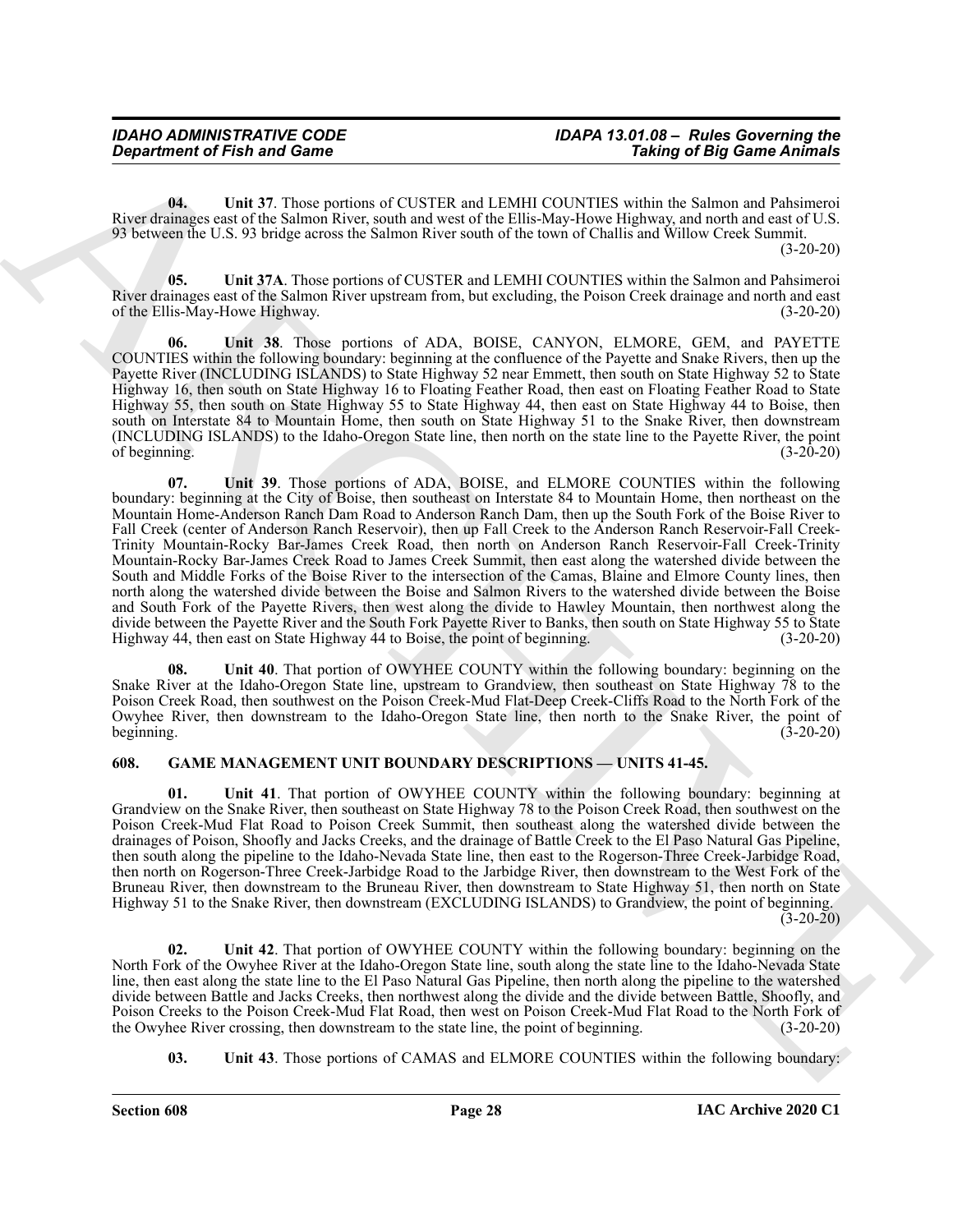# *IDAHO ADMINISTRATIVE CODE IDAPA 13.01.08 – Rules Governing the*

**Experiment of Find and Toward School Association** (the Bene-Jeron and H.Company of Big Same Radio Research Control in the Same Radio Research Control in the Same Radio Research Control in the Same Radio Research Control beginning at the confluence of the South Fork of the Boise River and Fall Creek (center of Anderson Ranch Reservoir), then up Fall Creek to the Anderson Ranch Reservoir-Fall Creek-Trinity Mountain-Rocky Bar-James Creek Road, then north on Anderson Ranch Reservoir-Fall Creek-Trinity Mountain-Rocky Bar-James Creek Road to James Creek Summit, then east along the watershed divide between the Middle and South Forks of the Boise River to the intersection with the Elmore-Camas County line, then north along the Elmore-Camas County line to the junction with the Camas-Blaine County line, then southeast along the Camas-Blaine County line to the Dollarhide Summit-Carrie Creek-Little Smoky Creek Road (Forest Service Road 227), then southwest on Dollarhide Summit-Carrie Creek-Little Smoky Creek Road to the Five Points Creek-Couch Summit Road (Forest Service Road 094), then south on Five Points Creek-Couch Summit Road to Couch Summit, then west along the South Fork of the Boise River-Camas Creek watershed divide to Iron Mountain, then southwest on the Forest Service trail to and down the Middle Fork of Lime Creek to Lime Creek (Forest Service Trails 050 and 049), then downstream to the South Fork of the Boise River (middle of Anderson Ranch Reservoir) to the confluence of Fall Creek, the point of beginning. (3-20-20)

<span id="page-28-2"></span>Unit 44. Those portions of BLAINE, CAMAS, and ELMORE COUNTIES within the following boundary: beginning at the junction of the Camp Creek-Croy Creek Road and U.S. 20, then west on U.S. 20 to the Anderson Ranch Dam Road, then north on the Anderson Ranch Dam Road to Anderson Ranch Dam, then up the South Fork of the Boise River (middle of Anderson Ranch Reservoir) to Lime Creek, then upstream along Lime Creek to the Middle Fork of Lime Creek, then northeast on the Middle Fork Lime Creek Forest Service trail to Iron Mountain (Forest Service Trails 049 and 050), then east along the South Fork Boise River-Camas Creek watershed divide to Couch Summit, then north on the Five Points Creek Road (Forest Service Road 094), to the Little Smoky Creek-Carrie Creek-Dollarhide Summit Road (Forest Service Road 227), then northeast on Little Smoky Creek-Carrie Creek-Dollarhide Summit Road to Dollarhide Summit, then southeast along the Little Smoky Creek-Big Wood River-Camas Creek watershed divide to Kelly Mountain, then south down Kelly Gulch Creek to the Camp Creek-Croy Creek Road, then southwest on Camp Creek-Croy Creek Road to U.S. 20, the point of beginning. (3-20-20)

<span id="page-28-3"></span>**05. Unit 45**. Those portions of CAMAS, ELMORE, and GOODING COUNTIES within the following boundary: beginning at the junction of U.S. 20 and the Anderson Ranch Dam Road, then east on U.S. 20 to State Highway 46, then south on State Highway 46 to Gooding, then west on U.S. 26 to Bliss, then south on U.S. 30 to the Malad River, then downstream to the Snake River, then downstream (EXCLUDING ALL ISLANDS) to State Highway 51, then north on State Highway 51 to Mountain Home, then northeast on U.S. 20 to Anderson Ranch Dam Road, the point of beginning. (3-20-20)

#### <span id="page-28-1"></span><span id="page-28-0"></span>**609. GAME MANAGEMENT UNIT BOUNDARY DESCRIPTIONS — UNITS 46-50.**

<span id="page-28-4"></span>**01. Unit 46**. Those portions of ELMORE, OWYHEE, and TWIN FALLS COUNTIES within the following boundary: beginning at the State Highway 51 bridge on the Snake River, then upstream (INCLUDING ALL ISLANDS) to the Gridley Bridge across the Snake River near Hagerman, then southeast on U.S. 30 to U.S. 93, then south on U.S. 93 to Rogerson, then southwest on the Rogerson-Three Creek-Jarbidge Road to the Jarbidge River, then downstream to the West Fork of the Bruneau River, then downstream to the Bruneau River, then downstream to State Highway 51, then north on State Highway 51 to the Snake River, the point of beginning.

 $(3-20-20)$ 

<span id="page-28-5"></span>**02. Unit 47**. Those portions of OWYHEE and TWIN FALLS COUNTIES within the following boundary: beginning at Rogerson on U.S. 93, then southwest on the Rogerson-Three Creek-Jarbidge Road to the Idaho-Nevada State line, then east along the state line to U.S. 93, then north on U.S. 93 to Rogerson, the point of beginning. (3-20-20) beginning.  $(3-20-20)$ 

<span id="page-28-6"></span>**03. Unit 48**. That portion of BLAINE COUNTY within the following boundary: beginning at Ketchum, then south on State Highway 75 to U.S. 20, then west on U.S. 20 to the Camp Creek-Croy Creek Road, then northeast on Camp Creek-Croy Creek Road to Kelly Gulch Creek, then up Kelly Gulch Creek to the Big Wood River-Camas Creek-South Fork of the Boise River watershed divide, then north, east, and south around the headwaters of the Big Wood River to the Trail Creek Road, then southwest on Trail Creek Road to Ketchum, the point of beginning. (3-20-20)

<span id="page-28-7"></span>**04. Unit 49**. That portion of BLAINE COUNTY with the following boundary: beginning at Ketchum, then south on State Highway 75 to U.S. 20, then east on U.S. 20 to Lava Lake, then up Copper Creek to the watershed divide between the Little Wood and Big Lost Rivers, then along the divide to the watershed divide between the Big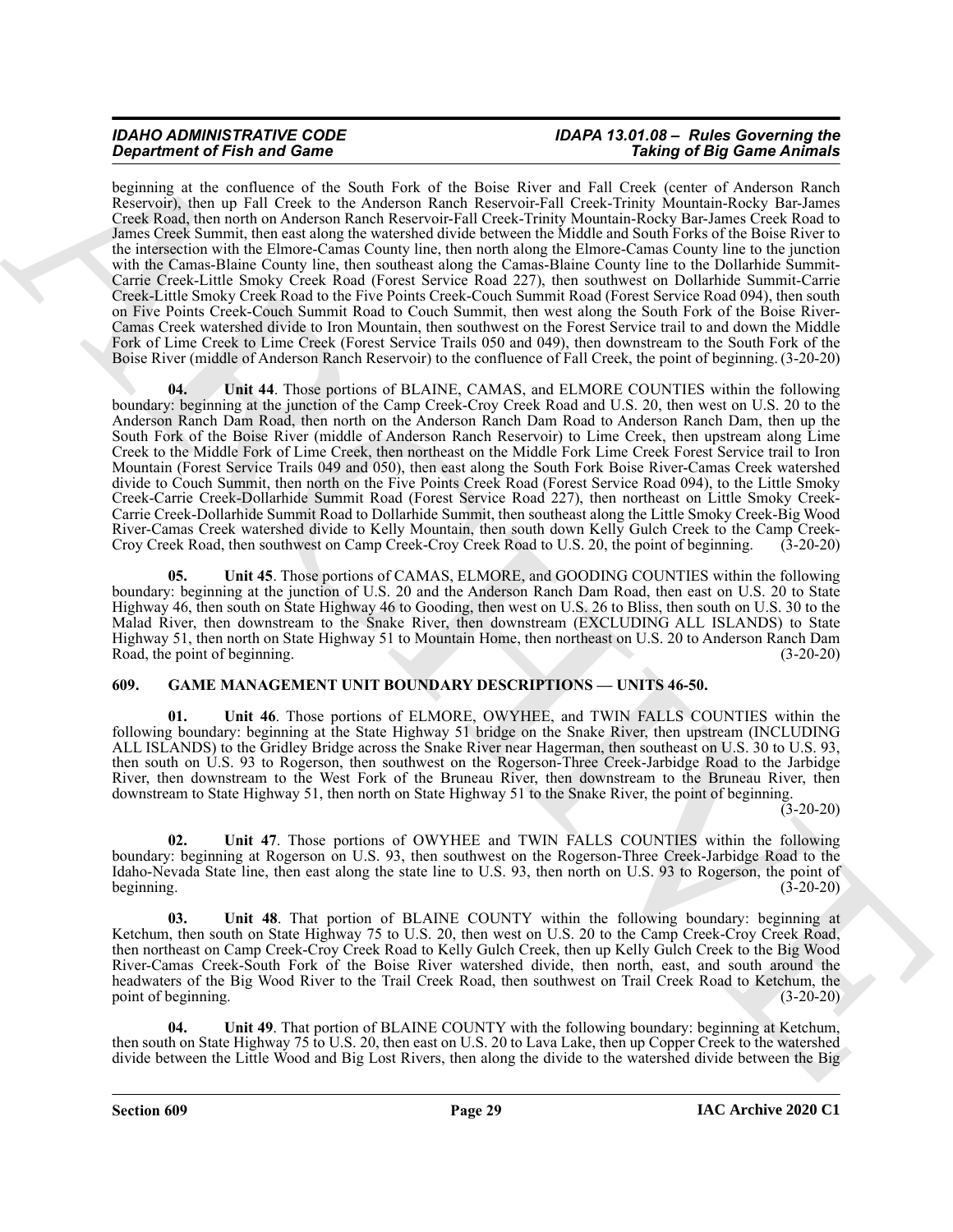Wood and Big Lost Rivers, then along the divide to the Trail Creek Road, then southwest on Trail Creek Road to Ketchum, the point of beginning.

<span id="page-29-4"></span>**05. Unit 50**. Those portions of BLAINE, BUTTE, and CUSTER COUNTIES within the Big Lost River drainage north of U.S. 20-26 and State Highway 33, and the area east of Lava Lake and Copper Creek and north of U.S. 20-26. (3-20-20)

#### <span id="page-29-2"></span><span id="page-29-0"></span>**610. GAME MANAGEMENT UNIT BOUNDARY DESCRIPTIONS — UNITS 51-55.**

<span id="page-29-5"></span>**Unit 51**. Those portions of BUTTE, CUSTER, and LEMHI COUNTIES within the Little Lost rth and west of State Highway 33. (3-20-20) River drainage north and west of State Highway 33.

<span id="page-29-6"></span>**02. Unit 52**. Those portions of BLAINE, CAMAS, GOODING, AND LINCOLN COUNTIES within the following boundary: beginning at Gooding, then north on State Highway 46 to U.S. 20, then east on U.S. 20 to Carey, then southwest on U.S. 93 to Shoshone, then west on U.S. 26 to Gooding, the point of beginning. (3-20-20)

<span id="page-29-8"></span><span id="page-29-7"></span>**03. Unit 52A**. Those portions of BLAINE, BUTTE, LINCOLN, and MINIDOKA COUNTIES within the following boundary: beginning at Shoshone, then north and east on U.S. 93 to the Arco-Minidoka Road (approximately two (2) miles SW of Arco), then south on the Arco-Minidoka Road to the East Minidoka Road (approximately two (2) miles east of Minidoka), then northwest on the East Minidoka Road to Minidoka, then northwest on State Highway 24 to Shoshone, the point of beginning. (3-20-20)

**Experiment of Finite and Some Taxas (A)** APV, Burning and C-131. Contained the same of Big Same Zame<br>
Now and Big Leve Reno, since the United States (MCTLE, and C-131. COVIDES with the United States (MCTLE)<br>
Now an Equip **04. Unit 53**. Those portions of BLAINE, CASSIA, GOODING, JEROME, LINCOLN, MINIDOKA, POWER, and TWIN FALLS COUNTIES within the following boundary: beginning at Twin Falls, then west and north on U.S. 30 to the Snake River, then down the Snake River to the Malad River, then up the Malad River to U.S. 30, then northwest on U.S. 30 to Bliss, then east on U.S. 26 to Shoshone, then southeast on State Highway 24 to Minidoka, then east on the East Minidoka Road approximately one (1) mile to the Minidoka-Blaine County line, then south along the Minidoka-Blaine County line to the Minidoka National Wildlife Refuge, then southeast along the refuge boundary to the Cassia-Power County line, then south along the Cassia-Power County line to Interstate 86 near Raft River, then west on Interstate 86 to Yale Road, then southwest on Yale Road over Interstate 84 to State Highway 81, then west on State Highway 81 to Burley, then west on U.S. 30 to Twin Falls, the point of beginning. (3-20-20)

<span id="page-29-9"></span>**05. Unit 54**. Those portions of CASSIA and TWIN FALLS COUNTIES within the following boundary: beginning at Burley, then west on U.S. 30 to U.S. 93 west of Twin Falls, then south on U.S. 93 to the Idaho-Nevada State line, then east along the state line to the Oakley-Goose Creek Road, then north on Oakley-Goose Creek Road to Oakley, then north on State Highway 27 to Burley, the point of beginning. (3-20-20)

<span id="page-29-10"></span>**06. Unit 55**. That portion of CASSIA COUNTY within the following boundary: beginning at Burley, then south on State Highway 27 to Oakley, then south on the Oakley-Goose Creek Road to the Idaho-Utah State line, then east on the state line to the Strevell-Malta Road, then north on Strevell-Malta Road to Malta and State Highway 81, then northwest on State Highway 81 to Burley, the point of beginning. (3-20-20)

#### <span id="page-29-3"></span><span id="page-29-1"></span>**611. GAME MANAGEMENT UNIT BOUNDARY DESCRIPTIONS — UNITS 56-60A.**

<span id="page-29-11"></span>Unit 56. Those portions of CASSIA, ONEIDA, and POWER COUNTIES within the following boundary: beginning at the Yale Road-State Highway 81 junction, then northeast on Yale Road over Interstate 84 to Interstate 86, then east on Interstate 86 to State Highway 37, then south on State Highway 37 to Holbrook, then south on the Holbrook-Stone Road to the Idaho-Utah State line, then west on the state line to Interstate 84, then northwest on Interstate 84 to the Malta-Sublett Road, then west on Malta-Sublett Road to its junction with State Highway 81, then north on State Highway 81 to the point of beginning. (3-20-20)

<span id="page-29-12"></span>**02. Unit 57**. Those portions of CASSIA and ONEIDA COUNTIES within the following boundary: beginning at Malta, then east on the Malta-Sublett Road to Interstate 84, then southeast on Interstate 84 to the Idaho-Utah State line, then west on the state line to the Malta-Strevell Road, then northwest on Malta-Strevell Road to Malta, the point of beginning.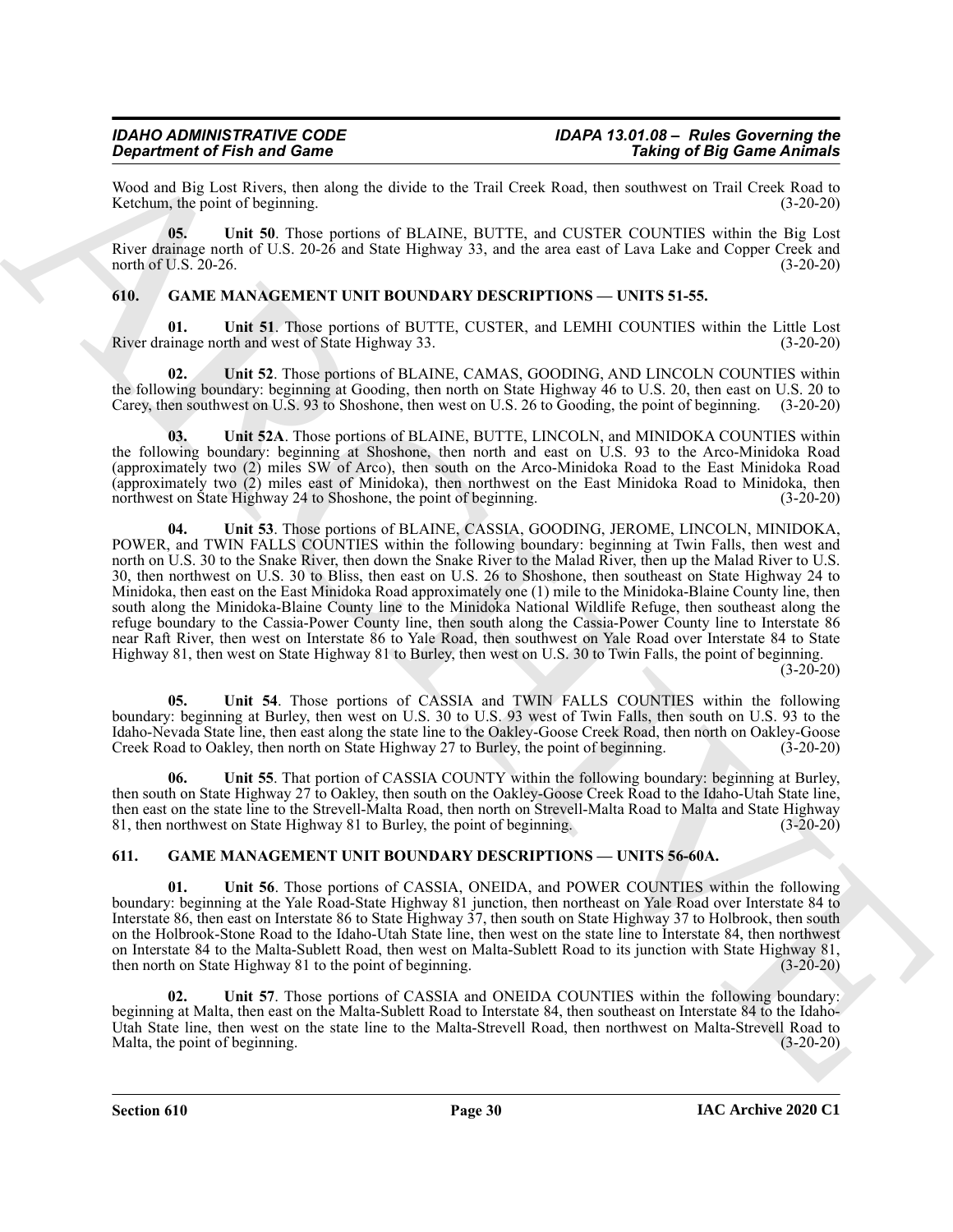#### *IDAHO ADMINISTRATIVE CODE IDAPA 13.01.08 – Rules Governing the Department of Fish and Game*

<span id="page-30-2"></span>**03.** Unit 58. Those portions of BUTTE, CLARK, JEFFERSON, and LEMHI COUNTIES within the eek drainage northwest of State Highway 22. (3-20-20) Birch Creek drainage northwest of State Highway 22.

<span id="page-30-3"></span>**04. Unit 59**. That portion of CLARK COUNTY within the following boundary: beginning at Dubois, then north on Interstate 15 to the Idaho-Montana State line, then west along the state line to Bannock Pass (Clark County), then south on Medicine Lodge Road to State Highway 22, then east on State Highway 22 to Dubois, the point of beginning.

<span id="page-30-4"></span>**05. Unit 59A**. Those portions of CLARK, JEFFERSON, and LEMHI COUNTIES within the following boundary: beginning at Bannock Pass (Clark County) on the Idaho-Montana State line, then west along the state line to the watershed divide between Birch and Crooked Creeks, then south along the divide through Reno Point to State Highway 22, then east on State Highway 22 to Medicine Lodge Road, then north on Medicine Lodge Road to Bannock Pass, the point of beginning.

<span id="page-30-5"></span>**06. Unit 60**. Those portions of CLARK and FREMONT COUNTIES within the following boundary: beginning at Ashton, then north on U.S. 191-20 to the old (south) Shotgun Valley Road, then west on Shotgun Valley Road to Idmon, then south on the Rexburg-Kilgore Road (Red Road) to the Camas Creek-Jackson Mill Springs Road, then east on Camas Creek-Jackson Mill Springs Road to the Hamilton Hill Road, then southeast on the Hamilton Hill Road to the Sand Creek Road, then southeast on the Sand Creek Road to the old Yellowstone Highway, then east on old Yellowstone Highway to U.S. 191-20, then north on U.S. 191-20 to Ashton, the point of beginning. (3-20-20) old Yellowstone Highway to U.S. 191-20, then north on U.S. 191-20 to Ashton, the point of beginning.

<span id="page-30-6"></span>**07. Unit 60A**. Those portions of CLARK, FREMONT, JEFFERSON, and MADISON COUNTIES within the following boundary: beginning at Spencer, east on the Spencer-Kilgore Road to Idmon, then south on the Rexburg-Kilgore Road (Red Road) to the Camas Creek-Jackson Mill Springs Road, then east on Camas Creek-Jackson Mill Springs Road to the Hamilton Hill Road, then southeast on the Hamilton Hill Road to the Sand Creek Road, then south on the Sand Creek Road to the old Yellowstone Highway, then south on old Yellowstone Highway to U.S. 191-20, then south on U.S. 191-20 to Rexburg, then west on State Highway 33 to Sage Junction, then north on Interstate 15 to Spencer, the point of beginning. (3-20-20) Interstate 15 to Spencer, the point of beginning.

#### <span id="page-30-7"></span><span id="page-30-1"></span><span id="page-30-0"></span>**612. GAME MANAGEMENT UNIT BOUNDARY DESCRIPTIONS — UNITS 61-65.**

**Department of Find and Construction** (EUTIE: CLAIM, JPPERSON, mixtures in the construction of English construction (Section 2002)<br>
Back Construction (Euris 2002) and the construction of EUTIE: CLAIM, JPPERSON, mixtures i **01. Unit 61**. Those portions of CLARK and FREMONT COUNTIES within the following boundary: beginning at Spencer, east on the Spencer-Kilgore Road to Idman, then east on the old (south) Shotgun Valley Road to U.S. 191, then south on U.S. 191 to State Highway 47, then southeast on State Highway 47 to the North Hatchery Butte Road, then east on North Hatchery Butte Road to Pineview, then north on the Pineview-Island Park Road to the Baker Draw-Black Mountain Springs Road, then east on Baker Draw-Black Mountain Springs Road to Fish Creek Road, then south on Fish Creek Road to the North Fork of Partridge Creek, then upstream to the Yellowstone Park boundary, then north along the Yellowstone Park boundary to the Idaho-Montana State line, then west to Monida Pass, then south on Interstate 15 to Spencer, the point of beginning. (3-20-20)

<span id="page-30-8"></span>**02. Unit 62**. Those portions of FREMONT, MADISON, and TETON COUNTIES within the following boundary: beginning at the Leigh Creek Road on the Idaho-Wyoming State line, north along the state line to the Yellowstone Park boundary, then northwest along the Yellowstone Park boundary to Robinson Creek, then downstream to State Highway 47, then southwest on State Highway 47 to Ashton, then south on U.S. 191 to State Highway 33, then east on State Highway 33 to Leigh Creek Road east of Tetonia, then east on Leigh Creek Road to the state line, the point of beginning.

<span id="page-30-9"></span>**03. Unit 62A**. That portion of FREMONT COUNTY within the following boundary: beginning at Ashton, then north on U.S. 191 to State Highway 47, then south on State Highway 47 to the North Hatchery Butte Road, then east on North Hatchery Butte Road to Pineview, then north on the Pineview-Island Park Road to the Baker Draw-Black Mountain Springs Road, then east on Baker Draw-Black Mountain Springs Road to Fish Creek Road, then south on Fish Creek Road to the North Fork of Partridge Creek, then upstream to the Yellowstone Park boundary, then south along the park boundary to Robinson Creek, then downstream to State Highway 47, then southwest on State Highway 47 to Ashton, the point of beginning. (3-20-20)

<span id="page-30-10"></span>**04. Unit 63**. Those portions of BINGHAM, BONNEVILLE, BUTTE, CLARK, and JEFFERSON COUNTIES within the following boundary: beginning at Blackfoot then north on Interstate 15 to Dubois, then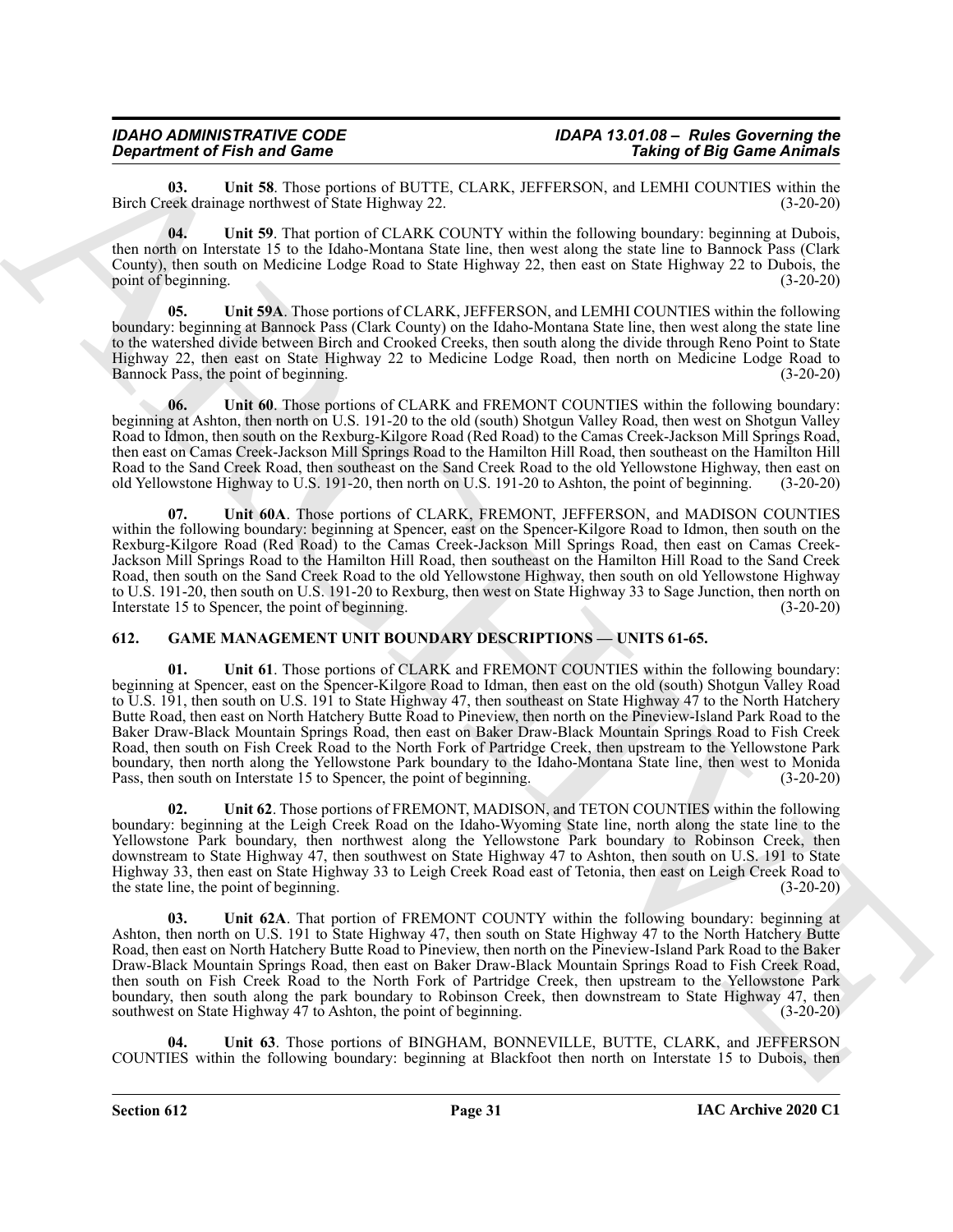southwest on State Highway 22 to U.S. 20-26, then southeast on U.S. 26 to Interstate 15 at Blackfoot, the point of beginning. (3-20-20) beginning.  $(3-20-20)$ 

<span id="page-31-2"></span>**05. Unit 63A**. Those portions of BONNEVILLE, JEFFERSON, and MADISON COUNTIES within the following boundary: beginning at Idaho Falls, then east on U.S. 26 to the spot directly above the Heise measuring cable (about 1.5 miles upstream from Heise Hot Springs), then north across the South Fork of the Snake River to the Heise-Archer-Lyman Road (Snake River Road), then northwest on Heise-Archer-Lyman Road to U.S. 191, then north on U.S. 191 to Rexburg, then west on State Highway 33 to Interstate 15 (Sage Junction), then south on Interstate 15 to Idaho Falls, then east on Broadway Street to U.S. 26, the point of beginning. (3-20-20)

<span id="page-31-3"></span>**06. Unit 64**. Those portions of BONNEVILLE, JEFFERSON, MADISON, and TETON COUNTIES within the following boundary: beginning at the junction of State Highway 33 and U.S. 191 at Sugar City, then south on U.S. 191 to the Lyman-Archer-Heise Road (Snake River Road), then southeast on Lyman-Archer-Heise Road to the Kelly Canyon-Tablerock Road, then east on Kelly Canyon-Tablerock Road to the Hawley Gulch Road (Forest Service Road 218), then east on Hawley Gulch Road to the Moody Swamp Road (Forest Service Road 226), then northeast on Moody Swamp Road to the head of Hilton Creek, then east along the watershed divide between Big Burns and Canyon Creeks to Garns Mountain, then north along the watershed divide between Canyon Creek and Teton River to Grandview Point, then north down the Milk Creek Road to State Highway 33, then west on State Highway 33 to U.S. 191, the point of beginning. (3-20-20)

<span id="page-31-4"></span>**07. Unit 65**. Those portions of BONNEVILLE, MADISON, and TETON COUNTIES within the following boundary: beginning on the Leigh Creek Road at the Idaho-Wyoming State line east of Tetonia, west to State Highway 33, then west on State Highway 33 to Milk Creek Road, then south on Milk Creek Road to Grandview Point, then south along the watershed divide between Canyon Creek and Teton River to Garns Mountain, then southeast along the watershed divide between Pine Creek and Teton River over Red Mountain to Pine Creek Pass, then east on State Highway 31 to Victor, then southeast on State Highway 33 to the state line, then north to the Leigh Creek Road, the point of beginning. (3-20-20)

#### <span id="page-31-1"></span><span id="page-31-0"></span>**613. GAME MANAGEMENT UNIT BOUNDARY DESCRIPTIONS — UNITS 66-70.**

<span id="page-31-5"></span>Unit 66. Those portions of BINGHAM and BONNEVILLE COUNTIES within the following boundary: beginning at the Idaho-Wyoming State line on the South Fork of the Snake River, then downstream to the Swan Valley bridge on U.S. 26, then northwest on U.S. 26 to the watershed divide between Granite and Garden Creeks, then southwest along the divide and the divides between Garden-Antelope Creeks, Antelope-Pritchard Creeks and Fall-Tex Creeks to the Fall Creek Road (Forest Service Road 077), then west on Fall Creek Road to Skyline Ridge Road (Forest Service Road 077), then south on Skyline Ridge Road to Brockman Guard Station, then down Brockman Creek to Grays Lake Outlet, then upstream along the outlet to the Bone-Grays Lake Road, then east on Bone-Grays Lake Road through Herman to the McCoy Creek Road (Forest Service Road 087), then east on the McCoy Creek Road to the Idaho-Wyoming State line, then north to the point of beginning. (3-20-20)

<span id="page-31-7"></span><span id="page-31-6"></span>**02. Unit 66A**. Those portions of BONNEVILLE and CARIBOU COUNTIES within the following boundary: beginning on the McCoy Creek Road (Forest Service Road 087) at the Idaho-Wyoming State line, west on McCoy Creek Road through Herman to the Bone-Grays Lake Road, then west on the Bone-Grays Lake Road to the West Side Road west of Grays Lake, then south on the West Side Road to State Highway 34, then east on State Highway 34 to the state line, then north along the state line to the point of beginning. (3-20-20)

Graduation of Finit and Granus C. 15 Co-26, the southern we U.S. 26 Granus C. 16 Granus C. 16 Granus C. 16 Granus C. 16 Granus C. 16 Granus C. 16 Granus C. 16 Granus C. 16 Granus C. 16 Granus C. 16 Granus C. 16 Granus C. **03. Unit 67**. Those portions of BONNEVILLE, JEFFERSON, MADISON, and TETON COUNTIES within the following boundary: beginning on State Highway 33 at the Idaho-Wyoming State line, then northwest to Victor, then southwest on State Highway 31 to Pine Creek Pass, then northwest along the watershed divide between Pine Creek and Teton River over Red Mountain to Garns Mountain, then west along the watershed divide between Big Burns and Canyon Creeks to the Moody Swamp Road (Forest Service Road 226) at Hilton Creek, then west on Moody Swamp Road to the Hawley Gulch Road (Forest Service Road 218), then west on Hawley Gulch Road and the Kelly Canyon Road to the South Fork Snake River Road, then upstream to the Heise measuring cable (about 1.5 miles upstream from Heise Hot Springs), then due south across the river to the mean high water line on the south shore of the South Fork Snake River, then upstream along the mean high water line to the divide between Garden and Granite Creeks in Conant Valley, then south up the divide to U.S. 26, then southeast on U.S. 26 to the Swan Valley bridge, then up the South Fork Snake River to the Idaho-Wyoming State line, then north on the state line to State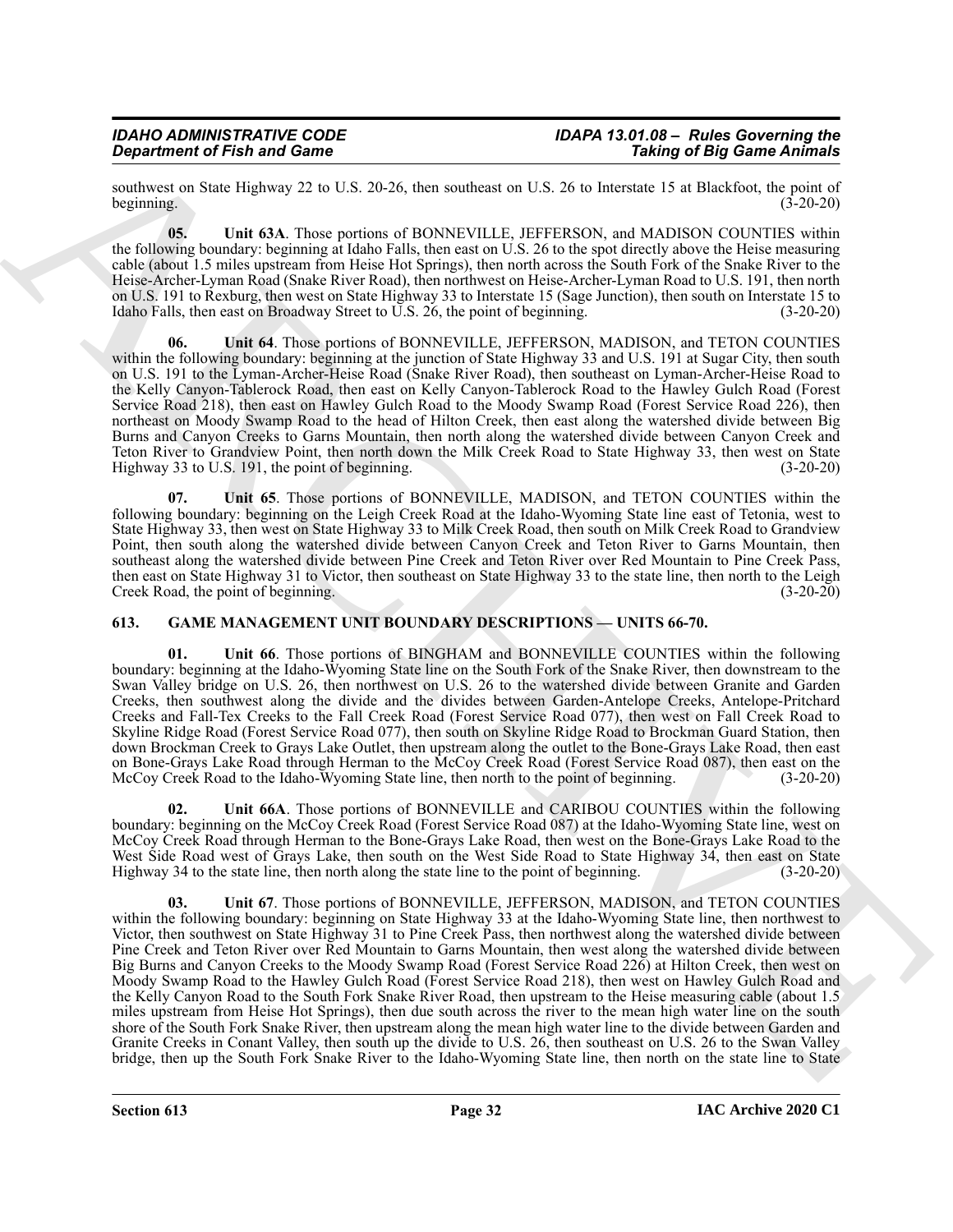## *IDAHO ADMINISTRATIVE CODE IDAPA 13.01.08 – Rules Governing the*

Highway 33, the point of beginning. (3-20-20)

<span id="page-32-2"></span>**04. Unit 68**. Those portions of BINGHAM, BLAINE, BUTTE, CASSIA, MINIDOKA, and POWER COUNTIES within the following boundary: beginning at Arco, then southeast on U.S. 26 to Blackfoot, then southwest on State Highway 39 to American Falls, then southwest on Interstate 86 to the Cassia-Power County line east of Raft River, then north along the Cassia-Power county line to the north bank of the Snake River, then northwest along the northern boundary of the Minidoka National Wildlife Refuge to the Minidoka-Blaine County line, then north along the Minidoka-Blaine County line to the East Minidoka Road, then east on the East Minidoka Road approximately one (1) mile to the Arco-Minidoka Road, then north on the Minidoka-Arco Road to U.S. 93 approximately two (2) miles southwest of Arco, then northeast approximately two (2) miles on U.S. 93 to Arco, the point of beginning.

<span id="page-32-4"></span><span id="page-32-3"></span>**05. Unit 68A**. Those portions of BANNOCK, BINGHAM, BONNEVILLE, and POWER COUNTIES within the following boundary: beginning at American Falls, then northeast on State Highway 39 to U.S. 26 near Blackfoot, then east on U.S. 26 to Interstate 15, then north on Interstate 15 to Idaho Falls, then east on Broadway Street to U.S. 91 (Old Yellowstone Highway), then south on U.S. 91 to Interstate 15, then south on Interstate 15 to Interstate 86, then southwest on Interstate 86 to American Falls, the point of beginning. (3-20-20) Interstate 86, then southwest on Interstate 86 to American Falls, the point of beginning.

**Conserve of Fish and Games Conserver Higgs and ACT in the set of Big Saim Cardinal Higgs and Eq. 23.** Leg paint de la set of Big Saim Cardinal Higgs and Conserver in the set of Conserver in the set of Conserver in the se **06. Unit 69**. Those portions of BINGHAM, BONNEVILLE, and CARIBOU COUNTIES within the following boundary: beginning at Idaho Falls, then south on U.S. 91 to Blackfoot, then south on Interstate 15 to the Fort Hall interchange, then east on the Fort Hall-Government Dam Road to the Blackfoot River below the Government Dam, then along the north and east shore of the Blackfoot River and Reservoir to State Highway 34, then north on State Highway 34 to the West Side Road, then north on the West Side Road west of Grays Lake to the Bone-Grays Lake Road, then east on the Bone-Grays Lake Road to Grays Lake Outlet, then downstream along the outlet to Brockman Creek, then up Brockman Creek to the Brockman Guard Station, then northwest on the Skyline Ridge Road (Forest Service Road 077) to Fall Creek Road (Forest Service Road 077), then east on the Fall Creek Road to the watershed divide between Fall and Tex Creeks, then north along the Fall Creek-Tex Creek, Antelope Creek-Pritchard Creek, Antelope Creek-Garden Creek and Garden Creek-Granite Creek watershed divides to the South Fork of the Snake River, then downstream along the mean high water line on the south shore of the South Fork to the Heise measuring cable (about 1.5 miles upstream from Heise Hot Springs), then southwest to U.S. 26, then west on U.S. 26 to Idaho Falls, the point of beginning. (3-20-20) west on U.S. 26 to Idaho Falls, the point of beginning.

<span id="page-32-5"></span>Unit 70. Those portions of BANNOCK and POWER COUNTIES within the following boundary: beginning at the junction of Interstate 86 and Interstate 15 near Pocatello, then west on Interstate 86 to the Bannock Creek-Arbon Valley Highway, then south along Bannock Creek-Arbon Valley Highway to Mink Creek-Arbon Valley junction near Pauline, then northeast along Mink Creek Road to the Rattlesnake Creek Road, then east along the Rattlesnake Creek-Garden Gap-Arimo Road, then southeast on Rattlesnake Creek-Garden Gap-Arimo Road to Arimo, then north on Interstate 15 to the point of beginning.

#### <span id="page-32-1"></span><span id="page-32-0"></span>**614. GAME MANAGEMENT UNIT BOUNDARY DESCRIPTIONS — UNITS 71-75.**

<span id="page-32-6"></span>**01. Unit 71**. Those portions of BANNOCK, BINGHAM, and CARIBOU COUNTIES within the following boundary: beginning at Bancroft, then north on the Bancroft-Chesterfield Road to Chesterfield Dam, then upstream on the Portneuf River to the Government Dam-Fort Hall Road, then west to Fort Hall interchange, then south on Interstate 15 to U.S. 30, then east to the Pebble-Bancroft county road (old U.S. 30N), then northeast to Bancroft, the point of beginning. (3-20-20) Bancroft, the point of beginning.

<span id="page-32-7"></span>**02. Unit 72**. Those portions of BINGHAM and CARIBOU COUNTIES within the following boundary: beginning at State Highway 34 on the Blackfoot River, then west along the east and north shore of the Blackfoot River and Reservoir to the Government Dam Road, then west on the Government Dam-Fort Hall Road to the Portneuf River, then downstream to Chesterfield Dam, then south on the Chesterfield-Bancroft Road to Bancroft, then east on the Pebble-Bancroft county road (old U.S. 30N) to U.S. 30N-State Highway 34, then northeast on State Highway 34 to the point of beginning. (3-20-20)

<span id="page-32-8"></span>**03. Unit 73**. Those portions of BANNOCK, FRANKLIN, POWER, and ONEIDA COUNTIES within the following boundary: beginning on U.S. 91 at the Idaho-Utah State line, then north to Arimo, then northwest on the Arimo-Garden Gap-Rattlesnake Road to the Mink Creek Highway, then south along Mink Creek Highway to the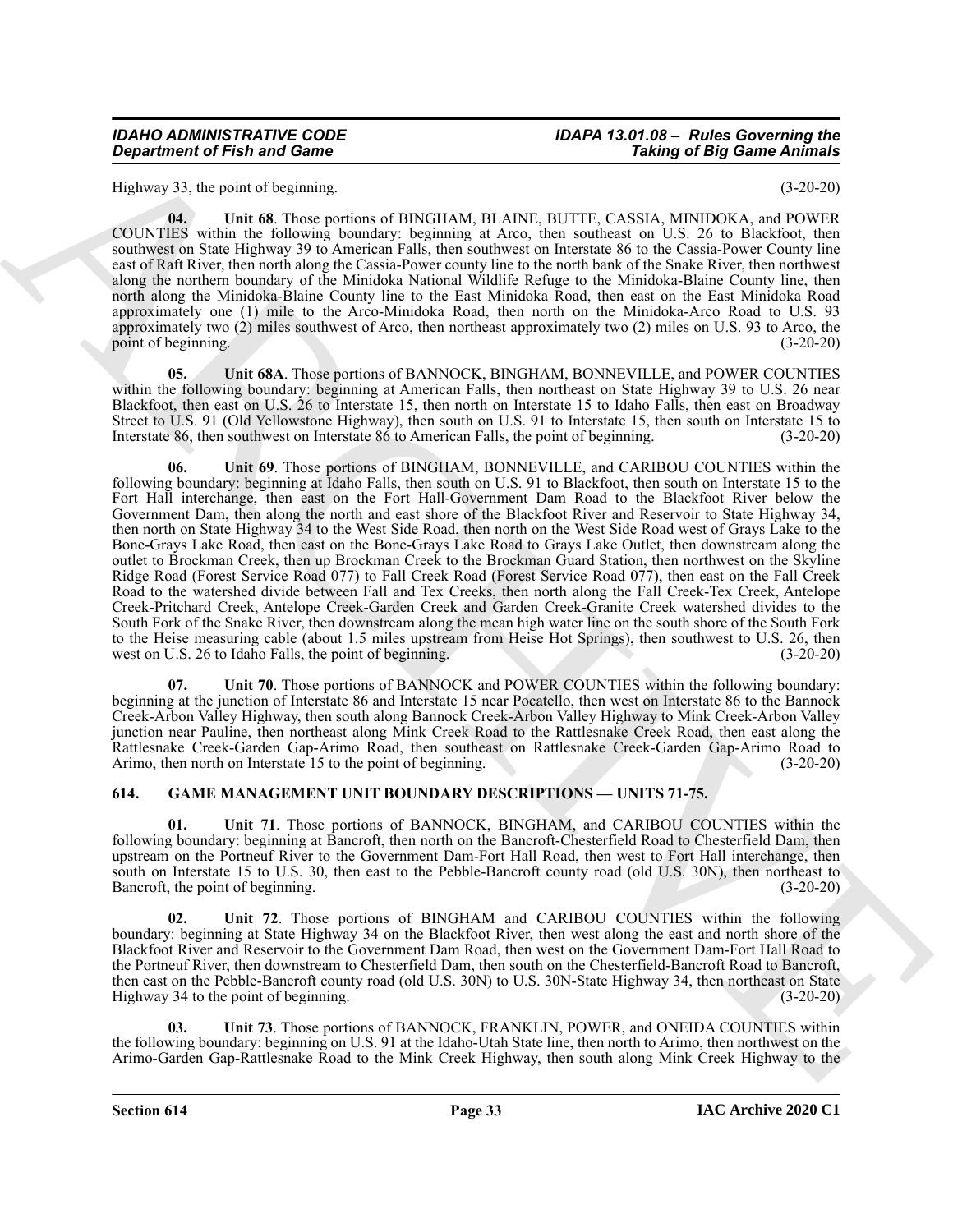#### *IDAHO ADMINISTRATIVE CODE IDAPA 13.01.08 – Rules Governing the Department of Fish and Game*

Arbon Valley Highway near Pauline, then south on the Arbon Valley Highway to State Highway 37, then west to Holbrook, then south on the Holbrook-Stone Road to the Idaho-Utah State line, then east along the state line to U.S. 91, the point of beginning. (3-20-20)

<span id="page-33-11"></span>**04. Unit 73A**. Those portions of BANNOCK, ONEIDA, and POWER COUNTIES within the following boundary: beginning at Holbrook, then north on State Highway 37 to Interstate 86, then northeast on Interstate 86 to the Bannock Creek-Arbon Valley Highway, then south on Bannock Creek-Arbon Valley Highway to State Highway 37, then west to Holbrook, the point of beginning. (3-20-20)

<span id="page-33-12"></span>**05. Unit 74**. Those portions of BANNOCK, CARIBOU, and FRANKLIN COUNTIES within the following boundary: beginning at Preston, then north on U.S. 91 to Interstate 15, then north on Interstate 15 to U.S. 30N, then east on U.S. 30N to the Pebble-Bancroft county road (old U.S. 30N), then northeast to State Highway 34, then south on State Highway 34 to Preston, the point of beginning. (3-20-20) then south on State Highway 34 to Preston, the point of beginning.

<span id="page-33-13"></span>**06. Unit 75**. Those portions of BEAR LAKE, CARIBOU, and FRANKLIN COUNTIES within the following boundary: beginning at Montpelier, then northwest on U.S. 30 to State Highway 34, then south to Cleveland Bridge, then south on the county road to Maple Grove Hot Springs, then east on the Hot Springs-Strawberry Canyon Road to the Strawberry Canyon-Emigration Canyon Road, then east on Strawberry Canyon-Emigration Canyon Road to Ovid, then east on U.S. 89 to Montpelier, the point of beginning. (3-20-20)

#### <span id="page-33-10"></span><span id="page-33-0"></span>**615. GAME MANAGEMENT UNIT BOUNDARY DESCRIPTIONS — UNITS 76-78.**

<span id="page-33-14"></span>**01. Unit 76**. Those portions of BEAR LAKE and CARIBOU COUNTIES within the following boundary: beginning at U.S. 89 on the Idaho-Utah State line, then north to Montpelier, then north on U.S. 30 to Soda Springs, then northeast on State Highway 34 to the Idaho-Wyoming State line, then south on the Idaho-Wyoming State line to the Idaho-Utah State line, then west on the Idaho-Utah State line to U.S. 89, the point of beginning.

(3-20-20)

<span id="page-33-15"></span>**02.** Unit 77. That portion of FRANKLIN COUNTY within the following boundary: beginning at U.S. 91 on the Idaho-Utah State line, then north to Preston, then north on State Highway 34 to Cleveland Bridge, then south on the county road to Maple Grove Hot Springs, then east on the Hot Springs-Strawberry Canyon Road to the Strawberry Canyon-Emigration Canyon Road, then south on the Highline Trail (Forest Service Trail 316) to Danish Pass (Forest Service Road 415), then west on (Forest Service Road 415), then south on the Franklin Basin Road to the Idaho-Utah State line, then west on the state line to U.S. 91, the point of beginning. (3-20-20)

<span id="page-33-16"></span>**03. Unit 78**. Those portions of BEAR LAKE and FRANKLIN COUNTIES within the following boundary: beginning at U.S. 89 on the Idaho-Utah State line, then north to Ovid, then west on the Emigration Canyon-Strawberry Canyon Road, then south on the Highline Trail (Forest Service Trail 316) to Danish Pass (Forest Service Road 415), then west on (Forest Service Road 415), then south on Franklin Basin Road to the Idaho-Utah State line, then east on the state line to U.S. 89, the point of beginning. (3-20-20) State line, then east on the state line to U.S. 89, the point of beginning.

#### <span id="page-33-9"></span><span id="page-33-8"></span><span id="page-33-7"></span><span id="page-33-6"></span><span id="page-33-5"></span><span id="page-33-4"></span><span id="page-33-3"></span><span id="page-33-2"></span><span id="page-33-1"></span>**616. -- 649. (RESERVED)**

# **Sparkers of Fair and Connect System.** The finite of the state of Fair Connect System Connect System Connect System Connect System Connect System Connect System Connect System Connect System Connect System Connect System **650. ELK ZONE DESCRIPTIONS. 01. Panhandle Zone**. All of Units 1, 2, 3, 4, 4A, 5, 6, 7, and 9. (3-20-20) **02. Palouse Zone**. All of Units 8, 8A, and 11A. (3-20-20) **03. Dworshak Zone**. All of Unit 10A. (3-20-20) **04. Hells Canyon Zone**. All of Units 11, 13, and 18. **Can be able to all of Units 11, 13, and 18. <b>(3-20-20) 05. Lolo Zone**. All of Units 10 and 12. (3-20-20) **06. Elk City Zone**. All of Units 14, 15, and 16. (3-20-20)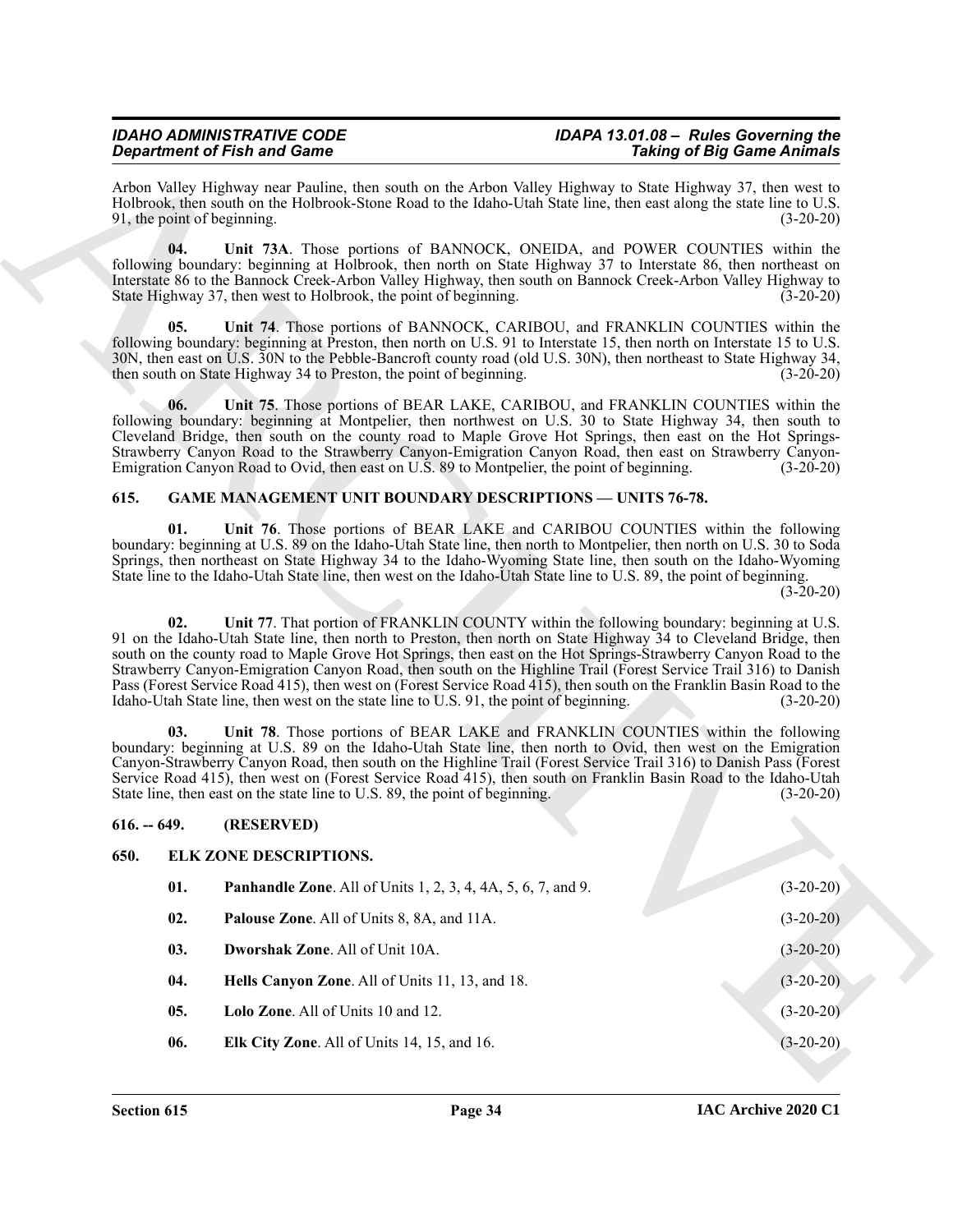<span id="page-34-25"></span><span id="page-34-20"></span><span id="page-34-19"></span><span id="page-34-18"></span><span id="page-34-17"></span><span id="page-34-15"></span><span id="page-34-14"></span><span id="page-34-13"></span><span id="page-34-12"></span><span id="page-34-9"></span><span id="page-34-6"></span>

|               | <b>IDAHO ADMINISTRATIVE CODE</b><br><b>Department of Fish and Game</b>                                                                                                                                                                                                                                                                                                     | IDAPA 13.01.08 - Rules Governing the<br><b>Taking of Big Game Animals</b> |
|---------------|----------------------------------------------------------------------------------------------------------------------------------------------------------------------------------------------------------------------------------------------------------------------------------------------------------------------------------------------------------------------------|---------------------------------------------------------------------------|
| 07.           | Selway Zone. All of Units 16A, 17, 19, and 20.                                                                                                                                                                                                                                                                                                                             | $(3-20-20)$                                                               |
| 08.           | Middle Fork Zone. All of Units 20A, 26, and 27.                                                                                                                                                                                                                                                                                                                            | $(3-20-20)$                                                               |
| 09.           | Salmon Zone. All of Units 21, 21A, 28, and 36B.                                                                                                                                                                                                                                                                                                                            | $(3-20-20)$                                                               |
| 10.           | Weiser River Zone. All of Units 22, 32, and 32A.                                                                                                                                                                                                                                                                                                                           | $(3-20-20)$                                                               |
| 11.           | McCall Zone. All of Units 19A, 23, 24, and 25.                                                                                                                                                                                                                                                                                                                             | $(3-20-20)$                                                               |
| 12.           | Lemhi Zone. All of Units 29, 37, 37A, and 51.                                                                                                                                                                                                                                                                                                                              | $(3-20-20)$                                                               |
| 13.           | Beaverhead Zone. All of Units 30, 30A, 58, 59, and 59A.                                                                                                                                                                                                                                                                                                                    | $(3-20-20)$                                                               |
| 14.           | Brownlee Zone. All of Unit 31.                                                                                                                                                                                                                                                                                                                                             | $(3-20-20)$                                                               |
| 15.           | Sawtooth Zone. All of Units 33, 34, 35, and 36.                                                                                                                                                                                                                                                                                                                            | $(3-20-20)$                                                               |
| 16.           | Pioneer Zone. All of Units 36A, 49, and 50.                                                                                                                                                                                                                                                                                                                                | $(3-20-20)$                                                               |
| 17.           | Owyhee Zone. All of Units 38, 40, 41, and 42.                                                                                                                                                                                                                                                                                                                              | $(3-20-20)$                                                               |
| 18.           | <b>South Hills Zone.</b> All of Units 46, 47, 54, 55, 56, and 57.                                                                                                                                                                                                                                                                                                          | $(3-20-20)$                                                               |
| 19.           | Boise River Zone. All of Unit 39.                                                                                                                                                                                                                                                                                                                                          | $(3-20-20)$                                                               |
| 20.           | Smoky - Bennett Zone. All of Units 43, 44, 45, 48, and 52.                                                                                                                                                                                                                                                                                                                 | $(3-20-20)$                                                               |
| 21.           | Big Desert Zone. All of Units 52A and 68.                                                                                                                                                                                                                                                                                                                                  | $(3-20-20)$                                                               |
| 22.           | Island Park Zone. All of Units 60, 60A, 61, 62, and 62A.                                                                                                                                                                                                                                                                                                                   | $(3-20-20)$                                                               |
| 23.           | Palisades Zone. All of Units 64, 65, and 67.                                                                                                                                                                                                                                                                                                                               | $(3-20-20)$                                                               |
| 24.           | Tex Creek Zone. All of Units 66 and 69.                                                                                                                                                                                                                                                                                                                                    | $(3-20-20)$                                                               |
| 25.           | <b>Bannock Zone.</b> All of Units 70, 71, 72, 73, 73A, and 74.                                                                                                                                                                                                                                                                                                             | $(3-20-20)$                                                               |
| 26.           | Bear River Zone. All of Units 75, 77, and 78.                                                                                                                                                                                                                                                                                                                              | $(3-20-20)$                                                               |
| 27.           | Diamond Creek Zone. All of Units 66A and 76.                                                                                                                                                                                                                                                                                                                               | $(3-20-20)$                                                               |
| 28.           | Snake River Zone. All of Units 53, 63, 63A, and 68A.                                                                                                                                                                                                                                                                                                                       | $(3-20-20)$                                                               |
| $651 - 699.$  | (RESERVED)                                                                                                                                                                                                                                                                                                                                                                 |                                                                           |
| 700.          | SEASONS, LIMITS, CONTROLLED HUNTS, AND TAG NUMBERS.<br>The Commission sets seasons (including general and youth only, special weapon, short-range, unit exceptions for<br>methods of take), limits, controlled hunt areas and tag numbers, and general unit or zone tag numbers by<br>proclamation adopted and published in accordance with Section 36-105(3), Idaho Code. | $(3-20-20)$                                                               |
| $701. - 799.$ | (RESERVED)                                                                                                                                                                                                                                                                                                                                                                 |                                                                           |
| 800.          | <b>EMERGENCY DEPREDATION HUNTS.</b>                                                                                                                                                                                                                                                                                                                                        |                                                                           |
| 01.           | Eligibility.                                                                                                                                                                                                                                                                                                                                                               | $(3-20-20)$                                                               |

## <span id="page-34-28"></span><span id="page-34-24"></span><span id="page-34-23"></span><span id="page-34-22"></span><span id="page-34-21"></span><span id="page-34-16"></span><span id="page-34-11"></span><span id="page-34-10"></span><span id="page-34-8"></span><span id="page-34-7"></span><span id="page-34-5"></span><span id="page-34-4"></span><span id="page-34-1"></span><span id="page-34-0"></span>**700. SEASONS, LIMITS, CONTROLLED HUNTS, AND TAG NUMBERS.**

#### <span id="page-34-2"></span>**701. -- 799. (RESERVED)**

- <span id="page-34-27"></span><span id="page-34-26"></span><span id="page-34-3"></span>**800. EMERGENCY DEPREDATION HUNTS.**
	- **01. Eligibility**. (3-20-20)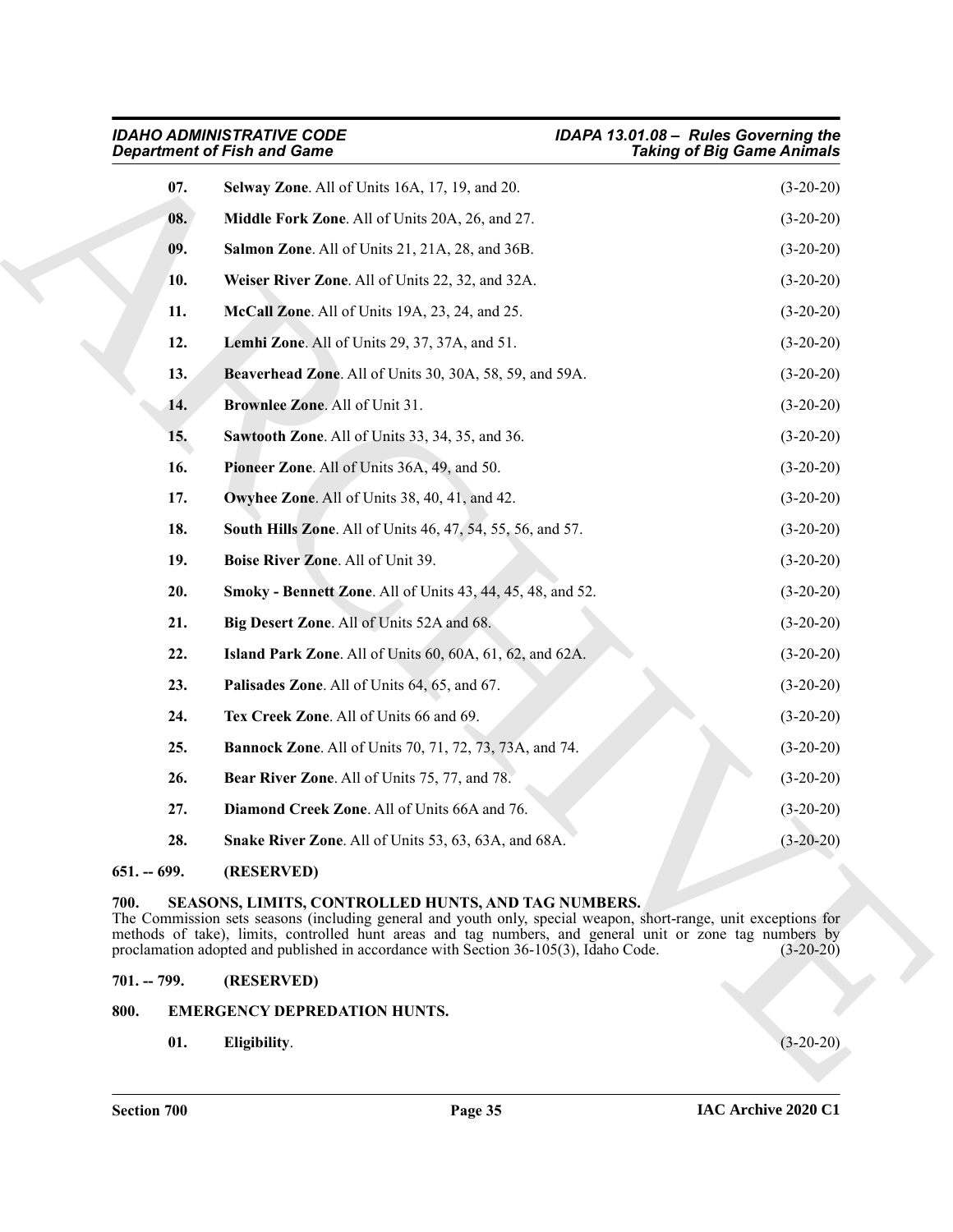Only Idaho residents with a valid Idaho hunting or combination license are eligible to apply to regncy depredation hunts. (3-20-20) participate in emergency depredation hunts.

**b.** Persons submitting applications for emergency depredation hunts are eligible to apply for controlled hunts or may hunt in the general season. (3-20-20)

#### <span id="page-35-1"></span>**02. Applications**. (3-20-20)

**a.** A person may submit no more than (1) application per year for each species--deer, elk, pronghorn, black bear, or gray wolf. (3-20-20)

**b.** An individual or a group may apply. A group is defined as two (2) hunters applying for the same depredation hunt on the same application. If an individual submits application for more than one (1) species, he does not have to apply in the same group or area for each application (3-20-20)

**c.** Any form not properly completed will be ineligible for selection. (3-20-20)

**d.** Any holder of an antlerless or doe/fawn, or black bear controlled hunt tag will be considered an applicant for any depredation hunt for that species which is: (3-20-20)

i. Held prior to the antlerless or doe/fawn, or black bear controlled hunt; and (3-20-20)

ii. Is in the same area as the depredation. (3-20-20)

**e.** Any holder of an antlerless or doe/fawn, or black bear controlled hunt tag may also apply for a depredation hunt in any region.

<span id="page-35-2"></span>**f.** A list of depredation hunt applications received will be maintained for the time period July 1 to June 30. Applications are valid only for the time period for which they are submitted.

**Experiment of Find and Connective spin and Connective Section 2.** Therefore are extended to the spin and Connective Section 2.<br>
A Channel Connection 2. The spin and Connective Section 2. The spin and Connective Section 2 **03. Selection of Participants**. The Department will place all applications (individual or group) for each depredation hunt received by June 30 in random order. All applications received after June 30 will be placed at the end of the list in the order received, except that military personnel returning from active duty will be given priority. The Department will select participants for a hunt in the order in which applicants appear on the list, except for those hunts that precede, or at the discretion of the Regional Supervisor, follow a controlled hunt for doe/fawn or antlerless animals or black bear. If a depredation hunt is scheduled before or, at the discretion of the Regional Supervisor, after a doe/fawn or antlerless hunt or black bear hunt in the same unit, the holders of the doe/fawn or antlerless tags or black bear tag will be given the option to hunt in the depredation hunt. If no doe/fawn or antlerless or black bear hunts are scheduled in that unit, or if some depredation hunt tags are not taken by controlled hunt hunters, participants will be selected from applicants for that depredation hunt. If a group application is selected, both hunters will be offered depredation hunt tags. (3-20-20)

#### <span id="page-35-0"></span>**801. -- 999. (RESERVED)**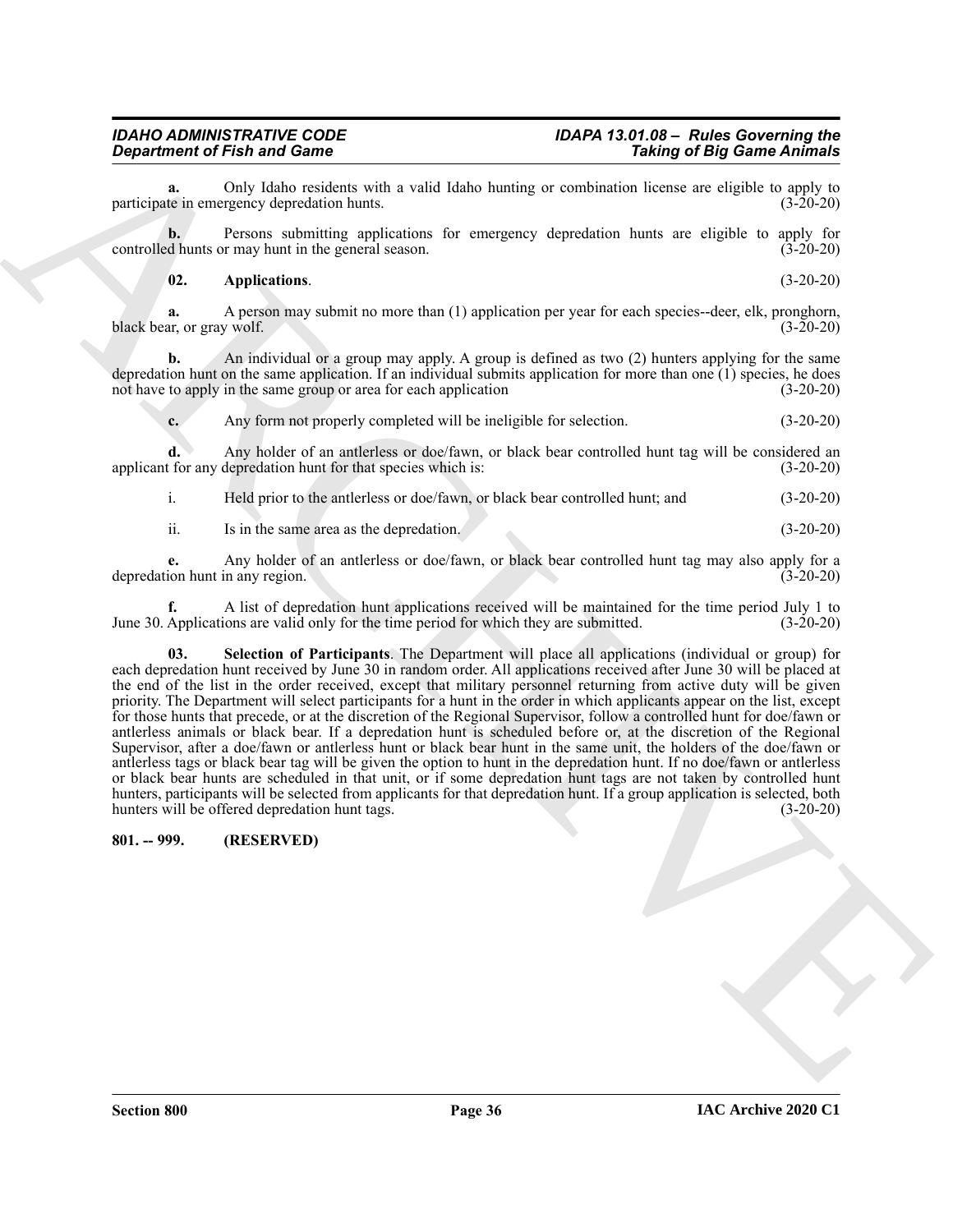# *Subject Index*

#### **A**

Archery & Muzzleloader Permits 5 Areas Closed To Hunting Of Big Game Animals 20 Black Bear, Grizzly Bear, & Gray Wolves 21 Mountain Lions & Gray Wolves 21 Restricted Areas for Big Game 20

#### **B**

Bag & Possession Limits 4 Depredation Hunts 4 Extra Tag Hunts 4 Limits on Take -- Deer, Elk, Pronghorn, Mountain Lion, Black Bear, Gray Wolf 4

#### **C**

Controlled Hunt Applications 7 Applicant Requirements 8 Applications 7 Controlled Hunt Drawing Group Application 8 Sale of Remaining Tags 8 Second Drawing Exclusion 9 Unlimited Controlled Hunts 8

#### **D**

Deadline For Claiming Tags & Unclaimed Tags 9 Definitions 4 Established Roadway 4 Front Quarters, Hind Quarter, Loins, & Tenderloins 4 Full-sized Automobile 4 Hunter 4 Motorized Vehicle 4 Delay In Eligibility For Buying Limited General Hunt Tag 5 Designated Motorized Hunting Rule Units 19 Designation 12 Designation Of Controlled Hunt Tags To Children 12 Applicability of Controlled Hunt Rules 12 Children 12 Date for Designation 12 Designation by Nonresidents 12 Designation by Residents 12 Form 12

#### **E**

Eligibility For Controlled Hunt Application 6 Antlered Deer 6

Antlered Elk 7 Bighorn Sheep 6 Black Bear 7 Grizzly Bear 7 Landowner Permission Hunts 7 Moose 6 Mountain Goat 6 Multiple Applications 7 Outfitter Allocated Hunts 7 Youth Only Hunts 7 Elk Zone Descriptions 34 Bannock Zone 35 Bear River Zone 35 Beaverhead Zone 35 Big Desert Zone 35 Boise River Zone 35 Brownlee Zone 35 Diamond Creek Zone 35 Dworshak Zone 34 Elk City Zone 34 Hells Canyon Zone 34 Island Park Zone 35 Lemhi Zone 35 Lolo Zone 34 McCall Zone 35 Middle Fork Zone 35 Owyhee Zone 35 Palisades Zone 35 Palouse Zone 34 Panhandle Zone 34 Pioneer Zone 35 Salmon Zone 35 Sawtooth Zone 35 Selway Zone 35 Smoky-Bennett Zone 35 Snake River Zone 35 South Hills Zone 35 Tex Creek Zone 35 Weiser River Zone 35 Emergency Depredation Hunts 35 Applications 36 Eligibility 35 Selection of Participants 36

#### **G**

Game Management Unit Boundary Descriptions — UNITS 11-15 23 Game Management Unit Boundary Descriptions — UNITS 1-5 21 Game Management Unit Boundary Descriptions — UNITS 16-20A 24 Game Management Unit Boundary Descriptions — Units 21-25 25 Game Management Unit Boundary Descriptions — Units 26-30A 26 Game Management Unit Boundary Descriptions — Units 31-35 26 Game Management Unit Boundary

[A](#page-19-4)rchives A horizontal control in the control of the control in the control of the control of the control of the control of the control of the control of the control of the control of the control of the control of the cont Descriptions — Units 36-40 27 Game Management Unit Boundary Descriptions — Units 41-45 28 Game Management Unit Boundary Descriptions — Units 46-50 29 Game Management Unit Boundary Descriptions — Units 51-55 30 Game Management Unit Boundary Descriptions — Units 56-60A 30 Game Management Unit Boundary Descriptions — UNITS 6-10A 22 Game Management Unit Boundary Descriptions — Units 61-65 31 Game Management Unit Boundary Descriptions — Units 66-70 32 Game Management Unit Boundary Descriptions — Units 71-75 33 Game Management Unit Boundary Descriptions — Units 76-78 34 Game Management Unit Boundary Descriptions. — UNITS 11-15 Unit 11 23 Unit 11A 23 Unit 12 23 Unit 13 24 Unit 14 24 Unit 15 24 Game Management Unit Boundary Descriptions. — UNITS 1-5 Unit 1 21 Unit 2 21 Unit 3 21 Unit 4 21 Unit 4A 21 Unit 5 22 Game Management Unit Boundary Descriptions. — UNITS 16-20A Unit 16 24 Unit 16A 24 Unit 17 24 Unit 18 25 Unit 19 25 Unit 19A 25 Unit 20 25 Unit 20A 25 Game Management Unit Boundary Descriptions. — UNITS 21-25 Unit 21 25 Unit 21A 25 Unit 22 26 Unit 23 26 Unit 24 26 Unit 25 26 Game Management Unit Boundary Descriptions. — UNITS 26-30A Unit 26 26 Unit 27 26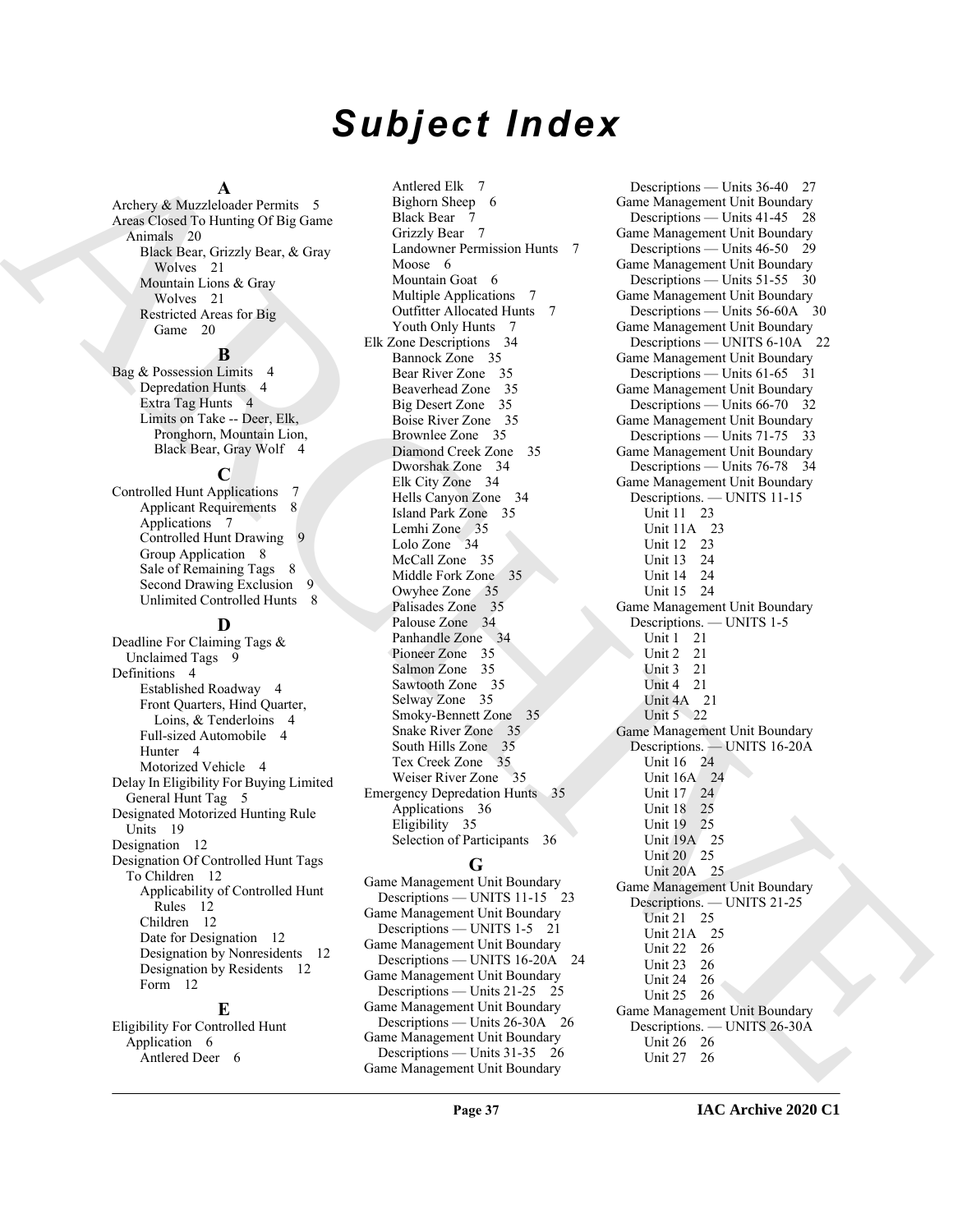#### *Subject Index (Cont'd)*

Used S. 25<br>
Used S. 26<br>
Used S. 36<br>
(mail 20, 26<br>
2003 - [A](#page-25-10)ll and [C](#page-31-6)ontent Content Content Content Content Content Content Content Content<br>
Content Content Content Content Content Content Content Content Content Content<br>
Co Unit 28 26 Unit 29 26 Unit 30 26 Unit 30A 26 Game Management Unit Boundary Descriptions. — UNITS 31-35 Unit 31 27 Unit 32 27 Unit 32A 27 Unit 33 27 Unit 34 27 Unit 35 27 Game Management Unit Boundary Descriptions. — UNITS 36-40 Unit 36 27 Unit 36A 27 Unit 36B 27 Unit 37 28 Unit 37A 28 Unit 38 28 Unit 39 28 Unit 40 28 Game Management Unit Boundary Descriptions. — UNITS 41-45 Unit 41 28 Unit 42 28 Unit 43 28<br>Unit 44 29 Unit 44 Unit 45 29 Unit 46 29 Unit 47 29 Unit 48 29 Unit 49 29 Unit 50 30 Game Management Unit Boundary Descriptions. — UNITS 51-55 Unit 51 30 Unit 52 30 Unit 52A 30 Unit 53 30 Unit 54 30 Unit 55 30 Game Management Unit Boundary Descriptions. — UNITS 56-60A Unit 56 30 Unit 57 30 Unit 58 31 Unit 59 31 Unit 59A 31 Unit 60 31 Unit 60A 31 Game Management Unit Boundary Descriptions. — UNITS 6-10A Unit 10 23 Unit 10A 23 Unit 6 22 Unit 7 22

Unit 8 22 Unit 8A 22 Unit 9 22 Game Management Unit Boundary Descriptions. — UNITS 61-65 Unit 61 31 Unit 62 31 Unit 62A 31 Unit 63 31 Unit 63A 32 Unit 64 32 Unit 65 32 Game Management Unit Boundary Descriptions. — UNITS 66-70 Unit 66 32 Unit 66A 32 Unit 67 32 Unit 68 33 Unit 68A 33 Unit 69 33 Unit 70 33 Game Management Unit Boundary Descriptions. — UNITS 71-75 Unit 71 33 Unit 72 33 Unit 73 33 Unit 73A 34 Unit 74 34 Unit 75 34 Game Management Unit Boundary Descriptions. — UNITS 76-78 Unit 76 34 Unit 77 34 Unit 78 34

#### **H** Hunting Hours 15

**I** Identification Of Animals That Legally May Be Taken 13 Big Game Animals of Either Sex 13 Seasons Restricted to Antlered or Male Animals Only 13 Seasons Restricted to Antlerless or Female Animals Only 14 Identification Of Sex, Size, And/Or Species In Possession & During Transportation Or Shipment 14 Evidence of Sex 14 Evidence of Size 15 Evidence of Species 15 Other 15 **L**

Legal Authority 4

## **M**

Mandatory Check & Report Requirements 19 Authorized Representative 20 Harvest Report 19 Possession of Raw Pelts of Black Bear, Grizzly Bear, Mountain lion, and Gray Wolf 19 Presentation of Animal Parts 19 Mandatory Hunter Orientation 13 Mandatory Pronghorn, Deer, & Elk Report Requirements 20 Failure to Report 20 Mandatory Report 20 Mandatory Telephone Report 20 Motorized Hunting Rule 18 Exceptions 18 Use Restriction 18

#### **N**

Nonresident Tag Restrictions 5 Nonresident Tag Limitations 5

#### **R**

Refunds of Controlled Hunt Fees 12 Refunds 12 Return Of Tags By Unsuccessful Hunters 19

#### **S**

Seasons, Limits, Controlled Hunts, & Tag Numbers 35 Special Controlled Hunts 10 Application Fees 11 Department Marketed Applications 11 Drawing Dates 11 General Rules 11 Moneys 11 Special Controlled Hunt Program 10 Special Weapon Seasons 15 Special Weapon Seasons – Archery 15 Archery Only Season 15 Traditional Archery Only Season 16 Special Weapon Seasons – Muzzleloader 16 Muzzleloader Only Season 16 Pelletized Powder 16 Sabot 16 Special Weapon Seasons – Short-Range Weapons 16 Short-range Weapon Only Season 16